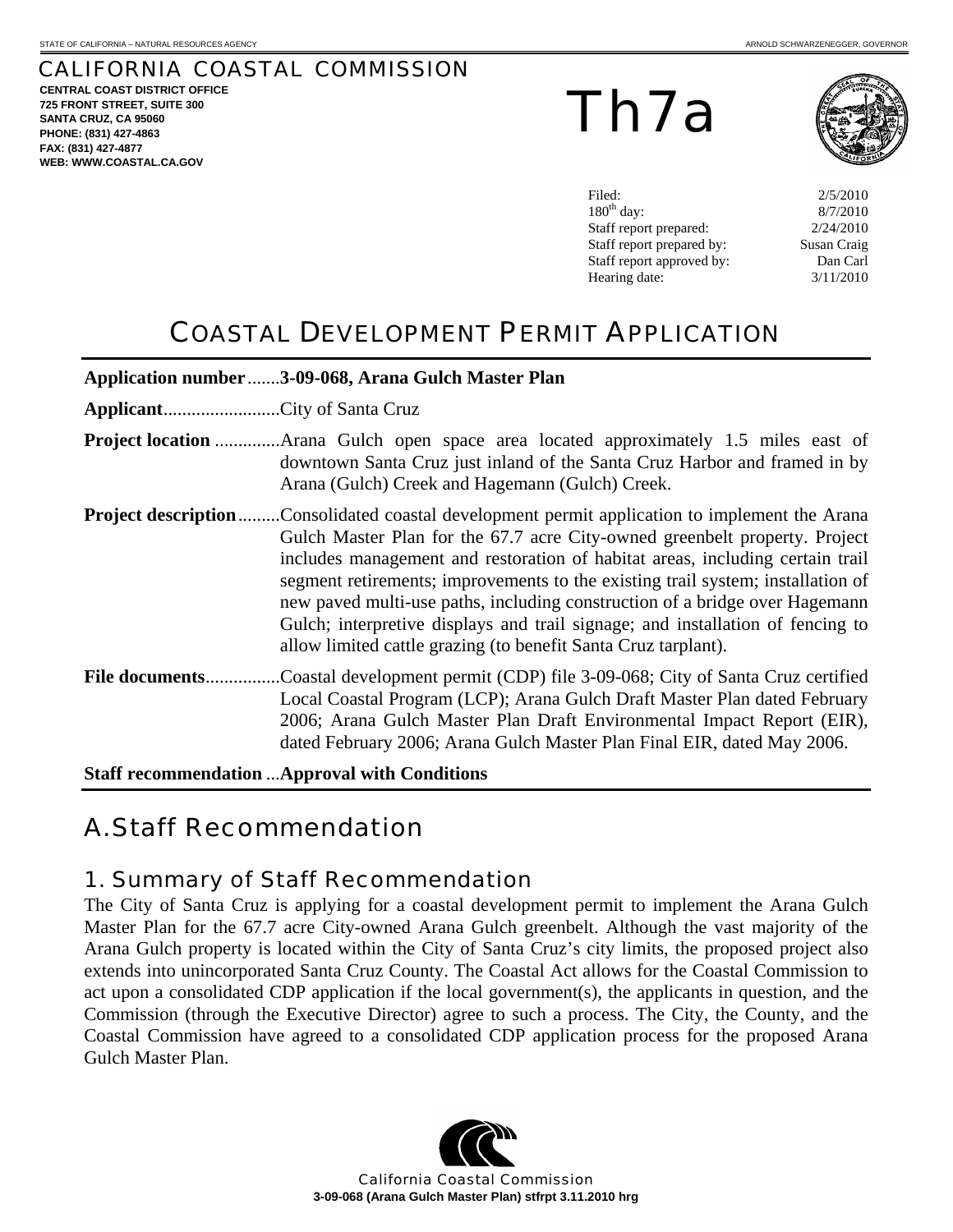The proposed project would implement the Arana Gulch Master Plan, and includes management and restoration of habitat areas, including certain trail segment retirements; improvements to the existing unpaved trail system; installation of paved multi-use paths, including construction of a bridge over Hagemann Gulch; interpretive displays and trail signage; and installation of fencing to allow limited cattle grazing (to benefit the federally- and state-listed Santa Cruz tarplant). The proposed paved multiuse path system would also provide a continuous west-east multi-use trail connection between Broadway in the City of Santa Cruz and Brommer Street in the unincorporated Live Oak portion of Santa Cruz County.

The main issue raised by the Arana Gulch Master Plan is addressing the potential conflicts between the protection of environmentally sensitive habitat (ESHA) and providing public access. All of Arana Gulch is an ESHA. This includes the tarplant habitat areas, wetlands, and riparian areas. In recent years there has been a documented decline in the tarplant population in Arana Gulch. There is also on-going stress to other natural resources from invasive plant species and unmanaged public access that results in erosion due to the number of "volunteer" trails on the site, many of which crisscross through the main tarplant habitat area. With respect to the tarplant, the decline appears to be correlated with the end of grazing in the Gulch in the 1980s.

One of the main purposes of this proposal is to enhance existing Santa Cruz tarplant habitat, both through direct habitat restoration and through enhanced public access management and education. Moreover, the installation of interpretive and other signage and information in concert with multi-use trails and unpaved trails that explicitly direct public access to remain on the approved trails and inform the public of the sensitive nature of the site, as well as the proposed closure of the numerous existing "volunteer" trails with subsequent restoration of these areas, should substantially reduce the impacts on tarplant habitat and other habitats that currently occur on the site. No new trail alignments will be located in the historic tarplant habitat areas. Portions of two proposed trails will pass through two separate historic tarplant habitat areas, but these portions of trail will be in a similar alignment as existing trails on the site and thus should not substantially impact tarplant habitat in these areas. The trails have been designed to minimize cut and fill in order to minimize disturbance to tarplant habitat, and to minimize changes to hydrology. Appropriate mitigations are required to protect tarplant habitat during construction. The City is also proposing an adaptive habitat restoration plan and improved management of public access to address impacts to tarplant and other sensitive habitats on the site. The Master Plan also requires continued experimental research directed toward refining understanding of the management regime that maximizes long-term success of the tarplant at Arana Gulch, as well as ongoing monitoring on an annual basis to determine the success of the management measures, to monitor the overall well-being of tarplant colonies on the site, and to identify potential threats to tarplant persistence on the site. Revision of the management prescriptions and remedial actions to enhance longterm viability of the tarplant are also required as necessary. Such master plan habitat restoration, enhancement, and long-term management activities generally are consistent with Coastal Act 30240, because they will benefit and are dependent on the resources. However, special conditions that require habitat management plan provisions consistent with those typically required by the Commission are recommended to assure that the proposed Master Plan is fully consistent with the Coastal Act.

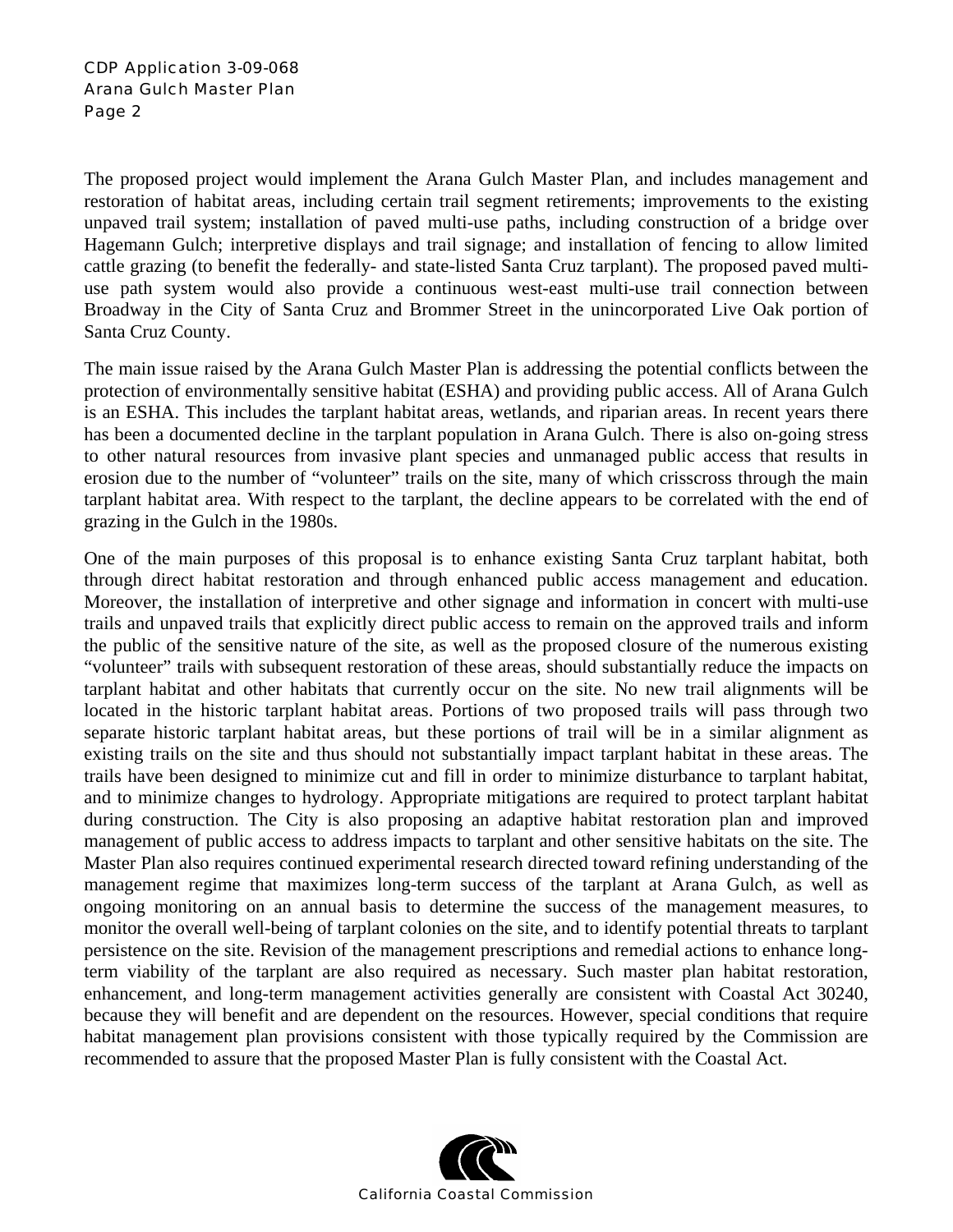With respect to the proposed public access improvements, the main issue is whether the proposed path improvements are allowed in the Arana Gulch ESHA, and whether they will result in significant disruption to the habitat areas. A main concern has been the proposed construction of approximately 0.6 miles of paved, 8-foot-wide multi-use (i.e., pedestrians, bicyclists, wheelchair users, caregivers with strollers, pedestrians with walkers, etc.) paths, and the new bridge spanning Hagemann Gulch. In particular, there is a concern that these access features are not resource-dependent but rather constitute a transportation improvement for bicyclists wishing to easily travel from the City to the County through this location. However, the project has been reduced in scale from its initial design (when it was originally billed as a "commuter bike path" 15 some odd years ago), and has also been specifically designed as an interpretive public access system to improve access to and education about, the resources of Arana Gulch. In fact, one of the primary objectives of the proposed project is to maximize opportunities to educate, inform, and inspire users of the trail system so as to enhance their enjoyment of Arana Gulch and its resources, and possibly more importantly to encourage them to take action to help protect such resources here and elsewhere. Interpretive trail opportunities like this, particularly in close proximity to urban areas with significant numbers of users and potential users, are limited, and thus it is critically important that their interpretive utility in this regard is maximized. Such is even more so the case at Arana Gulch where the Master Plan's proposed resource protection program includes significant opportunities to inform and educate the public regarding pro-active (as opposed to passive "don't touch") management strategies for enhancing sensitive resources (including grazing, mowing, prescribed burns, scraping, etc.) as well as adaptations to these strategies and related experiments and research to maximize resource protection possibilities. In addition, the public access improvements include the removal and restoration of some existing trail segments, the minimization of new trail development to the minimum necessary to provide multi-use, shared public access into and through the Gulch, the avoidance of more significant habitat areas, including wetland and riparian habitats and tarplant habitat, to the extent feasible, and the installation of significant new interpretive and education signage.

The Commission has a long history of approving interpretive public access trails and pathways in ESHA as resource-dependent developments. In this case, the proposed project will result in the improvement of habitat resources in Arana Gulch. In addition, the project will result in a network of public access to and through Arana Gulch that will interpret the resources and educate the visiting public about them. To be effective, this interpretation and education is dependent on being in and around the resources of Arana Gulch and thus, the project is resource-dependent. In addition, it has been sited and designed to prevent impacts which would significantly degrade the habitat areas in question. In short, the paved path can be found consistent with Coastal Act Section 30240. The public access components will also result in significant enhancements to public access, consistent with the public access and recreation policies of the Coastal Act. Special conditions are recommended to assure such consistency by requiring a public access plan that refines certain siting and design issues, that clearly identifies all public access components (including signs and interpretive elements), and that clearly ensures that these features will be available and maintained for public use in perpetuity.

Staff recognizes that the paved path portion of the Master Plan project has engendered much debate and controversy over the years. In particular, due to the fact that any paved path alignment through the

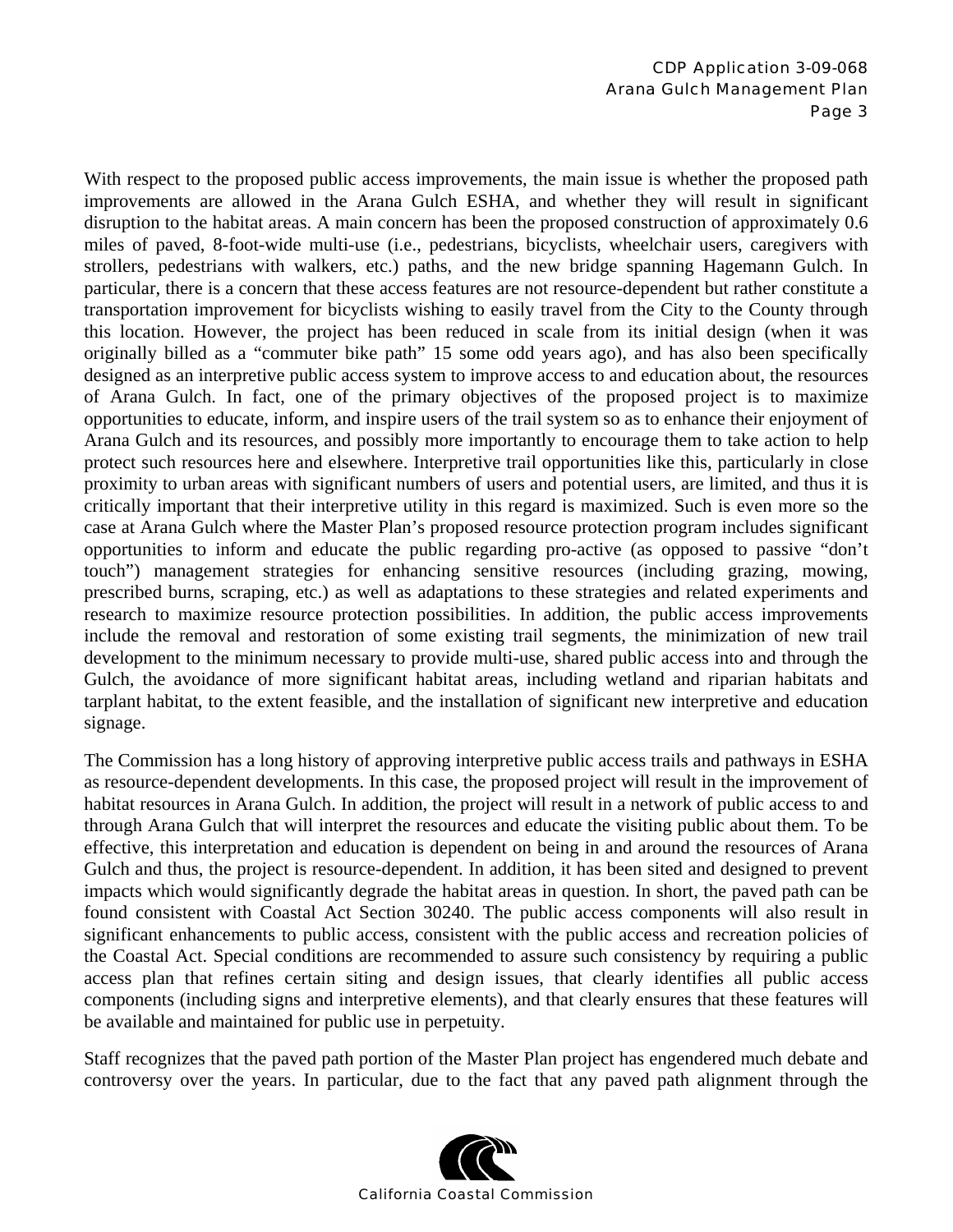Arana Gulch meadow area will cover Santa Cruz tarplant habitat, any alternative that includes such a paved option includes such an impact. Such is the case with the proposed project. However, the paved path portion of the project is both dependent on the ESHA resource for it to function as an interpretive path, and its installation is not expected to result in significant disruption of habitat values. In addition, it has been sited and designed to prevent impacts which would significantly degrade the habitat areas in question. In short, the paved path can be found consistent with Coastal Act Section 30240. That said, although the path won't result in the level of impacts that Section 30240 does not allow, it will result in some habitat impacts. As a result, some have asked whether there are appropriate path alternatives that can avoid all such impacts altogether.

Clearly, if the objective is simply to get from point A in Santa Cruz County to point B in the City of Santa Cruz (i.e., the elusive "Broadway-Brommer" connection) more quickly than is currently the case (including for pedestrians, bicyclists, wheelchair users, etc.) then there are other alternatives that can meet this objective without placing paved paths in Arana Gulch. In fact, there are multiple permutations of projects that can achieve such an objective outside of Arana Gulch, including several that have been considered by the City and/or identified over time as the paved path project has been pursued by the City (including road and bridge improvements nearby, including even new pedestrian bridges spanning the Harbor and connecting to Frederick Street Park).

There is little doubt that such projects, alone or together, could facilitate such cross-town connectivity, and could do it without paved paths in Arana Gulch. However, and although the original paved path concept of about 15 years ago was largely driven by such circulation connectively concerns, the objective for the project currently before the Commission cannot be distilled to only, or even mostly, one of getting across town more quickly in this way. Rather, the objective is much broader than that, and includes both comprehensive resource management and enhancement in Arana Gulch, and a strong desire to provide an interpretive path system that can help foster an awareness and appreciation of this special open space area, including for users for whom access to this area is currently unavailable altogether or is difficult (including those in wheelchairs, those less physically able to traverse uneven footpaths, caregivers with strollers, pedestrians with walkers, etc.). In other words, although the paved trail component will facilitate cross town connectivity, including for bicyclists, it is likewise intended to provide a much richer interpretive experience of the Arana Gulch area for a much wider spectrum of the general public than is currently the case. As such, the range of "Point A to Point B" alternatives do not and cannot meet such an objective.

As to alternative siting and designs within Arana Gulch for the paved path, there are obviously options. For example, the path segments could be made more direct (i.e., with less meander) and could be made narrower. Such options would result in reducing habitat coverage to a limited degree. However, such options do not make sense at this location in relation to the project before the Commission. In terms of straighter line segments, the path alignments chosen are fairly straight in most respects, and loops and variations are in place to avoid noted habitat areas (like Area A in the main meadow area, the location of the highest concentration of tarplant individuals in recent surveys) and to provide gentler gradients for the path to both facilitate ADA and other user access, as well as to reduce the potential for erosion, sedimentation, and other related adverse impacts associated with steeper path segments (as is currently

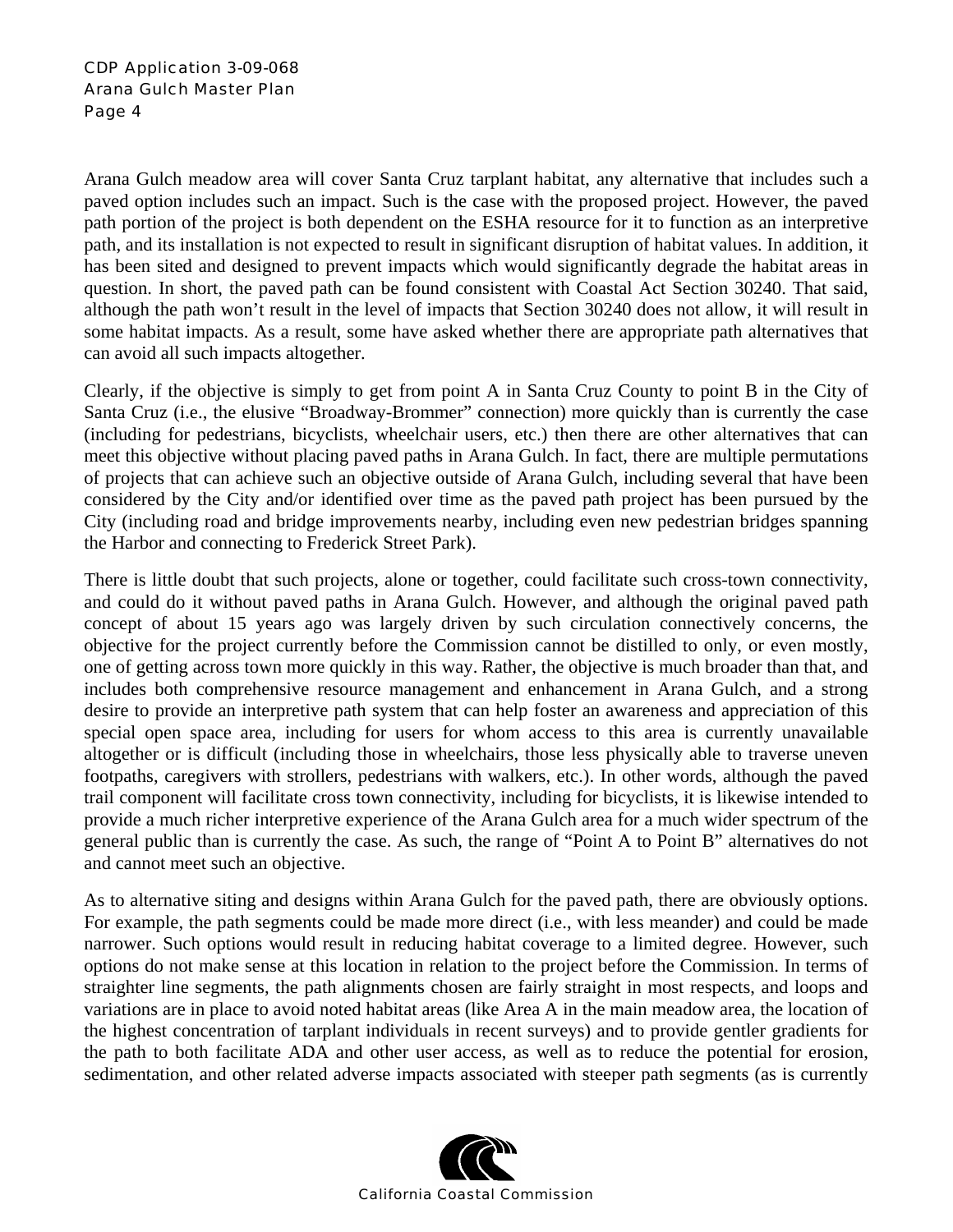the case with the main access path from the Harbor up to the meadow). With respect to using a pathway narrower than 8 feet in width, this would also be possible. However, an 8-foot path width is a reasonable width to allow two-way use, including when pedestrians, bicyclists, wheelchair users, strollers, and leashed dogs are all using the path in question. In fact, some might argue that a wider path width is necessary to avoid potential user conflicts along the paved path segments, and that 8 feet is too narrow in this respect. In this case, staff believes that the proposed 8-foot-wide paved path width strikes a reasonable balance in this regard, and will allow adequate path utility while avoiding enough coverage as to avoid a significant disruption of habitat values.

In short, the proposed project, as conditioned, represents the most appropriate alternative to meet project objectives and to find consistency with the Coastal Act, including Section 30240.

As conditioned, the project can be found consistent with the Coastal Act, and staff recommends that the Commission approve a CDP for the proposed project. The motion to act on this recommendation is found directly below.

## 2. Staff Recommendation on CDP Application

Staff recommends that the Commission, after public hearing, **approve** the proposed project subject to the standard and special conditions below.

**Motion:** I move that the Commission approve coastal development permit number 3-09-068 pursuant to the staff recommendation.

**Staff Recommendation of Approval:** Staff recommends a **YES** vote. Passage of this motion will result in approval of the permit as conditioned and adoption of the following resolution and findings. The motion passes only by affirmative vote of a majority of the Commissioners present.

**Resolution to Approve the Permit:** The Commission hereby approves a coastal development permit for the proposed development and adopts the findings set forth below on grounds that the development as conditioned will be in conformity with the policies of Chapter 3 of the Coastal Act. Approval of the permit complies with the California Environmental Quality Act because either 1) feasible mitigation measures and/or alternatives have been incorporated to substantially lessen any significant adverse effects of the development on the environment, or 2) there are no further feasible mitigation measures or alternatives that would substantially lessen any significant adverse impacts of the development on the environment.

# Report Contents

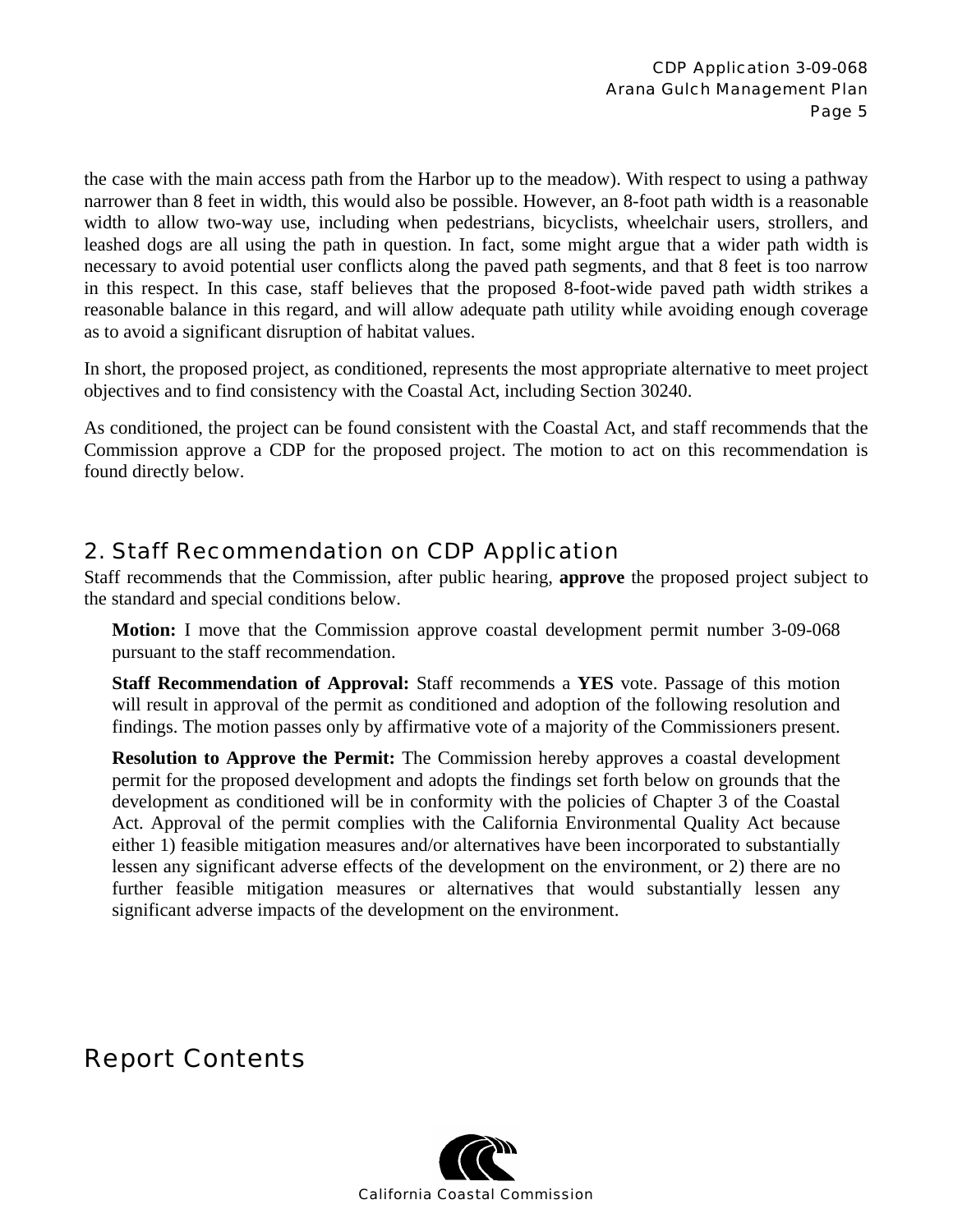| 2.          |  |            |                                                                            |  |  |
|-------------|--|------------|----------------------------------------------------------------------------|--|--|
|             |  |            |                                                                            |  |  |
|             |  |            |                                                                            |  |  |
|             |  |            |                                                                            |  |  |
|             |  |            |                                                                            |  |  |
|             |  |            |                                                                            |  |  |
|             |  |            |                                                                            |  |  |
|             |  |            |                                                                            |  |  |
|             |  |            |                                                                            |  |  |
|             |  |            |                                                                            |  |  |
|             |  |            |                                                                            |  |  |
|             |  |            |                                                                            |  |  |
|             |  |            |                                                                            |  |  |
| C. Exhibits |  |            |                                                                            |  |  |
|             |  | Exhibit 1: | Arana Gulch Location Map and Aerial Photo                                  |  |  |
|             |  |            | Exhibit 2: Existing Trails                                                 |  |  |
|             |  |            | Exhibit 3: Proposed Trail System                                           |  |  |
|             |  |            | Exhibit 4: Before and After Photo Simulations of Proposed Trail System     |  |  |
|             |  | Exhibit 5: | Proposed Habitat Management Areas                                          |  |  |
|             |  | Exhibit 6: | Santa Cruz Tarplant Areas and Censuses                                     |  |  |
|             |  |            | Exhibit 7: Wetland Areas                                                   |  |  |
|             |  |            | Exhibit 8: Proposed Grazing Plan                                           |  |  |
|             |  | Exhibit 9: | Proposed Arana Gulch Master Plan document                                  |  |  |
|             |  |            | Exhibit 10: Proposed Arana Gulch Master Plan incorporated mitigations      |  |  |
|             |  |            | Exhibit 11: Correspondence Received in Support of the Project              |  |  |
|             |  |            | Exhibit 12: Correspondence Received Opposed to the Project                 |  |  |
|             |  |            | Exhibit 13: U.S. Fish and Wildlife Service Letter Dated September 15, 2008 |  |  |
|             |  |            | Exhibit 14: Commissioner Ex Parte Communications                           |  |  |

# B. Findings and Declarations

The Commission finds and declares as follows:

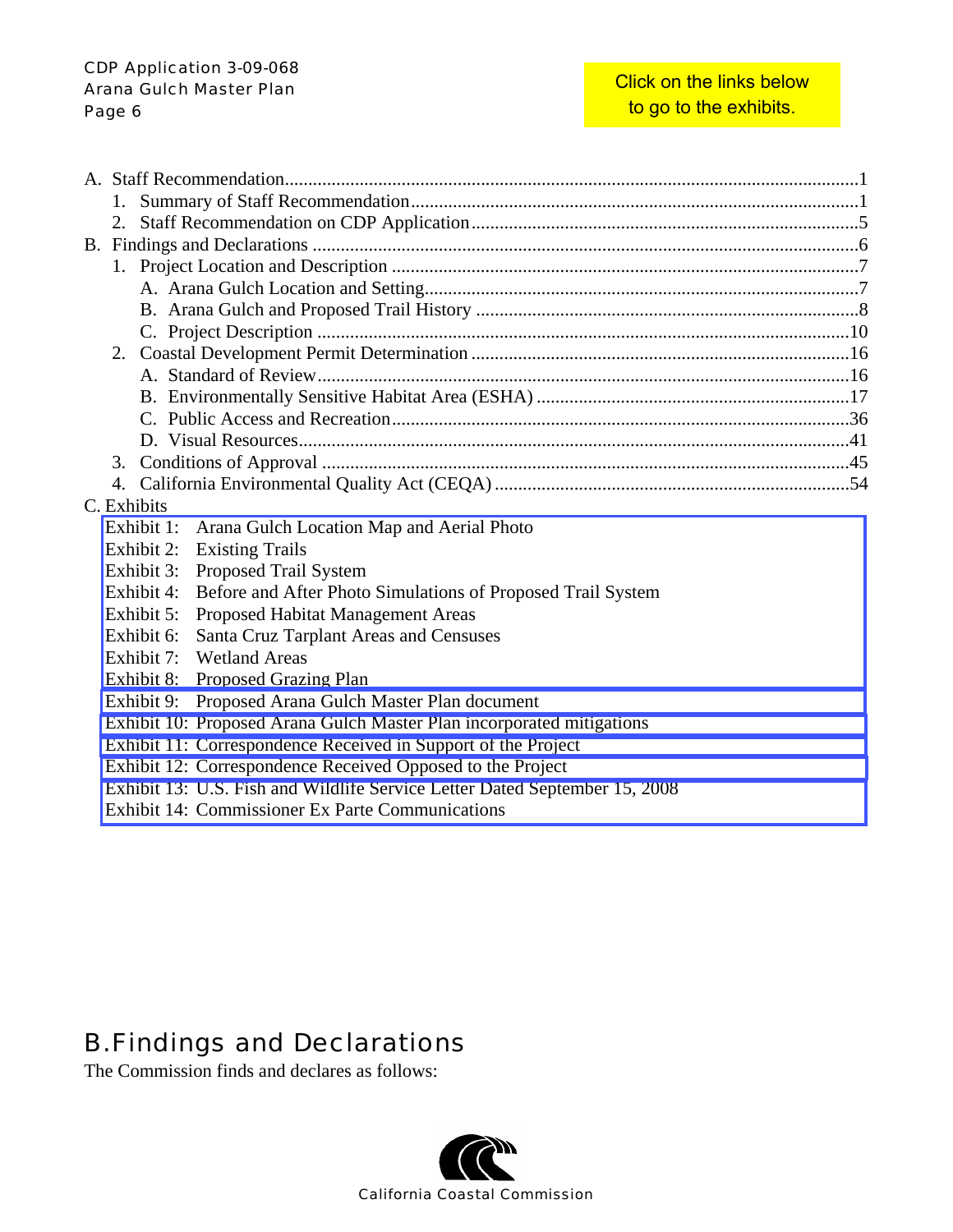## 1. Project Location and Description

### A. Arana Gulch Location and Setting

Arana Gulch is a City-owned open space area situated along the eastern boundary of the City of Santa Cruz where it transitions to the unincorporated Live Oak area of Santa Cruz County, just inland of the upper portion of the Santa Cruz Harbor (Harbor) (see Exhibit 1 for a location map and an aerial photograph of the site). This 67.7-acre open space area includes a large meadow area that is generally framed in on both sides by Arana Creek (downcoast) and Hagemann Gulch (upcoast), both of which feed into the upper Harbor. Grassland covers the main expanse of the meadow area. On the eastern portion of the property, the grassland gives way to riparian scrub and forest, sloping down to the broad floodplain of Arana Creek. To the west, Hagemann Gulch, a steep wooded canyon with intermittent Hagemann Creek at its base, forms the southwestern boundary of the property.

The Arana Gulch area is currently a highly used public access area (mostly pedestrian with some bicyclists), $<sup>1</sup>$  with the primary access from the upper Harbor parking lot and dry boat storage area, and</sup> from the Agnes Street residential neighborhood on the inland side.<sup>2</sup> At least 2.5 miles of unimproved trails, most of which long existed in one form or another prior to the City's ownership of the property, crisscross and loop the meadow and Arana Creek area within Arana Gulch (see Exhibit 2 for existing trails within the property). The main trail that gets the most use extends from the main entrance at Agnes Street at the north end of Arana Gulch to the upper Harbor area at the south end of Arana Gulch. This main trail ranges from about six to eight feet in width, is made up primarily of hard packed soil, and is subject to ongoing erosion problems, including primarily along the portion of the trail that drops down from the primary meadow elevation to the Harbor elevation (an elevation change of roughly 35 feet). In addition to the main trail, a variety of loop trails have been created through ongoing use that extend along both the perimeter of the meadow area as well as in loops interior to that perimeter. With the exception of limited park signage and fencing, and some crumbling foundation elements from long gone buildings (see below), there are no existing structures or other such development within the Arana Gulch property.

Access connections into Arana Gulch associated with the project (see also project description below) would also include trail development both in the City of Santa Cruz to the west (upcoast) and in unincorporated Santa Cruz County (to the east). In the City, trail development would extend from Frederick Street where it intersects Broadway Avenue along a City owned right-of-way that skirts Harbor Drive and connects to the Arana Gulch property. This area extending from Frederick Street is currently occupied by a parking lot used by a church. In the County, trail development would extend along the upper Harbor access road to 7th Avenue at its intersection with Brommer Street. This area extending to 7th Avenue is currently an access road framed on the seaward side by a largely undeveloped property and on the inland side by a Port District storage yard.

1

<sup>2</sup> Additional access can be gained from a variety of locations where Arana Gulch intersects public use areas (including along the creeks themselves), but the signed and identified (and most used) main access points are at Agnes Street and the Harbor.



<sup>1</sup> Vehicular access is not allowed within Arana Gulch.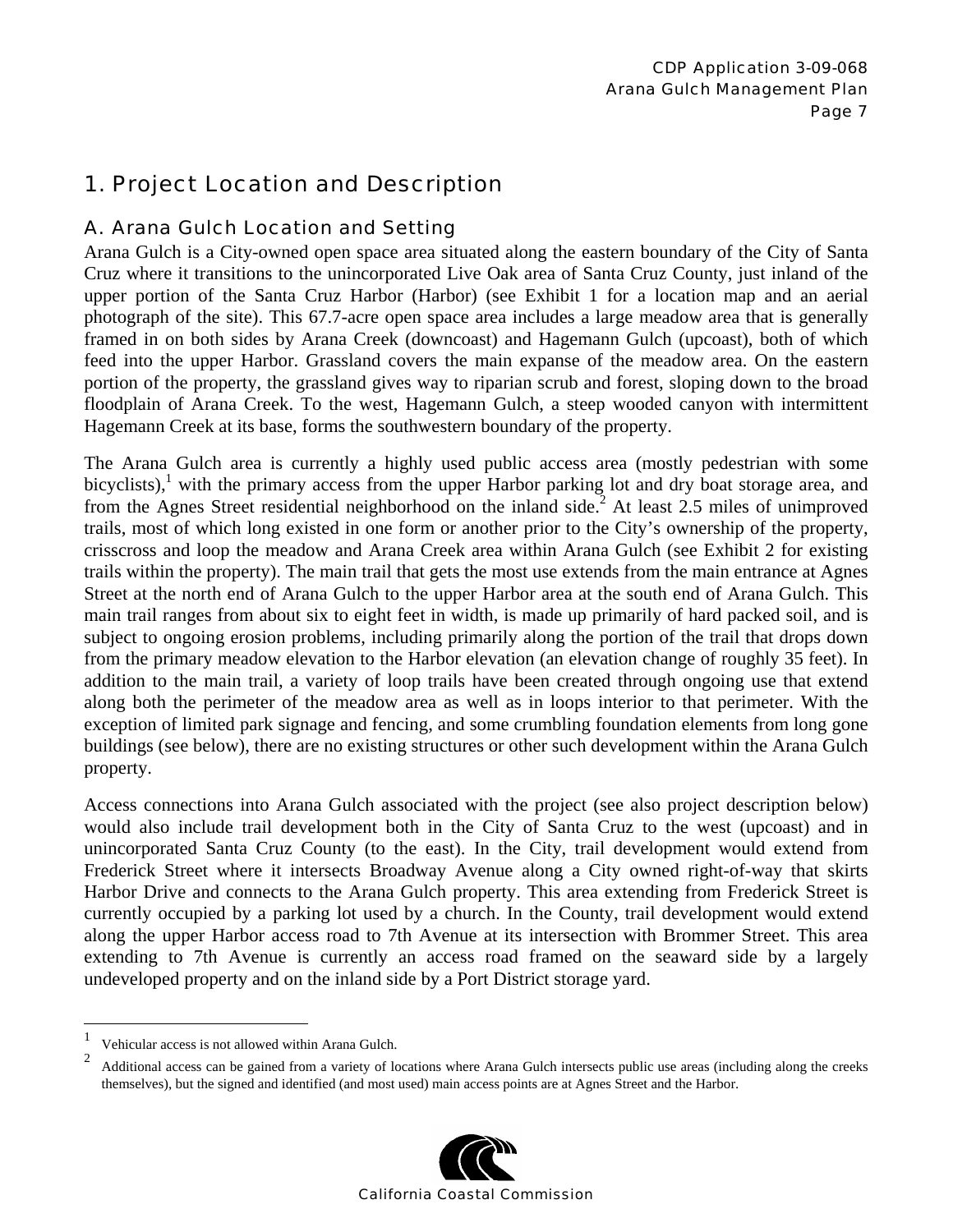$\overline{a}$ 

See Exhibit 1 for a location map and an aerial photograph of Arana Gulch and the surrounding area, and see Exhibit 2 for the locations of existing trails within the property.

### B. Arana Gulch and Proposed Trail History

The Arana Gulch site was once part of 110 acres of ranchlands known as Live Oak Ranch in the late 1800s. Cattle were grazed on the grasslands portion of that property, including the current meadow area at Arana Gulch. In the 1920s, the Arana Gulch property became the site of the East Side Dairy. The dairy operation continued through the mid-1950s. A barn and other structures were once located within the northern portion of the property, but were demolished after the mid-1970s. No historic buildings or significant remnants exist from either the Live Oak Ranch or the East Side Dairy operations, although some limited pieces of old foundations remain from some of the structures associated with the East Side Dairy. Cattle grazing continued on the property until the late 1980s.

In 1994, the City of Santa Cruz acquired the 63-acre property known as Arana Gulch as part of a phased effort to acquire greenbelt areas in and around the City. Years prior to that purchase, the City had already acquired a strip of land in the central portion of the property (approximately 4.7 acres) that was originally intended for a roadway extension between Frederick Street in the City of Santa Cruz and 7th Avenue in adjacent unincorporated Santa Cruz County (i.e., the new road segment would have connected Broadway in the City to Brommer Street in the County), but the proposed road connection was very controversial, and the City did not continue to pursue it past the original acquisition. The City also annexed four of the Arana Gulch properties that had been in the County (i.e., the County area east of Arana Creek proper) into the City in April 2007.<sup>3</sup>

Shortly after the 1994 acquisition that combined the City's holdings in Arana Gulch, the City formally opened the property to public use,<sup>4</sup> with the City Parks and Recreation Department managing the area. In 1997, the City Council approved the *Arana Gulch Interim Management Plan,* which outlined limited actions to maintain the property but did not include any land use decisions. At about that same time, the City began pursuing a trail project designed to connect Broadway to Brommer Street along essentially the old once-proposed roadway alignment. Originally the project was primarily billed as a commuter bicycle project,<sup>5</sup> and it originally included two possible project alternatives: 1) a 12-foot-wide paved path traversing the meadow area and connecting to two bridges: a 740-foot long, elevated bridge over Arana Creek to connect the meadow trail to the Harbor access road (and ultimately to Brommer Street in the County), and a bridge over Hagemann Gulch connecting the meadow trail to the parking lot area extending between Frederick Street and Hagemann Gulch (and thus to Broadway in the City), and; 2) a 12-foot-wide paved path traversing the meadow area and connected to a shorter bridge (130 feet long) elevated over Arana Creek and the same bridge over Hagemann Gulch. For both alternatives, the bridge

Although it also would have facilitated other types of access (i.e., pedestrian, wheelchair, etc.).



<sup>3</sup> Note that the Arana Gulch Master Plan exhibits in this report show the four properties east of Arana Creek as still located in the County because the City created these exhibits before the annexation was final. When reviewing these exhibits, the City-County boundary in this area is now along the area called out as "Arana Gulch Boundary" in that area.

<sup>4</sup> Prior to that time the property was informally used by the general public, including along the series of trails described above.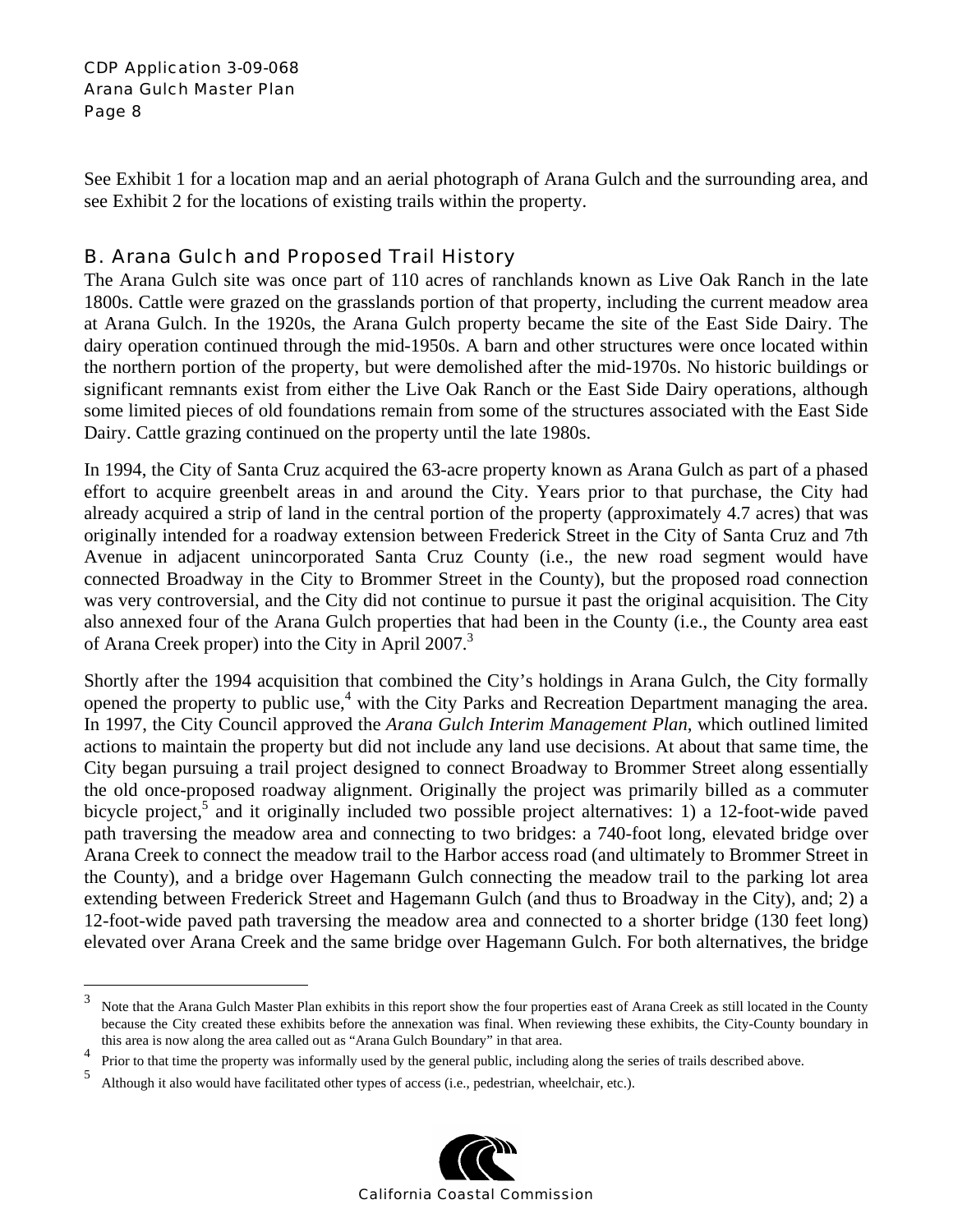over Hagemann Gulch would have included two support columns placed directly into the riparian corridor. Both projects included lighting throughout the length of the paved paths and bridges.

The originally proposed alternatives, and the path project as a whole at that time, engendered both significant interest and controversy. Over the course of the years that followed, the City considered a variety of options to address identified concerns, and modified the project over that time in ways small and large. Ultimately, the proposed project was reduced in scale and scope as the City sought to address potential resource impacts (including by reducing the paved path widths to 8 feet, eliminating lighting along the entire trail length, etc.). Perhaps more importantly, over that same time, the project also morphed into a much more comprehensive master plan project for Arana Gulch and the meadow that goes beyond simply a paved path project to include other components related to maintaining and enhancing the open space and habitat values of Arana Gulch. In addition, although the paved trail components would still facilitate bicycle use, including commuter bicycle use, there has clearly been a burgeoning recognition over time that the paved trails would also enhance access for other users (including those in wheelchairs, those less physically able to traverse uneven footpaths, etc.).

Most recently, the City proposed an LCP amendment in 2006 that would have changed the LUP land use designations that affect Arana Gulch (proposed LCP Amendment STC-MAJ-2-06 Part 1). The City ultimately withdrew the LCP amendment,<sup>6</sup> and thus the old land use designations and zoning continue to apply to the property. These land use designations are holdovers from before the City's acquisition that reflect prior use and/or at one time contemplated use for the property, including LCP Land Use Plan (LUP) designations of CF (Community Facilities), L (Low Density Residential), VL (Very Low Density Residential), and NA (Natural Area), and zoning designations that are roughly half single-family residential with a minimum lot size of 5,000 square feet (R-1-5) and half FP (Flood Plain). The proposed 2006 LCP amendment would have changed these designations to one dual LUP designation of NA/PK (Natural Area/Parks), and a combination IP designation of FP (Floodplain) and PK (Parks).

The City indicated that its primary reason for its LCP amendment withdrawal was because the City thought that the staff report recommendation (to designate the site NA (Natural Area) in the LUP and PK (Parks) in the IP) would have precluded and/or prejudiced a future decision on implementation of a master plan with a paved path component (i.e., the current project before the Commission - see project description below). Although Commission staff did not (and do not) agree with this assessment, and continue to believe that the NA/PK designation is appropriate and allows for consideration of paved trails such as are being proposed here, the City ultimately concluded that it preferred to have a CDP

 $\overline{a}$ 



<sup>6</sup> The City withdrew the LCP amendment just prior to the Commission's scheduled March 2009 hearing on the LCP amendment after reviewing the staff report for the hearing. In that report, Commission staff had identified problems with the City's submittal that warranted modifications to it. Specifically, the primary thrust of the amendment was to remove some of the more intensive development designations that currently apply to sections of the Arana Gulch property (i.e., residential, community facilities) in recognition of the fact that the City did not (and does not) intend to pursue such development of this open space greenbelt property in the future, and to instead designate the property as a natural area, flood plain, and park area. Although this primary objective was generally identified as appropriate by staff, the proposed amendment was deemed problematic because neither the Parks LUP designation nor the Flood Plain IP designation are appropriate for this property in light of its habitat sensitivity (see also ESHA findings that follow). Staff instead recommended that the appropriate LUP designation for this site was NA (Natural Area), and the appropriate IP designation for the site was PK (Parks).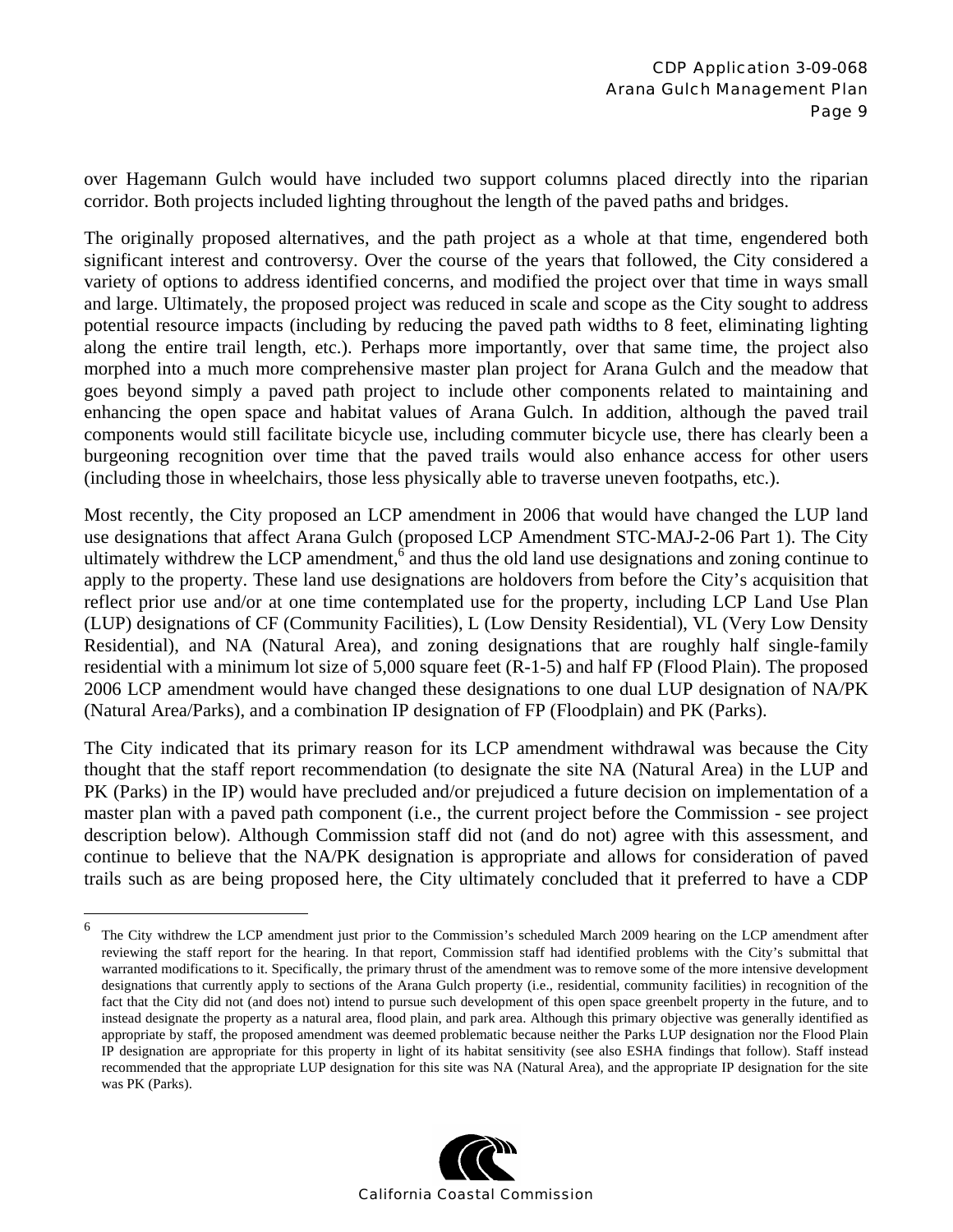decision on its master plan project prior to an LCP amendment so as to focus the deliberative process directly on the paved path question through a CDP application that includes the paths as opposed to an LCP amendment focused on land use designations that didn't explicitly include nor account for the paths. Although it is generally preferable to have LCP planning precede development associated with it, it is not a requirement (unless the LCP has to change to allow consideration of a project), $^7$  and the City's approach is reasonable in this case, including because: 1) the LCP does not need to be amended to allow for consideration of the project;  $8$  2) the Coastal Commission retains CDP jurisdiction over much of the area where the path would be proposed (and thus the LCP can only provide non-binding guidance there); and, 3) because the City indicated it intended to pursue a consolidated CDP application in any case (and thus the Coastal Act would be the standard of review for the entire Master Plan).<sup>9</sup>

### C. Project Description

 $\overline{a}$ 

The proposed project would implement the Arana Gulch Master Plan, and includes management and restoration of habitat areas, including certain trail segment retirements; improvements to the existing trail system; installation of a new paved multi-use path, including construction of a bridge over Hagemann Gulch; interpretive displays and trail signage; and installation of fencing to allow limited cattle grazing (to benefit Santa Cruz tarplant). The City indicates that the Master Plan has superceded and replaced the interim management plan from 1997. See the Arana Gulch Master Plan attached as Exhibit 9.

At is core, the Master Plan is designed to enhance both public recreational access and coastal resources, each of which is described below.

#### 1. Proposed Public Access Improvements

The existing trail system in Arana Gulch is quite heavily used and currently provides access opportunities for pedestrians and bicycles. However, the trails are currently footpaths on soil resulting in an irregular surface that can be difficult to traverse on a bike (particularly bikes made for road surfaces), can be difficult to traverse for potential access users (disabled or otherwise) that are less physically able to traverse uneven footpaths, and can be impossible to traverse for other user groups dependent on wheeled access (including those in wheelchairs, caregivers with children in strollers, pedestrians needing walkers for assistance, etc.), particularly when trails are wet and soggy. Although the proposed trail improvements would actually reduce the number and length of trails in Arana Gulch through trail retirement (and restoration – see coastal resource enhancement section below), they would also pave a section of existing trail and provide realigned paved trail connections to it, thus providing new

<sup>9</sup> See also CDP determination for discussion of the standard of review and the consolidated CDP process.



<sup>7</sup> That is, a "project-driven LCP amendment" (e.g., if an LCP does not allow for a hotel at a site where a hotel is proposed, then the LCP would have to be amended if a hotel at that site is to be considered).

<sup>8</sup> At about the time of the City's withdrawal of the proposed LCP amendment, it was discovered that a City policy requiring a specific plan for the site prior to any development (Policy 2.2.7 – see also Coastal Development Permit Determination section below) was in fact not an LCP policy. Policy 2.2.7 is in fact a City General Plan policy that is not part of the certified LCP, and thus has no LCP status. Also, to be clear, this policy is based on a previous position (no longer held by the City) identifying urban development in Arana Gulch. In fact, the specific plan required by Policy 2.2.7 identifies residential and potentially community facility (schools, playgrounds, etc.) development as part of such specific plan.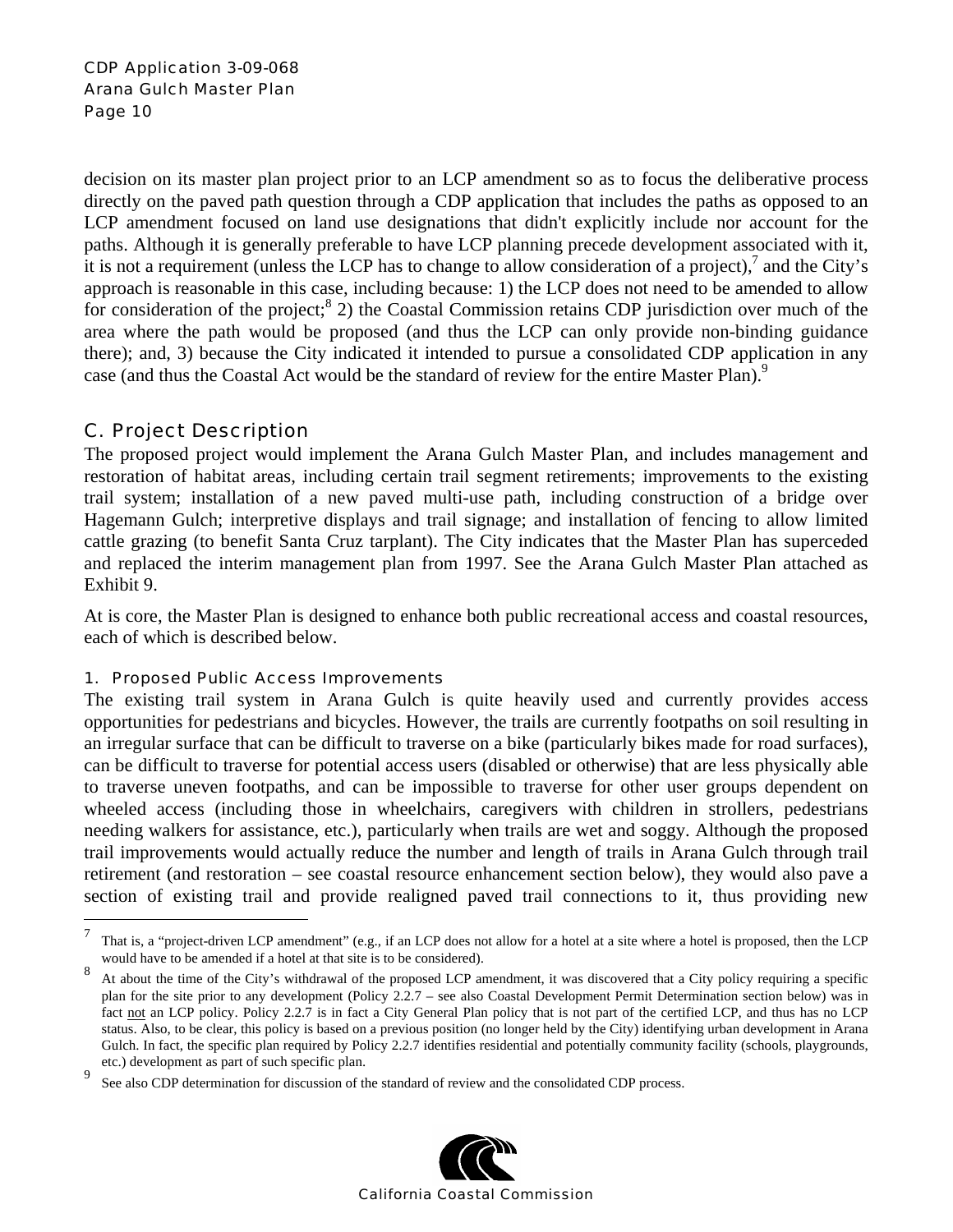opportunities for currently underserved and un-served user groups. Existing trails in Arana Gulch (including those maintained by the City and "volunteer" trails) total more than 2.5 miles, and the proposed trail system would total about 2 miles, including 0.6 miles of paved 8-foot-wide multi-use trails, and 1.4 miles of unpaved pedestrian trails. Of the 0.6 miles of new paved trails in Arana Gulch, about two-thirds would be installed on top of the existing hard pack trail, primarily along the main existing trail segment and a smaller section of the existing trail segment that is located nearer Hagemann Gulch, and about one-third would be new paved trails connecting paved trail segments. The multi-use paved trails would feature a hardened surface and a gradient that is compliant with ADA requirements. The paved multi-use trails would be neutral in color to blend with the surrounding environment. Multiuse trails would be designed for pedestrian, bicycle, and wheelchair use, and for dogs on-leash. The unpaved trails would be limited to pedestrian use only. See Exhibit 3 for the proposed trail system.

A new 340-foot multi-use pedestrian/bicycle bridge would be installed across Hagemann Gulch as part of the Canyon Trail at the western edge of the Arana Gulch meadow (see Exhibit 3). This bridge would provide new public access to Arana Gulch from the neighborhoods along the Gulch at the eastern boundary of the City, where none exists now. The new bridge would be supported by abutments located at either side of the top of Hagemann Gulch (no abutments would extend into the creek or into the lower-elevation riparian corridor located at the bottom of Hagemann Gulch). The bridge would be constructed by stringing cables across the span that would be anchored to each abutment, and then placing precast concrete deck panels on top of the cables. Following the placement of the deck panels, a cast-in-place concrete overlay would be placed on the top and the cables would be tensioned. The proposed bridge may be wider than 8 feet in some locations to accommodate interpretive displays and nature viewing areas. No trees would need to be removed to provide for installation of the bridge, although some tree branches would need to be trimmed back.

Together with the bridge trail segment, the trail segment extending from the bridge to Frederick Street, and the trail segment extending along the Harbor access road to 7th Avenue, the designated Canyon View and Creek View Trails would provide a continuous west-east multi-use trail connection between Broadway in the City of Santa Cruz and Brommer Street in the unincorporated Live Oak portion of Santa Cruz County. The Arana Meadow Trail would improve the existing unpaved north-south trail route that extends from Agnes Street to the upper Harbor, and thus to the beach and immediate shoreline via the Port District's public trail system ringing the Harbor itself (and providing a connection to the beach at Harbor Beach and Twin Lakes State Beach extending toward the ocean).

Construction of the new multi-use Creek View Trail along the northern boundary of the upper Harbor at the dry boat storage parking lot area and through to 7th Avenue (see Exhibit 3) requires an easement from the Santa Cruz Port District<sup>10,11</sup> and coordination with Santa Cruz County. Retaining walls would

 $\overline{a}$ 

<sup>&</sup>lt;sup>11</sup> As part of its approval of CDP 3-98-113 (Santa Cruz Harbor Dry Storage), the Coastal Commission required that this portion of the Harbor's property provide a buffer between the Harbor's dry boat storage area and Arana Creek. The Commission's findings in that approval stated: "The City's General Plan calls for development of a bike/pedestrian trail to connect Broadway and Brommer streets through the Arana Gulch greenbelt property… Alternative D2 is one of the options that the City is considering. This alternative includes using a part of the Port District property… The proposed plans [dry boat storage] have been designed to allow for future development



 $10$  The Santa Cruz Port District Commission granted an easement for the trail at its public meeting on November 24, 2009.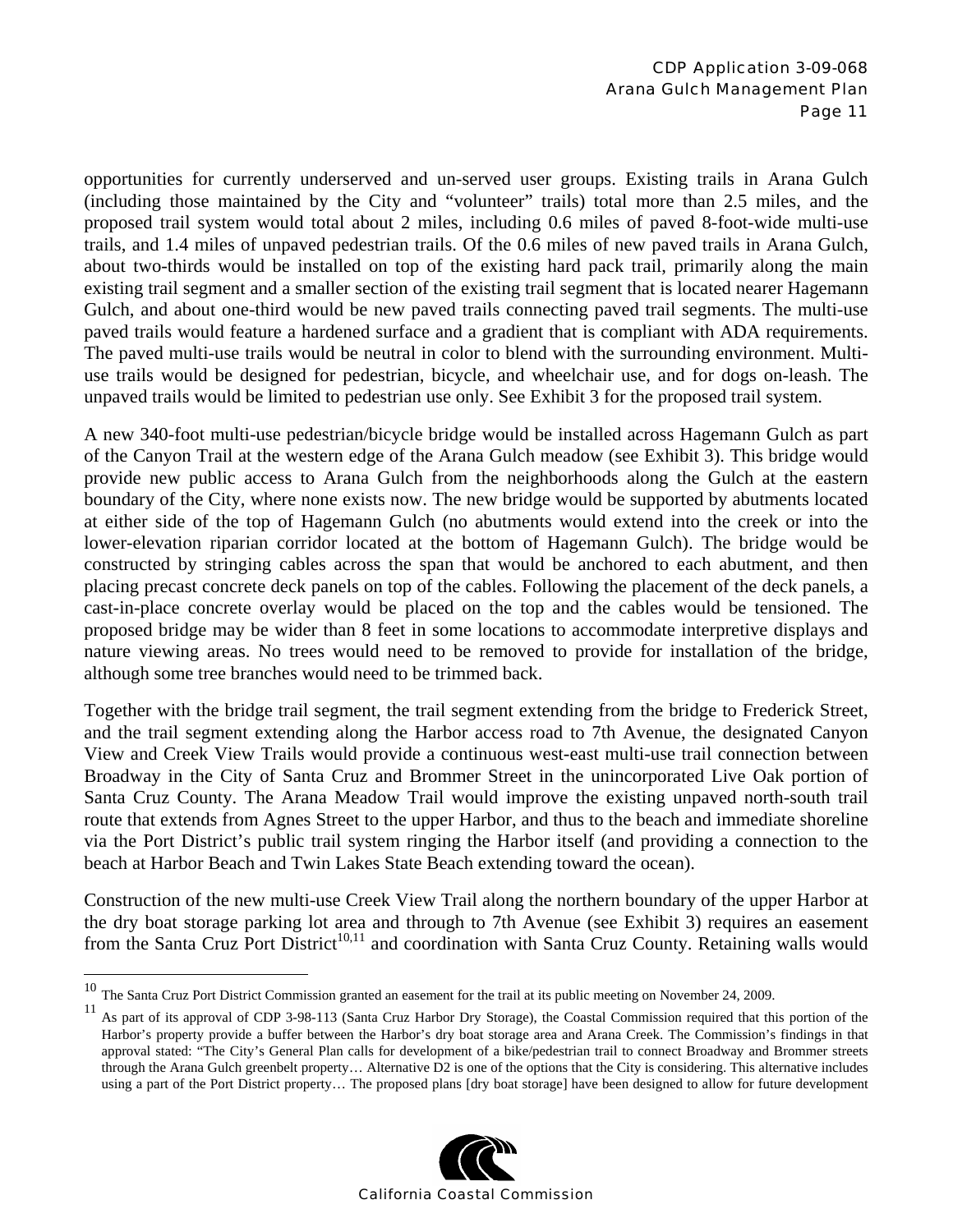be needed for the easternmost portion of the paved Creek View Trail on Harbor property so as to locate the trail as far from Arana Creek as possible in this narrow area. The Creek View Trail would pass above the four six-foot-in-diameter culverts that allow Arana Creek to pass under the Harbor's dry boat storage area and adjacent parking lot and to empty into the Harbor's waters. The proposed retaining walls would vary in height up to a maximum height of 6 feet 7 inches. This segment of trail lies within Arana Gulch's 100-year floodplain and 100-year floodway. The trail in this area would be elevated in such a way as to allow a 100-year creek flow event to pass under the trail unimpeded and without any change to upstream conditions. No bridge is proposed over the open water of Arana Creek.

Pedestrian-only trails would include the Coastal Prairie Loop Trail and the Marsh Vista Trail (see Exhibit 3). These pedestrian trails would be maintained as narrow earthen footpaths, about two feet wide, and similar to what currently exists. The Coastal Prairie Loop Trail would loop the majority of the meadow area, and the Marsh Vista Trail would loop off of it nearer to the edge of the meadow where it transitions to the Arana Creek riparian area. As indicated previously, most of the trails in the proposed trail system currently exist, though some minor realignments and improvements would be necessary for erosion control and to enhance interpretive opportunities. Also, about a half-mile of existing soil trails in Arana Gulch would be closed and restored to better protect sensitive habitat areas. Most of Arana Gulch would remain undeveloped, with a focus on protection and enhancement of the sensitive habitat areas (see below). The paved trails would comprise 0.9% of the total area of the Arana Gulch property, meaning that over 99% of the Arana Gulch property would remain unpaved.

The proposed Master Plan would allow dogs on-leash on all designated trails (paved and unpaved) except for the Marsh Vista Trail (to avoid disturbance to wildlife, primarily waterfowl, in the adjacent Arana Creek and associated wetlands). Off-leash dog use and off-trail uses of all types would be strictly prohibited.

To foster maximum appreciation and understanding of Arana Gulch resources, a series of interpretive displays and overlooks would be located along the trails at a series of appropriate locations. One of the primary objectives of the proposed project is to maximize opportunities to educate, inform, and inspire users of the trail system so as to enhance their enjoyment of Arana Gulch and its resources, and possibly more importantly to encourage them to help to protect such resources here and elsewhere. Interpretive trail opportunities like this, particularly in close proximity to urban areas with significant numbers of users and potential users, are limited, and thus it is critically important that their interpretive utility in this regard is maximized. Such is even more so the case at Arana Gulch where the Master Plan's proposed resource protection program includes significant opportunities to inform and educate regarding proactive (as opposed to passive "don't touch") management strategies for enhancing sensitive resources (including mowing, prescribed burns, scraping, grazing, etc.) as well as adaptations to these strategies and related experiments and research to maximize resource protection possibilities (see also resource protection and management section below).

In terms of other features, some limited bench seating may be provided at scenic overlooks, and fencing

of the Broadway-Brommer pathway if the City develops the D2 alignment and if the development is permitted." Thus, the Commission's approval of CDP 3-98-113 acknowledged that a future trail might occupy a portion of this buffer area.

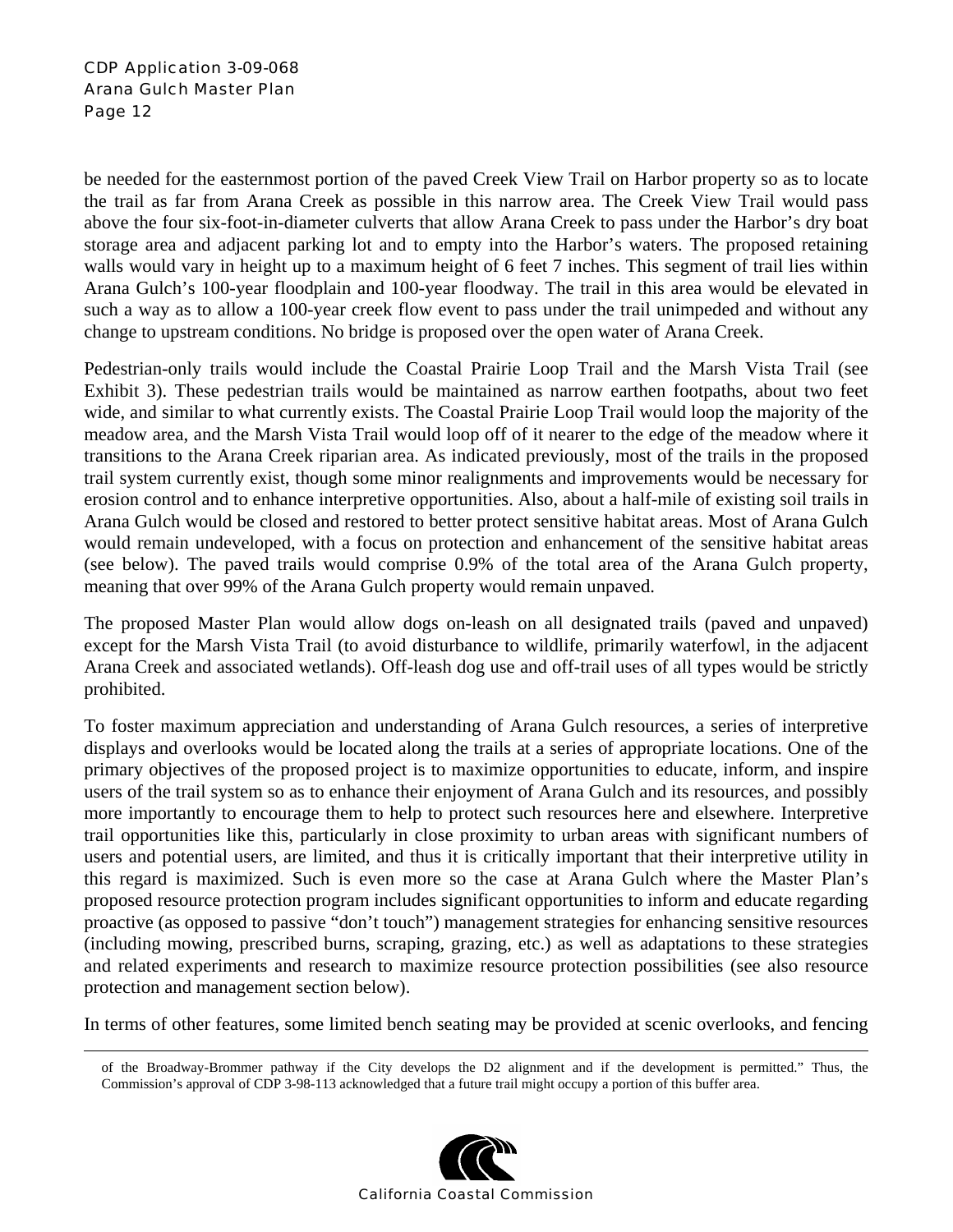and signs would be installed as needed to discourage off-trail use. The project does not include any new parking areas; existing parking areas would continue to be available to site visitors (e.g., parking is available along adjacent public streets as well as in the upper Harbor parking lot). Likewise, no new restrooms are proposed, but existing public restrooms in the upper Harbor and at nearby Frederick Street Park (accessed via trails from the Harbor as well as from Harbor Drive and Frederick Street) would remain available.

No lighting would be installed along the trails within the meadow area of Arana Gulch, but low-level lighting would be installed at the Hagemann Gulch Bridge and the portion of the Creek View Trail that is located on Harbor property. The City indicates that lighting would be necessary to meet minimum public safety standards in these areas because tree cover would otherwise limit light in these areas during early morning hours and just prior to sunset (as proposed, the paths would be open from sunrise to sunset).

See Exhibit 2 for the existing trail configuration. See Exhibit 3 for the proposed trail system. See pages 2-4 of Exhibit 3 for cross sections of the proposed trails. See Exhibit 4 for photographs of the existing site conditions at Arana Gulch and for photographic simulations of the proposed trail improvements.

#### 2. Proposed Coastal Resource Protection and Management

In addition to the public access improvements, the proposed Arana Gulch Master Plan also addresses protection and management of environmentally sensitive habitat areas (ESHAs). The City has identified three ESHAs (identified as "Management Areas" in the Master Plan) in this respect at Arana Gulch: 1) Coastal Prairie/Tarplant Management Areas (30.2 acres); 2) Arana Creek Riparian and Wetland Management Areas (34.5 acres), and; 3) Hagemann Gulch Riparian Woodland Management Areas (3.0 acres).

#### Coastal Prairie/Tarplant Management Area

The Coastal Prairie/Tarplant management area encompasses the main meadow area of Arana Gulch (see Exhibit 6). A key goal within this area is to enhance the populations of the Santa Cruz tarplant and other native prairie species, while reducing the abundance of invasive non-native grasses.

#### Resource Management Guidelines for Coastal Prairie/Tarplant Management Area

- Implement the Management Program for the Santa Cruz tarplant. This program sets forth potential management actions, monitoring protocols, and an organizational framework involving a botanist to ensure that the program is carried out in the long term. Management actions may include grazing, mowing, scraping, and prescribed burns;
- Avoid and preserve delineated seasonal wetlands located within the grassland;
- Monitor impacts of trail users near sensitive species. As needed, install fencing and/or signs or implement other strategies to deter off-trail use;
- Close unauthorized pathways that transect the coastal prairie habitat;

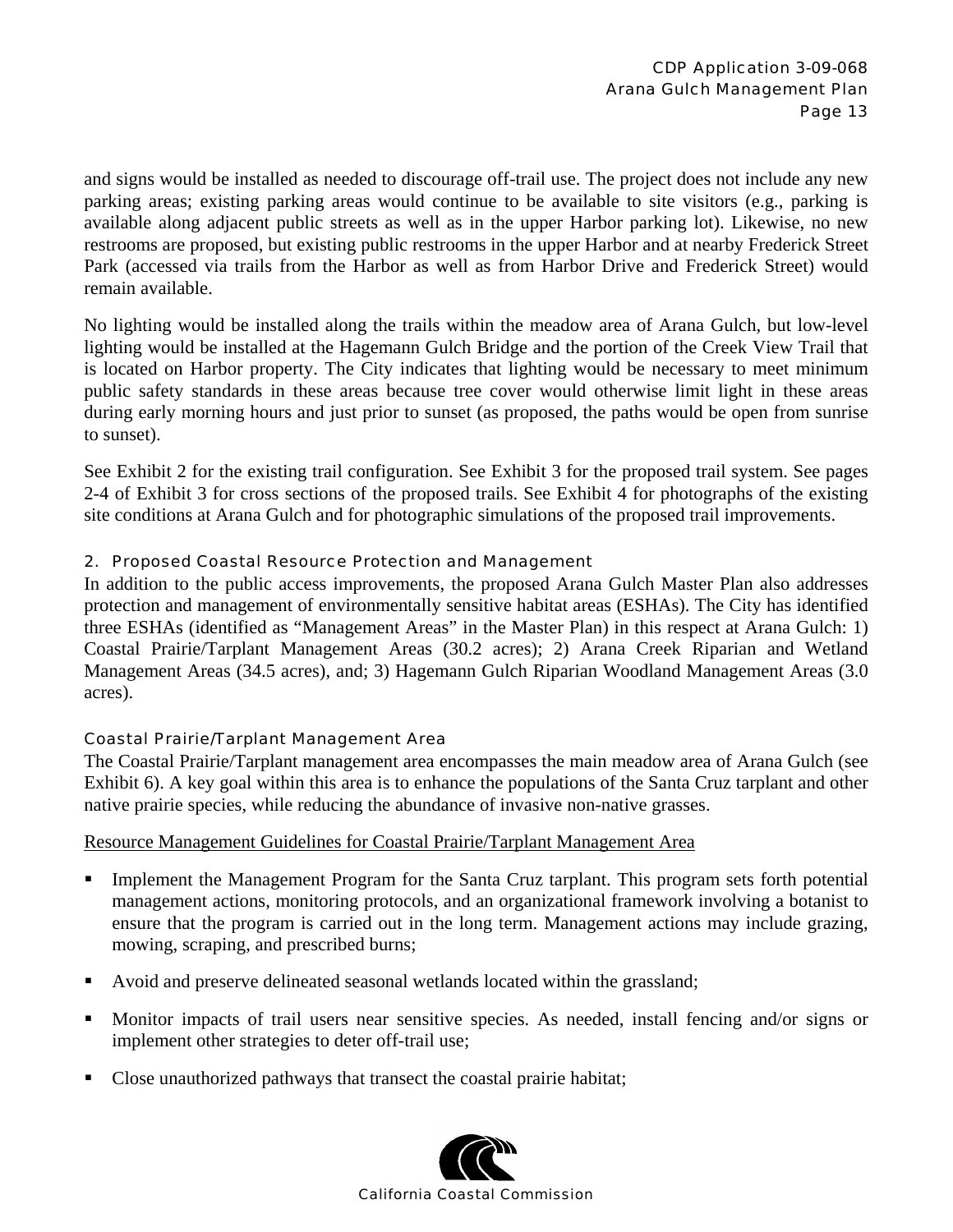- Remove non-native invasive shrubs to prevent further loss of coastal prairie acreage;
- Conduct annual fuel break mowing along the property boundaries to reduce the fuel load within the grassland areas;
- Coordinate with the City of Santa Cruz Fire Department to conduct prescribed burns (timing of the prescribed burns to be determined by a qualified botanist);
- Install post and wire livestock fencing  $(4 \text{ to } 5 \text{ feet in height})$  in the southernmost portion of the Coastal Prairie/Tarplant Management Area to allow for limited cattle grazing.

#### Public Use Guidelines for Coastal Prairie/Tarplant Management Area

- **Provide multi-use interpretive trails connecting surrounding neighborhoods to the upper Harbor** area;
- **Ensure that pathways minimize disturbance to the coastal prairie habitat and Santa Cruz tarplant;**
- Minimize grading and alteration of natural drainage patterns;
- Align trails to avoid all seasonal wetlands within the grassland;
- **Provide a pedestrian-only interpretive loop trail that encircles the coastal prairie/tarplant habitat.**

See Exhibit 5 for the proposed habitat management areas, Exhibit 6 for the Santa Cruz tarplant areas in relation to the proposed trail system, and Exhibit 8 for the areas proposed for grazing and associated fencing.

#### Arana Creek Riparian and Wetland Management Area

This management area is located along the eastern portion of the project site and features valuable habitat for aquatic species and birds. The proposed unpaved Marsh Vista Trail, which is located in an area similar to an existing "volunteer trail," will offer overlooks of the creek and the coastal marsh. No dogs would be allowed on the Marsh Vista Trail. Public access within the wetland and stream habitat areas would be prohibited to protect wildlife habitat.

#### Resource Management Guidelines for the Arana Creek Riparian and Wetland Management Area

- Conduct further hydrologic analysis regarding accelerated head cutting and bank erosion along the tidal reach of Arana Creek. Design and implement a bank restoration project that reduces sedimentation and enhances fisheries and wildlife habitat;
- Restore the eroded gully in the northern portion of Arana Gulch. Design and implement a restoration project that reduces sedimentation and blends with the natural setting;
- Remove non-native invasive vegetation;

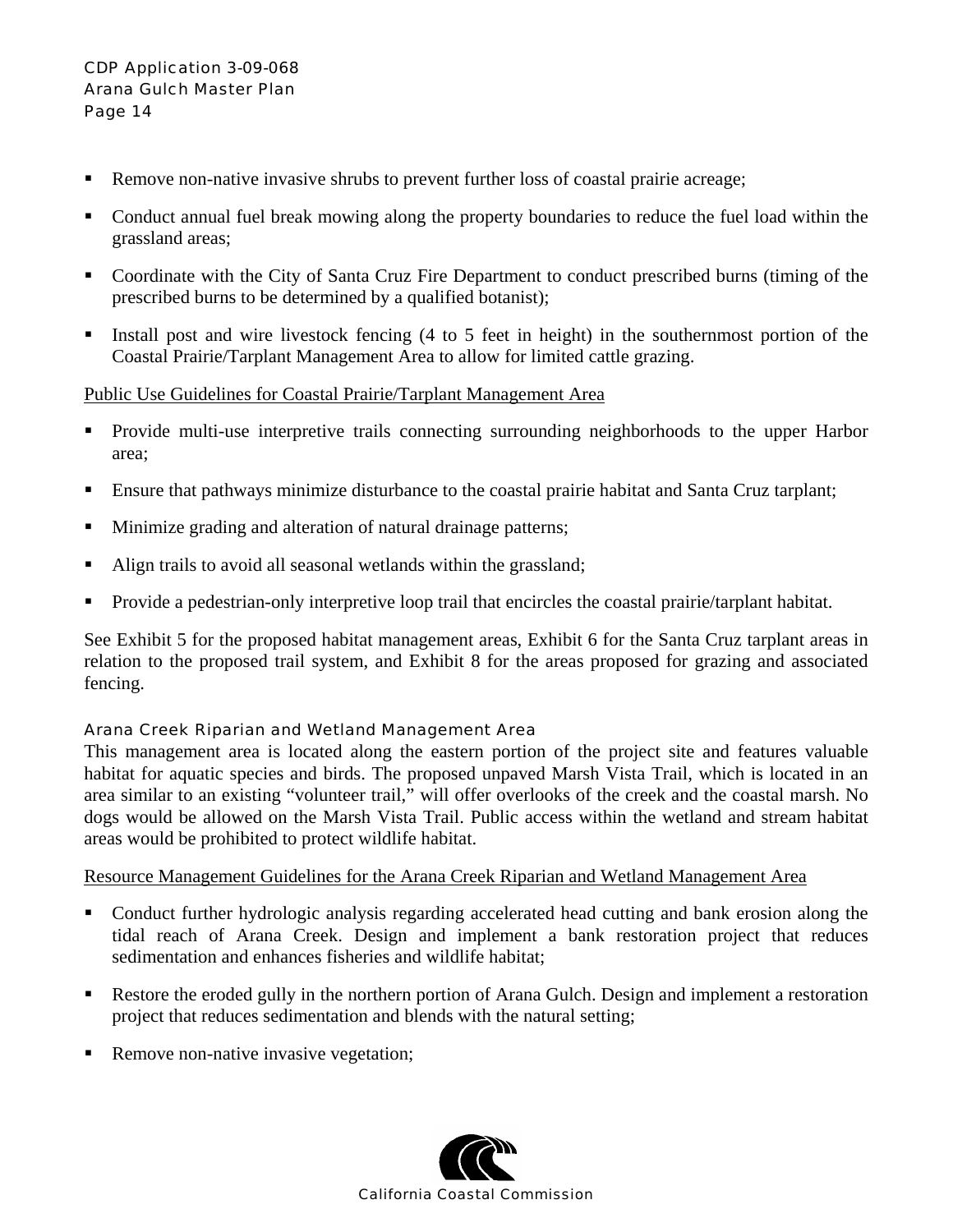- Close unauthorized pathways within the wetland and riparian habitat areas;
- Monitor impacts of trail users near sensitive wetland and riparian habitats and, as needed, install fencing and/or signs or implement other strategies to deter off-trail use.

#### Public Use Guidelines for the Arana Creek Riparian and Wetland Management Area

- Enhance the existing trail (Marsh Vista Trail) along the western boundary of the Arana Creek Riparian and Wetland Management Area for pedestrian use only;
- Prohibit dogs within the riparian and wetland habitat of Arana Creek and on the Marsh Vista Trail;
- Conduct non-toxic mosquito abatement as needed in a manner that minimizes impacts to wildlife species.

See Exhibit 5 for the habitat management areas and Exhibit 7 for the wetland areas and the proposed trail system.

#### Hagemann Gulch Riparian Woodland Management Area

This 3-acre wooded canyon along the southwestern boundary of Arana Gulch features a mix of riparian trees and scrub, though the habitat value is reduced by the number of invasive plant species in the canyon. Due to the steep terrain, public use of this area would be limited to a new bridge providing pedestrian, bicycle, and wheelchair access between Arana Gulch and the adjoining neighborhoods.

#### Resource Management Guidelines for the Hagemann Gulch Riparian Woodland Management Area

- Remove non-native, invasive understory species, such as broom and ivy, to the extent feasible;
- Contain expansion of eucalyptus trees and reduce fire hazard by pruning lower branches of eucalyptus and removing smaller trees and saplings;
- Close unauthorized pathways within Hagemann Gulch.

#### Public Use Guidelines for the Hagemann Gulch Riparian Woodland Management Area

- Establish a new west entrance at Hagemann Gulch, consisting of a new multi-use trail and bridge crossing with an interpretive overlook, to provide a multi-use trail connection between Arana Gulch and the residential Seabright neighborhood of Santa Cruz;
- Design the bridge to minimize impacts to heritage trees and habitat values and to blend with the natural setting as much as possible.

See Exhibit 5 for the habitat management areas, Exhibit 3 for the proposed trail system in relation to Hagemann Gulch, and page 3 of Exhibit 4 for photographic simulations of the proposed Hagemann Gulch bridge and multi-use trail.

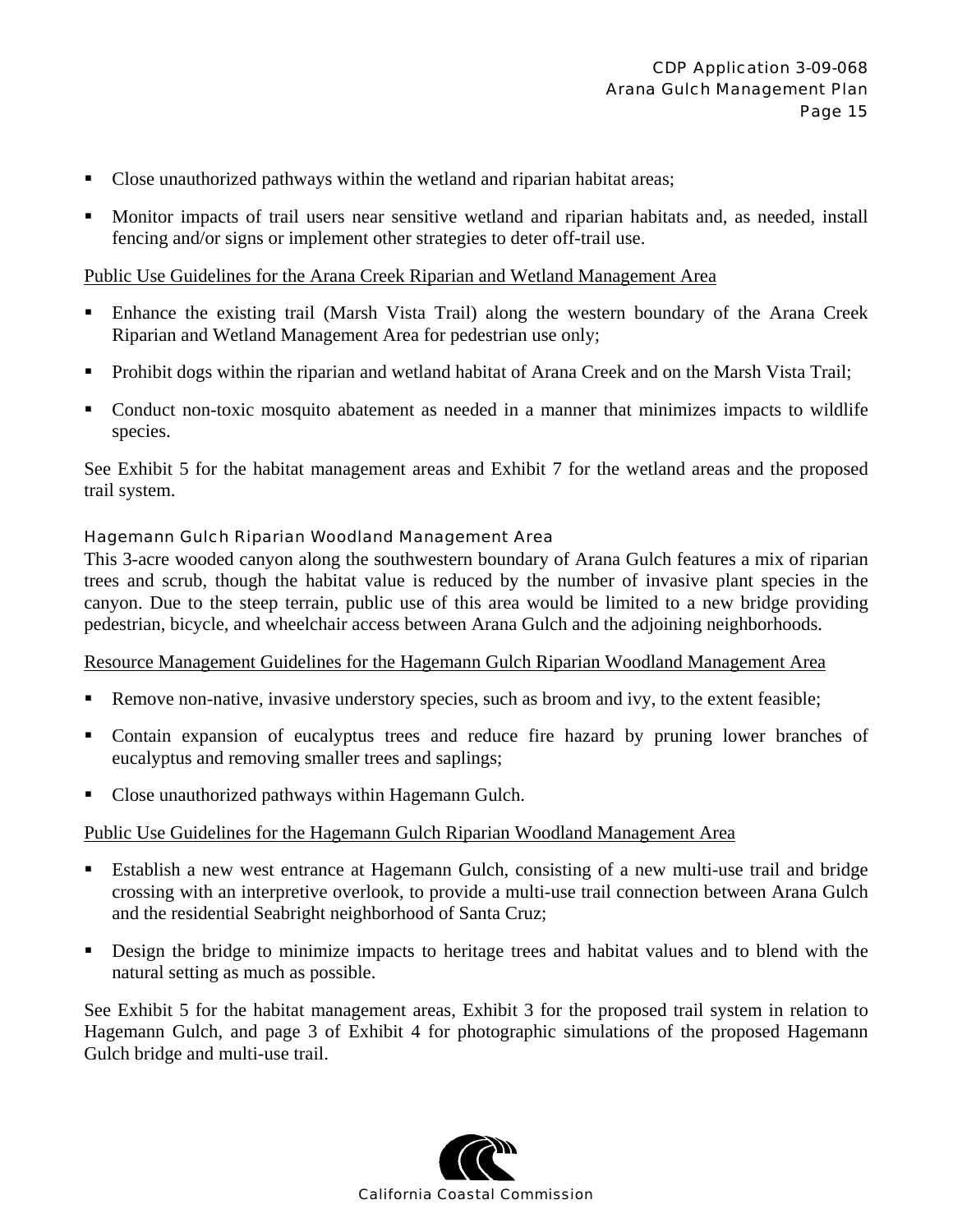#### Phasing and Implementation of the Management Plan

The Arana Gulch Master Plan would be implemented in phases. Its phasing plan identifies specific projects, projected timelines, and staffing needs to maintain and manage the proposed improvements. The phasing plan is organized into two phases, based on City fiscal year cycles that begin in July of each calendar year. The first phase focuses on establishing a management program<sup>12</sup> for the Santa Cruz tarplant and developing the multi-use interpretive trail system. The second phase is largely focused on continued implementation of the Santa Cruz tarplant adaptive management program, management of the trail system, and restoration of eroded areas. Both phases include continued removal of non-native invasive vegetation.

Major multi-use trail improvements, including the Hagemann Gulch Bridge, and the Canyon and Creek View Trails would be largely funded through federal and state grants previously received by the City. These federal and state grants were received in order to fund the east-west multi-use trail, including the new bridge over Hagemann Gulch. This current grant funding totals approximately \$1.6 million. Future state and federal grant opportunities will also be pursued to help fund natural resource enhancement and erosion control studies and implementation. Some of the state grant programs that may be applicable include programs administered through the Natural Resources Agency, Department of Parks and Recreation, and Department of Water Resources. Local funding will likely be the source for implementation of minor trail improvements and ongoing resource management. The City Council has previously determined that a portion of the revenue generated by the Parks and Recreation facilities' fees collected by the City would go toward the greenbelt properties. In addition, the City Council may consider using the sale of City-owned property, such as along the trail alignment extending from the Hagemann Gulch bridge to Frederick Street, to help fund implementation of the tarplant adaptive management program and provide the local match for state and federal grants. In order to ensure longterm management of the Santa Cruz tarplant, a sustained funding program must be established within the City. This program would be separate from the ongoing annual maintenance funding and Capital Improvement Projects. Ideally, the tarplant management program would be structured similar to an endowment program.

## 2. Coastal Development Permit Determination

#### A. Standard of Review

<u>.</u>

Although the vast majority of the Arana Gulch is located within the City of Santa Cruz's city limits,  $13$ the proposed project (i.e., implementation of the Arana Gulch Master Plan) also extends into unincorporated Santa Cruz County (i.e., the trail segment extending along the Harbor access road to 7th

<sup>13</sup> Id (note recent annexation not shown on Master Plan exhibits).



<sup>&</sup>lt;sup>12</sup> A management plan has been prepared and incorporated as part of the proposed Master Plan for the Santa Cruz tarplant on the Arana Gulch site (BMP Ecosciences, 2005). In addition to ongoing management techniques such as semi-annual mowing and other more intensive techniques such as scraping or prescribed burns, this management plan also prescribes continued experimental research on management techniques and ongoing monitoring, with subsequent revisions of the management prescriptions as appropriate.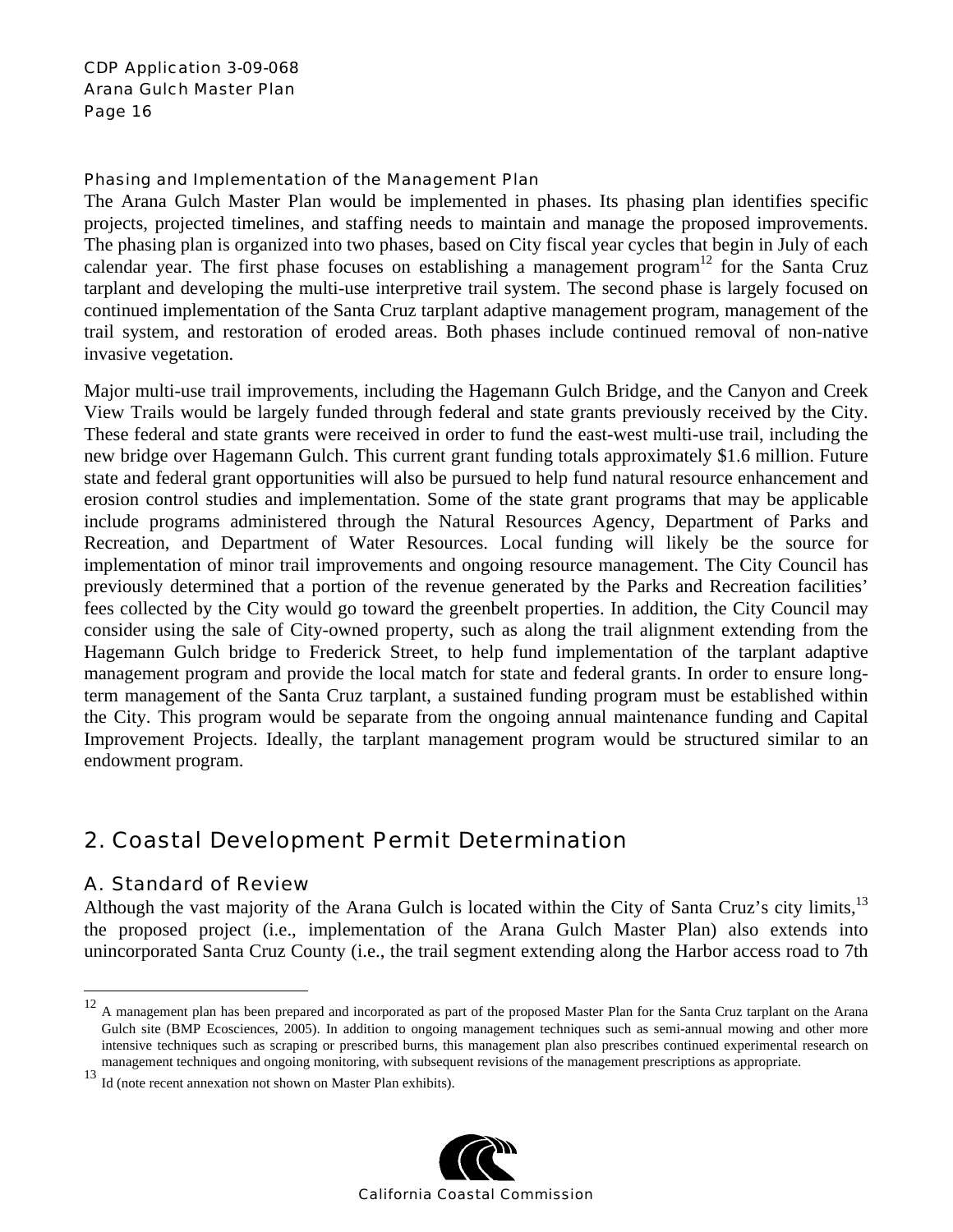Avenue). In addition, although most of the affected property is owned by the City (i.e., Arana Gulch itself and the connection to Frederick Street), the trail segment extending along the inland side of the Harbor's dry boat storage parking lot and along the Harbor access road is located in Santa Cruz County. In addition, a significant proportion of the proposed project is located within the Commission's retained coastal permitting jurisdiction (i.e., that portion of the project area that includes the Arana Creek riparian area and associated woodland). Thus, the proposed project spans three different CDP jurisdictions, and two property ownerships.

To simplify the coastal permitting process in such multi-jurisdictional cases, Coastal Act Section 30601.3 allows for the Commission to act upon a consolidated CDP application if the applicants, the local government(s) in question, and the Commission (through its Executive Director) agree to the Commission processing and acting upon a consolidated CDP application, provided public participation is not substantially impaired. In this case, the City, the County, and the Commission have all agreed to such a consolidated CDP application process. In terms of public participation, the Commission has scheduled this item for hearing in Santa Cruz so as to maximize potential public participation, as it is clear that much of the interested public is engaged in this process. In fact, as of the date of this report, the Commission had received 904 pieces of correspondence on the proposed project. Of that correspondence, approximately 89% has been in favor of approval of the proposed project (809 letters), and approximately 11% has been opposed to the paved pathway portion of the proposed project (95 letters) (see Exhibits 11 and 12).

Pursuant to Coastal Act Section 30601.3, the standard of review for this consolidated CDP application is Chapter 3 of the Coastal Act, with the City's LCP providing non-binding guidance for the portion of the proposed project in the City and the County's LCP providing non-binding guidance for the portion of the proposed project in the County. As such, applicable Coastal Act policies are cited in the analysis that follows, as well as certain LCP policies as guidance as relevant.

### B. Environmentally Sensitive Habitat Area (ESHA)

#### 1. Applicable Policies

The Coastal Act is very protective of habitat, including environmentally sensitive habitat areas (ESHA) and wetlands. With respect to ESHA, the Coastal Act defines ESHA as follows:

*Section 30107.5. "Environmentally sensitive area" means any area in which plant or animal life or their habitats are either rare or especially valuable because of their special nature or role in an ecosystem and which could be easily disturbed or degraded by human activities and developments.* 

Non-resource dependent development within ESHAs is prohibited, and adjacent development must be sited and designed so as to maintain the productivity of these natural systems. In particular, Coastal Act Section 30240 states:

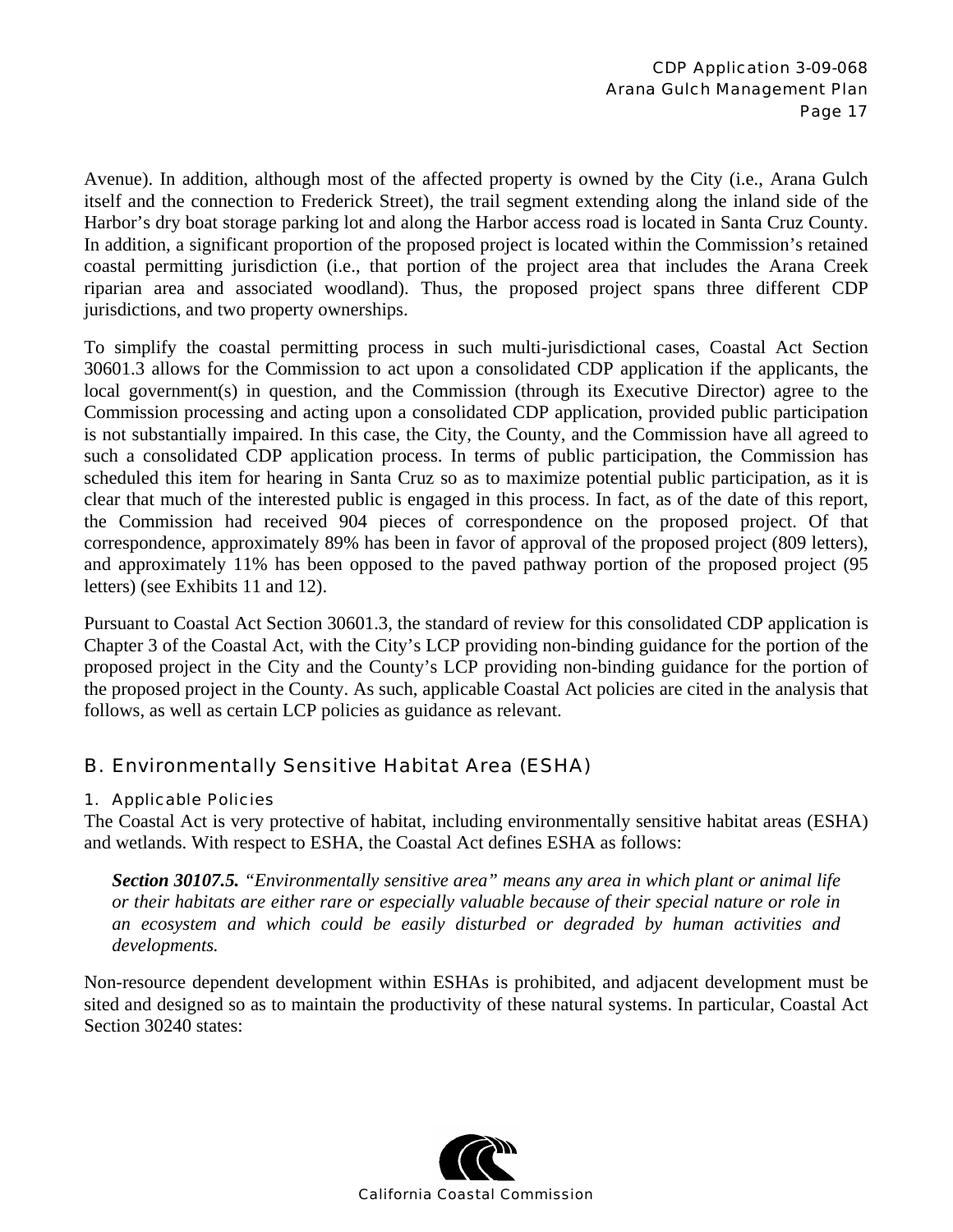*Section 30240(a). Environmentally sensitive habitat areas shall be protected against any significant disruption of habitat values, and only uses dependent on those resources shall be allowed within those areas.* 

*Section 30240(b). Development in areas adjacent to environmentally sensitive habitat areas and*  parks and recreation areas shall be sited and designed to prevent impacts which would *significantly degrade those areas, and shall be compatible with the continuance of those habitat and recreation areas.*

The Coastal Act also includes specific protective policies for marine and aquatic environments, including wetlands. Coastal Act Sections 30230, 30231, and 30233 provide:

*Section 30230. Marine resources shall be maintained, enhanced, and where feasible, restored. Special protection shall be given to areas and species of special biological or economic significance. Uses of the marine environment shall be carried out in a manner that will sustain the biological productivity of coastal waters and that will maintain healthy populations of all species of marine organisms adequate for long-term commercial, recreational, scientific, and educational purposes.* 

*Section 30231. The biological productivity and the quality of coastal waters, streams, wetlands, estuaries, and lakes appropriate to maintain optimum populations of marine organisms and for the protection of human health shall be maintained and, where feasible, restored through, among other means, minimizing adverse effects of waste water discharges and entrainment, controlling runoff, preventing depletion of ground water supplies and substantial interference with surface water flow, encouraging waste water reclamation, maintaining natural vegetation buffer areas that protect riparian habitats, and minimizing alteration of natural streams.* 

*Section 30233(a). The diking, filling, or dredging of open coastal waters, wetlands, estuaries, and lakes shall be permitted in accordance with other applicable provisions of this division, where there is no feasible less environmentally damaging alternative, and where feasible mitigation measures have been provided to minimize adverse environmental effects, and shall be limited to the following:* 

- *(1) New or expanded port, energy, and coastal-dependent industrial facilities, including commercial fishing facilities.*
- *(2) Maintaining existing, or restoring previously dredged, depths in existing navigational channels, turning basins, vessel berthing and mooring areas, and boat launching ramps.*
- *(3) In open coastal waters, other than wetlands, including streams, estuaries, and lakes, new or*  expanded boating facilities and the placement of structural pilings for public recreational *piers that provide public access and recreational opportunities.*
- *(4) Incidental public service purposes, including but not limited to, burying cables and pipes or inspection of piers and maintenance of existing intake and outfall lines.*

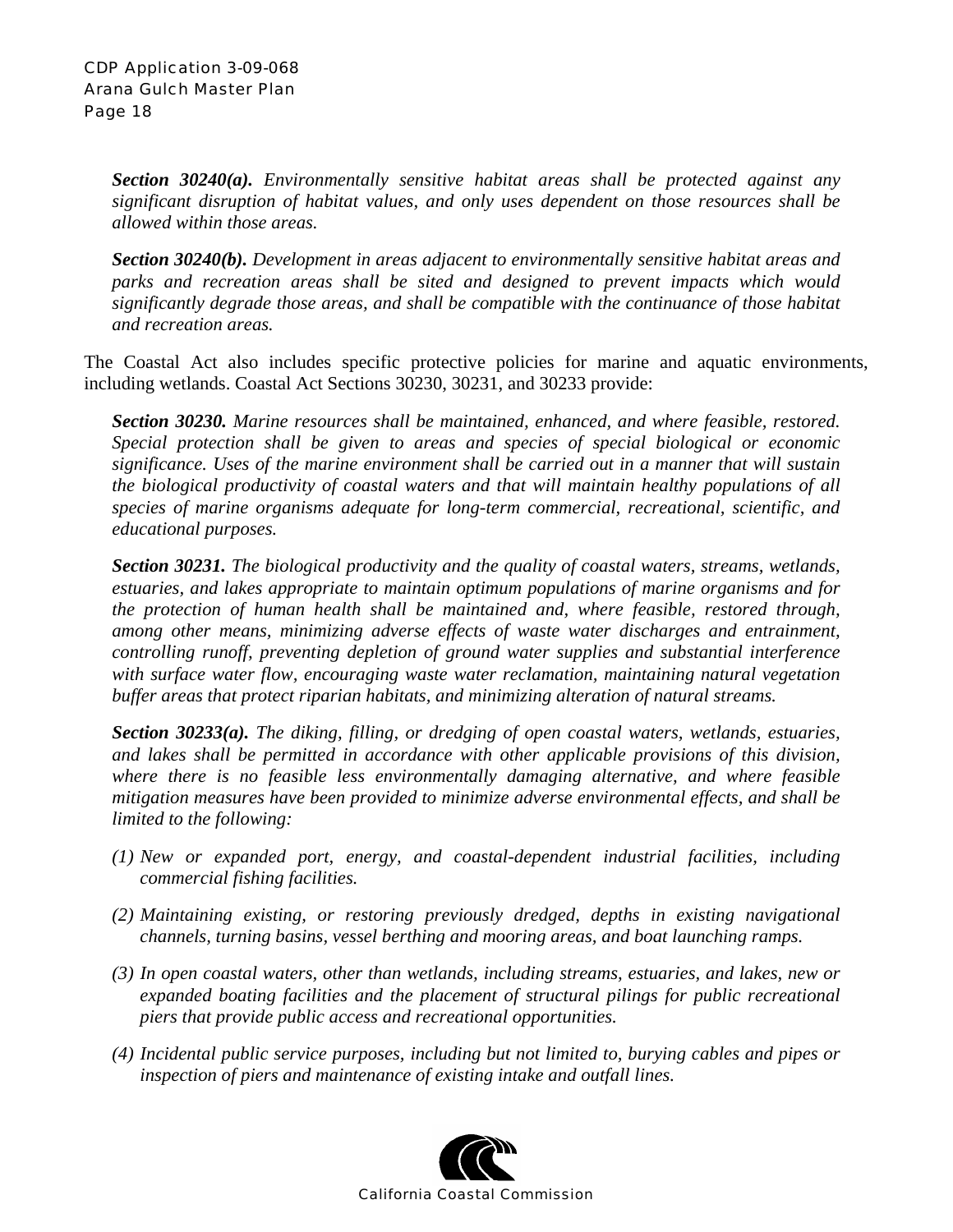- *(5) Mineral extraction, including sand for restoring beaches, except in environmentally sensitive areas.*
- *(6) Restoration purposes.*

 $\overline{a}$ 

*(7) Nature study, aquaculture, or similar resource dependent activities.* 

*Section 30233(c). In addition to the other provisions of this section, diking, filling, or dredging in existing estuaries and wetlands shall maintain or enhance the functional capacity of the wetland or estuary…* 

Finally, the Coastal Act references general habitat protection in the provisions of Section 30250(a) with respect to coastal resources in general as follows:

*Section 30250. (a) New residential, commercial, or industrial development, except as otherwise provided in this division, shall be located ... where it will not have significant adverse effects, either individually or cumulatively, on coastal resources.* 

In addition, the following certified City of Santa Cruz LCP policies, $^{14}$  although not the standard of review, can provide pertinent information and guidance:

*Environmental Quality Element Policy 2.3.1: Design and site development to minimize lot coverage and impervious surfaces, to limit post-development runoff to predevelopment volumes, and to incorporate storm drainage facilities that reduce urban runoff pollutants to the maximum extent possible.* 

*Environmental Quality Element Policy 4.2: Preserve and enhance the character and quality of riparian and wetland habitats, as identified on Maps EQ-8 and EQ-11, or as identified through the planning process or as designated through the environmental review process.* 

*Environmental Quality Element Policy 4.2.1: Develop, adopt, and implement management plans for City-owned wetland and riparian areas including:…Arana Gulch…* 

*Environmental Quality Element Policy 4.2.2: Minimize the impact of development upon riparian and wetland areas through setback requirements of at least 100 feet from the center of a watercourse for riparian areas and 100 feet from a wetland. Include all riparian vegetation within the setback requirements, event if it extends more than 100 feet from the water course or if there is no defined water course present.* 

<sup>&</sup>lt;sup>14</sup> The City's General Plan includes Land Use Element Policy 2.2.7, which requires a specific plan for the Arana Gulch site prior to any development. Per this General Plan policy, the required elements of the specific plan include habitat protections, pedestrian and bicycle linkages through Arana Gulch, as well as clustered development consisting of low-density residential development and a possible community facility, such as a school or a neighborhood park. Although the City's General Plan attaches a wave symbol to this policy (identifying it as a component of the certified LUP), Policy 2.2.7 was never certified as part of the LCP and is not an LCP policy. The City submitted this policy for Commission consideration as part of LCP Amendment 2-93 in 1993, but subsequently withdrew this policy from its submittal.

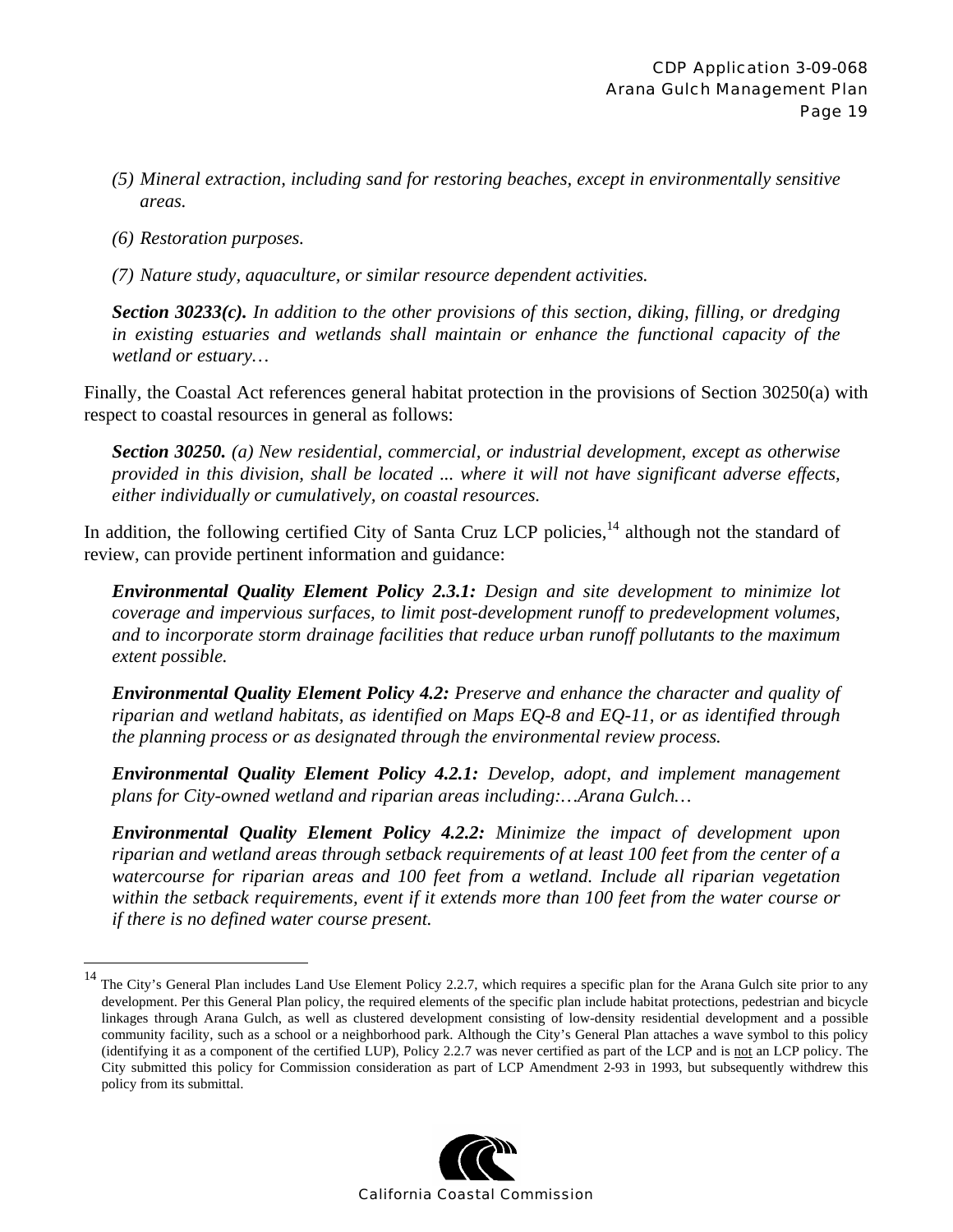*Environmental Quality Element Policy 4.2.2.1: Require that all development within 100 feet of these areas be consistent with the applicable management plan provisions<sup>15</sup> under EQ 4.2.1 and L 3.4, if one has been established.* 

*City-Wide Creeks and Wetlands Management Plan. For Hagemann (Gulch) Creek and Arana (Gulch) Creek, the following apply:*

*Arana (Gulch) Creek: …the lower watershed where Arana Gulch Creek broadens into a wetland, Arana wetland, is located within the Arana Greenbelt, and development within or adjacent to Arana Wetland would be subject to the Arana Gulch Management Plan (currently being prepared).16* 

*Hagemann (Gulch) Reach 1: In 2003, the average width of the vegetated corridor along Reach 1 of Hagemann Gulch was 40 feet. For Hagemann Gulch Reach 1, the Management Plan recommends a 40-foot-wide riparian corridor and a development setback of 60 feet.17*

*Environmental Quality Element Policy 4.2.2.3: Prohibit uses such as construction of main or accessory structures, grading or removal of vegetation within riparian and wetland resource and buffer areas and allow permitted uses (such as pervious non-motor vehicular trails, incidental public services, …) associated with nature study or resource-dependent activities, construction, grading or removal of vegetation necessary for maintenance, landscaping designed to provide a natural buffer and grading necessary as a part of such landscaping plan, passive recreation, habitat preservation, and restoration, that are consistent with the environmental quality policies of the Plan, Section 30222 of the Coastal Act, and adopted management plans. Development in wetlands can be undertaken only where there is no feasible, less environmentally damaging alternative, and where feasible mitigation measures have been provided to minimize adverse environmental effects. If any exceptions to this policy are to be considered, it shall be within the context of a resource management plan approved by the Coastal Commission as an amendment to the Land Use Plan.* 

*Environmental Quality Element Policy 4.2.4: Preserve riparian and wetland vegetation by minimizing removal and allowing only for uses dependent on the resources, passive recreational use, and maintenance of existing uses according to adopted management plans with compensating mitigation. Remove non-native invasive plants as specified in the management plans. Where consistent with the protection of riparian and wetland areas, provide actual or* 

<sup>&</sup>lt;sup>17</sup> The setbacks required in the *City-Wide Creeks and Wetlands Management Plan* are meant to apply to residential, commercial, and similar types of development, and were not intended to restrict or prohibit bridge development or bridge redevelopment over the City's watercourses.



<sup>15</sup> The Commission certified the City's "City-Wide Creeks and Wetlands Management Plan" as part of the LCP on May 9, 2008. Among other things, the Plan identifies appropriate development setbacks (often less than 100 feet) based on an evaluation of habitat, stream, and land use characteristics of individual watercourses and wetlands.

<sup>&</sup>lt;sup>16</sup> Thus, the City-Wide Creeks and Wetlands Management Plan envisions that appropriate setbacks in the area of Arana Creek and its associated wetland would be determined by a plan developed specifically for the Arana Gulch open space area. As previously indicated, this Master Plan represents such guidance, and has superceded and replaced the City's 1997 interim management plan for the property.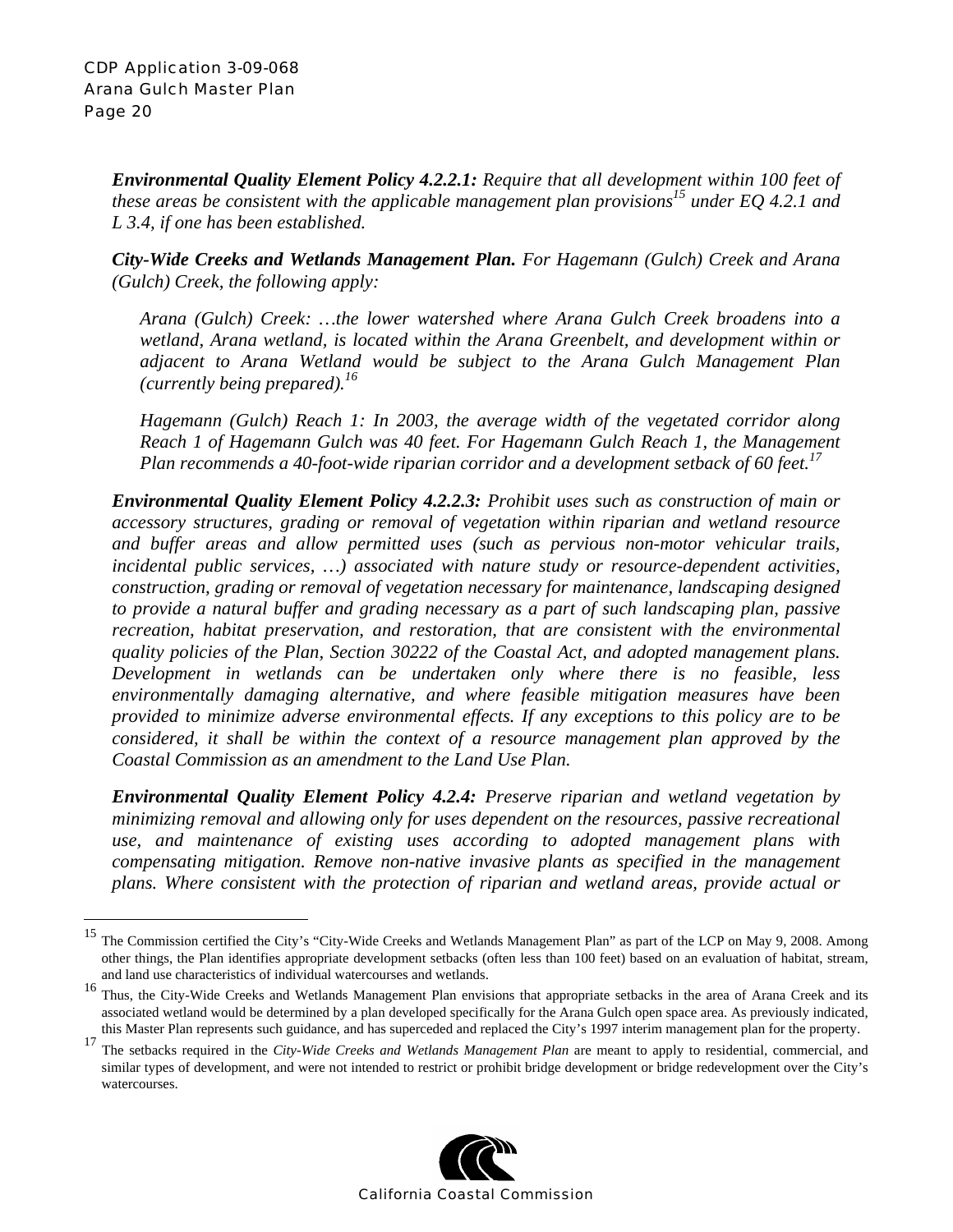*visual access of a low-impact nature (e.g., unpaved, narrow trails, boardwalks, and vista points).* 

*Environmental Quality Element Policy 4.3: Preserve the character and quality of grassland habitats, as identified on Map EQ-8 by minimizing disturbance and removal of native grasslands and design landscaping to provide a natural buffer.* 

*Environmental Quality Element Policy 4.5: Continue the protection of rare, endangered, sensitive, and limited species and the habitats supporting them as shown in Map EQ-9 or as identified through the planning process or as designated as part of the environmental review process.* 

*Environmental Quality Element Policy 4.5.2: Preserve the Santa Cruz Tar Plant by requiring appropriate buffers from any development and a management plan for onsite preservation.* 

Likewise, Santa Cruz County LCP guidance also provides policies geared to protection of the County's natural resources, such as the Arana Creek area located at the City-County boundary in the project area. Applicable policies include:

*Santa Cruz County LCP Policy 5.2.4 - Riparian Corridor Buffer Setback: Require a buffer setback from riparian corridors in addition to the specified distances found in the definition of riparian corridor. This setback shall be identified in the Riparian Corridor and Wetland Protection ordinance and established based on stream characteristics, vegetation and slope. Allow reductions to the buffer setback only upon approval of a riparian exception. Require a 10 foot separation from the edge of the riparian corridor buffer to any structure.* 

*Santa Cruz County LCP Policy 5.2.5 - Setbacks From Wetlands: Prohibit development within the 100 foot riparian corridor of all wetlands. Allow exceptions to this setback only where consistent with the Riparian Corridor and Wetlands Protection ordinance, and in all cases, maximize distance between proposed structures and wetlands. Require measures to prevent water quality degradation from adjacent land uses, as outlined in the Water Resources section.* 

*Santa Cruz County LCP Policy 5.2.7 - Compatible Uses With Riparian Corridors: Allow compatible uses in and adjacent to riparian corridors that do not impair or degrade the riparian plant and animal systems, or water supply values, such as non-motorized recreation and pedestrian trails, parks, interpretive facilities and fishing facilities. Allow development in these areas only in conjunction with approval of a riparian exception.* 

#### 2. ESHA Analysis

#### General Setting

Vegetation on the 67.7-acre Arana Gulch open space site consists of coastal prairie grassland, riparian scrub and woodland, oak woodland, seasonal wetlands, emergent wetlands, and open water. Stands of eucalyptus groves and remnants of landscape plantings are also found within the project site. The gently rolling coastal terrace area of the site is occupied by grassland that is largely dominated by non-native species but that has some characteristics of native coastal prairie grassland. Oak woodland occurs on the

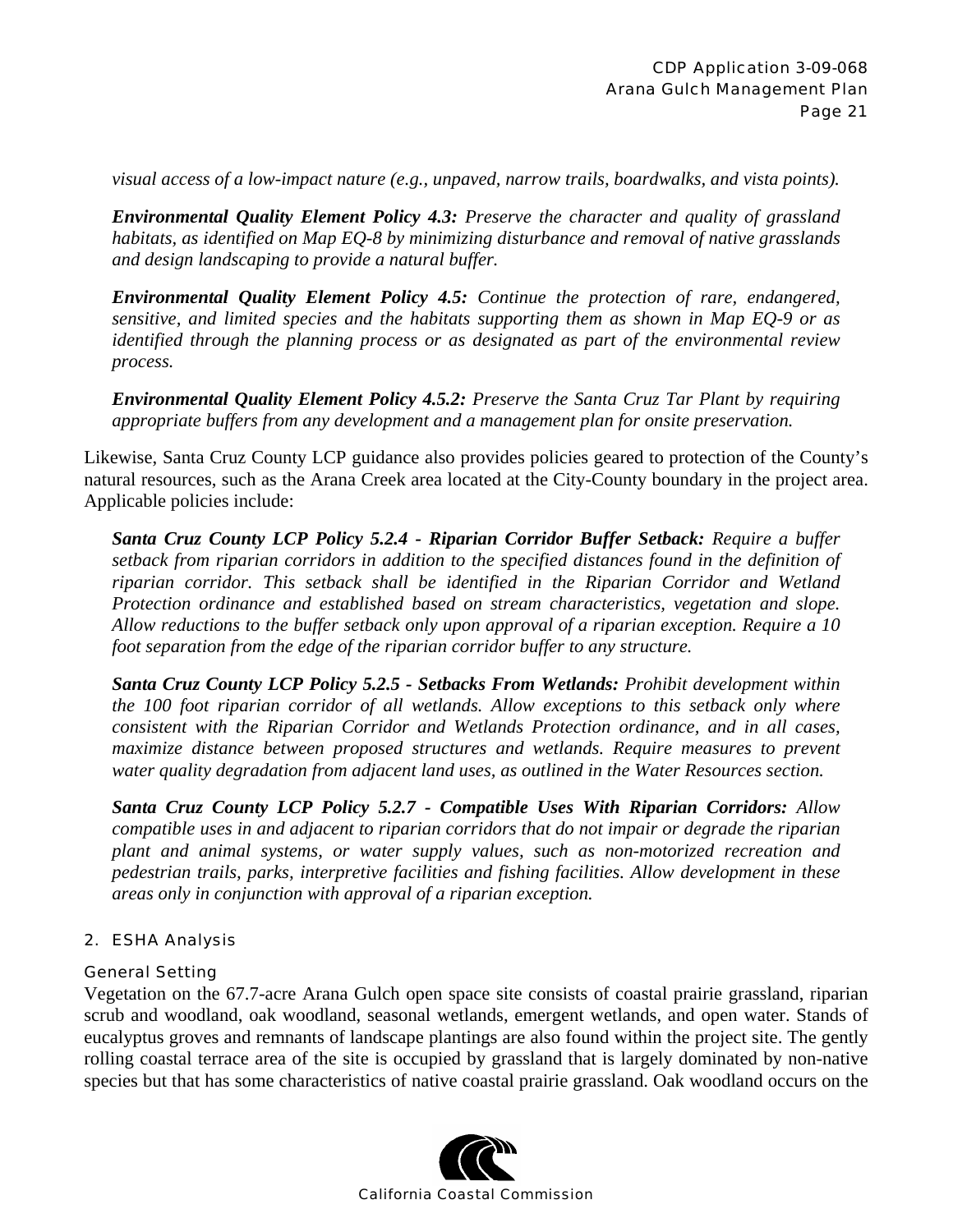1

lower east-facing slope of Hagemann Gulch and, to a lesser extent, on the mid and lower east-facing slopes above Arana Creek. Riparian scrub and woodland occupy the narrow bottom of Hagemann Gulch and much of the broad bottomland adjacent to Arana Creek, and locally extends onto the adjacent slopes where it transitions into oak woodland. A large area of mixed vegetation in the central portion of the Arana Creek bottomland, which is influenced by brackish tidal flow and a high water table, is characterized as emergent wetland. See Exhibit 5 for the locations of these various habitat areas.

Three special status animal species are present within the Arana Gulch open space area: Steelhead (*Oncorhynchus mykiss*), Western red bat (*Lassiurus blossevillii*), and San Francisco dusky-footed woodrat (*Neotoma fuscipes annectens*). Steelhead, which is federally-listed as threatened, are present in extremely small numbers in Arana Creek. Western red bat, which is considered a California "Species of Special Concern" by the California Department of Fish and Game, roosts in foliage primarily in riparian and wooded habitats along Arana Creek. The San Francisco dusky-footed woodrat, also a California "Species of Special Concern," occurs along Arana Creek and in the Hagemann Gulch woodlands.

At least one special-status plant species,<sup>18</sup> Santa Cruz tarplant (*Holocarpha macradenia*) occurs on the Arana Gulch site. Santa Cruz tarplant is a small to medium-sized annual herb in the sunflower family (Asteraceae). It is glandular, aromatic, and more or less sticky to the touch, and produces solitary or clustered flower heads with short but prominent yellow ray flowers. The species is federally-listed as threatened and State-listed as endangered (in 2000 and 1979, respectively). It is also listed on List 1B of the California Native Plant Society's (CNPS) inventory of rare, threatened, or endangered plants. In 2002, the U.S. Fish and Wildlife Service designated 65 acres of Arana Gulch as critical habitat for the Santa Cruz tarplant. This critical habitat designation provides additional protections for the Santa Cruz tarplant under the Endangered Species Act.

Although degraded to a degree by invasive plant species, the Arana Gulch open space area continues to provide important habitat for rare and important species, in particular the Santa Cruz tarplant and three special status animal species. The site also includes coastal prairie grassland, oak woodland, and a variety of wetland and stream habitats. These habitat areas are easily disturbed and degraded by certain human activities and developments. Therefore, the entire Arana Gulch open space area constitutes an environmentally sensitive habitat area (ESHA) as defined by the Coastal Act.<sup>19</sup> Per the Coastal Act, only resource-dependent development is allowed in such ESHA, and only if the habitat is protected against any significant disruption of habitat values.

In this case, there is little question that the bulk of the Master Plan pertaining to habitat enhancement

<sup>&</sup>lt;sup>19</sup> This ESHA area does not include the buffer areas north of the Harbor's dry boat storage parking lot that serves as a habitat buffer area (including per CDP 3-98-113), and does not include connecting trail segments from the proposed bridge to Frederick Street and along the Harbor access road.



<sup>18</sup> In addition to tarplant, observations of Choris's popcorn flower (*Plagiobothrys chorisianus*) have also been reported at Arana Gulch, Choris's popcorn flower is a low-growing, white-flowered annual herb in the borage family, that has two recognized varieties (var. *chorisianus* and var. *hickmanii*), both of which occur in Santa Cruz County. Although neither variety is currently listed by the federal government or the state, var. *chorisianus* is listed on List 1B of the CNPS Inventory. In 1998, approximately 100 plants of Choris's popcorn flower were observed within Santa Cruz tarplant Area A by CNPS representatives. These plants could not be satisfactorily identified as to variety. The species has not been observed on the site since 1998, but a seed bank may still be present there.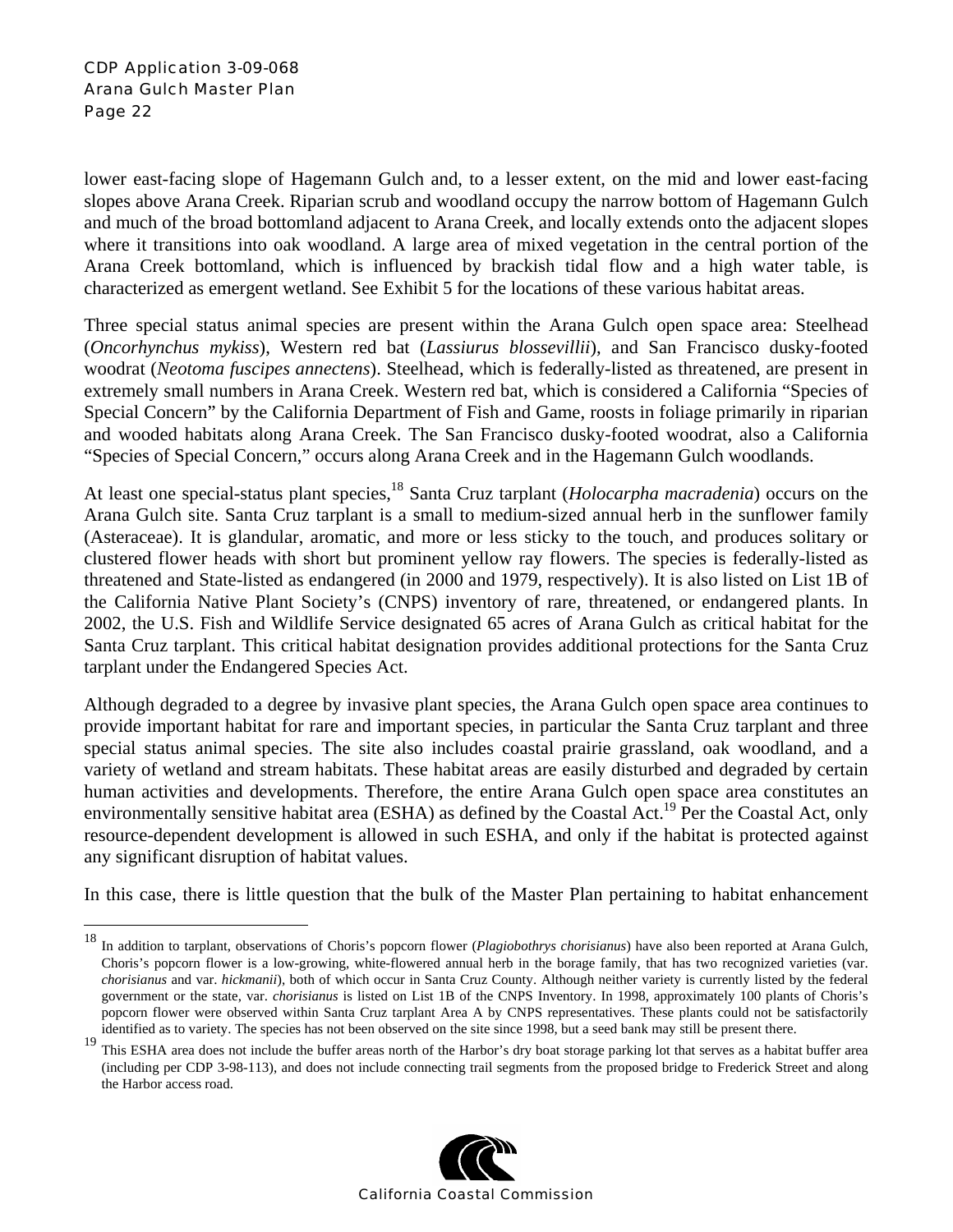measures can be found consistent with the Coastal Act in this respect (e.g., closure of "volunteer" trails with subsequent restoration of these areas, removal of non-native plant species, grazing to benefit the Santa Cruz tarplant, etc.). The primary ESHA question, and the central controversy to date with the proposed project, is the proposed pathway system where it crosses the meadow and Hagemann Gulch.<sup>20</sup> The Commission has a long history of approving trail projects, including boardwalks and paved and unpaved paths, within a variety of habitats determined to be  $ESHA<sup>21</sup>$  In general in such approvals, the Commission has found that although trails through ESHA may cover a portion of an environmentally sensitive habitat to allow for public access to and through the ESHA, trail development may be considered a form of nature study or similar resource-dependent activity because: (1) it is a development type that is integral to the appreciation and comprehension of the biophysical elements that comprise an environmentally sensitive habitat area; and (2) the trail is dependent upon the presence of the natural area resource through which it passes to provide a nature study experience. Thus, trails through ESHA may serve both functional (i.e., providing physical access through a particular site) and interpretative purposes, including nature study. In other words, such trails can constitute resource-dependent interpretive trails.

In fact, one of the primary objectives of the proposed project is to maximize opportunities to educate, inform, and inspire users of the trail system so as to enhance their enjoyment of Arana Gulch and its resources, and possibly more importantly to encourage them to take action to help protect such resources here and elsewhere. Interpretive trail opportunities like this, particularly in close proximity to urban areas with significant numbers of users and potential users, are limited, and thus it is critically important that their interpretive utility in this regard is maximized. Such is even more so the case at Arana Gulch where the Master Plan's proposed resource protection program includes significant opportunities to inform and educate the public regarding pro-active (as opposed to passive "don't touch") management strategies for enhancing sensitive resources (including mowing, prescribed burns, scraping, etc.) as well as adaptations to these strategies and related experiments and research to maximize resource protection possibilities.

In this case, both the existing trail system and the proposed new trail system are located in Arana Gulch ESHA. As previously described, existing trails in Arana Gulch total more than 2.5 miles, and the proposed trail system would total about 2 miles, including 0.6 miles of paved 8-foot-wide multi-use

 $\overline{a}$ 

<sup>&</sup>lt;sup>21</sup> The following is a non-comprehensive list of some of the projects the Commission has approved that include trail development through ESHA. The trails in these projects include paved and unpaved trails and boardwalks. Some provide pedestrian-only access, while others allow multi-use access, including bicycles and wheelchair access: CDP 3-01-101 (Del Monte Beach re-subdivision – boardwalk through dune habitat); 3-01-003 (Grover Beach Boardwalk – boardwalk through dune habitat); CDP 3-87-258 (Asilomar State Beach Boardwalk – boardwalk through dune habitat); CDP A-3-SLO-04-035 (PG&E Spent Fuel Storage – unpaved paths through coastal terrace prairie habitat); CDP 3-05-071 (Morro Bay Harborwalk – road and trail through dune habitat); CDP A-1-MEN-06-052 (Redwood Coast Public Access Improvements – unpaved paths through rare plant habitat and riparian habitat); 80-P-046-A1 (Humboldt County Public Works Subdivision – compacted gravel trail through riparian habitat); CDP 3-00-092 (Monterey Dune Recreation Trail and Parking Lot – paved multiuse path through dune habitat); CDP 1-07-005 (Crescent City Harbor Trail North Segment – Class I and Class III multiuse trails involving some wetland fill); CDP 3-97-062 (Sand City bike path – paved path through dune habitat); CDP 3- 06-069 (Fort Ord Dunes State Park Improvements – unpaved path through dune habitat); CDPs 3-98-095 and 3-98-095-A1 (Elfin Forest Boardwalk – boardwalk through terrestrial habitat ESHA).



 $20$  Id (other areas are not located in ESHA).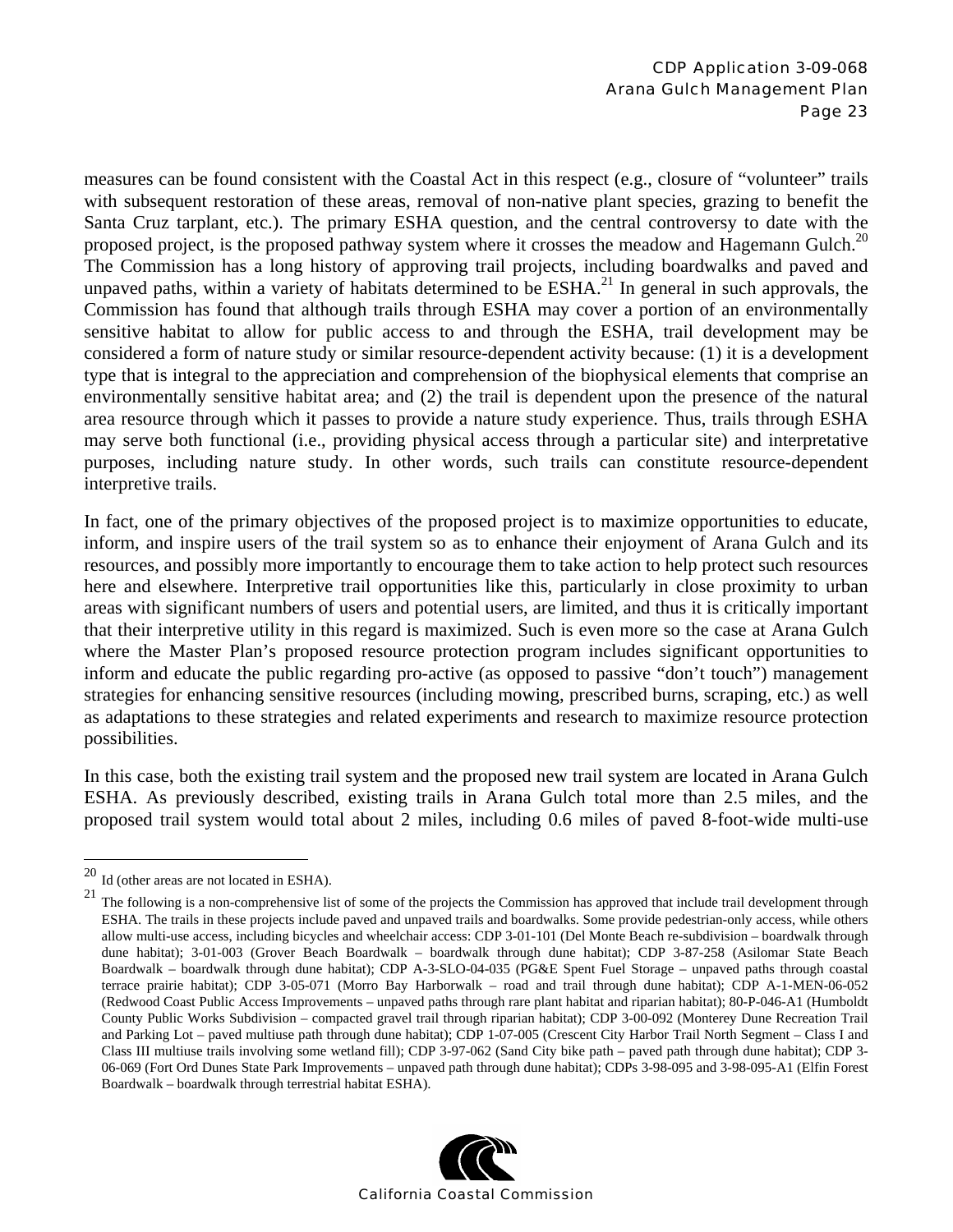trails, and 1.4 miles of unpaved pedestrian trails. Of the 0.6 miles of new paved trail in Arana Gulch, about two-thirds would be installed on top of the existing hard pack trail (mostly along the existing Arana Meadow Trail segment and the existing trail segment located adjacent to Hagemann Gulch), and the remainder would be new paved trails connecting paved trail segments. In other words, in ESHA there would be 0.4 miles of new paved trails located on top of an existing hard-packed trail segment, there would be 0.2 miles of new paved trails located in areas without trails currently, and there would be 1.4 miles of unpaved trails, of which about 75% would primarily follow existing trail alignments, with some upgrading or slight realignments.

In making a determination as to the appropriateness of the proposed trail system in relation to ESHA, it is important to understand the dynamics of that ESHA in relation to the proposed trail system.

#### Santa Cruz Tarplant<sup>22</sup>

 $\overline{a}$ 

Santa Cruz tarplant historically occurred around the northern and eastern sides of San Francisco Bay from Marin County to Alameda County, and around the northern end of Monterey Bay from Santa Cruz to extreme northern Monterey County, growing in coastal prairie habitats. All known historic native populations in the San Francisco Bay area are now extirpated. About 24 Santa Cruz tarplant populations were known historically from Santa Cruz County. At least 11 of the Santa Cruz County populations are extirpated or possibly extirpated. As of 2000, 11 of Santa Cruz County populations were known to be extant. However, most of those populations have declined substantially since the early 1990s and are threatened with extirpation. The main reasons for the decline of Santa Cruz tarplant, and the main threats to its future viability, are conversion of habitat to urban development and agriculture, and alteration of its habitat due to invasion of non-native species and cessation of grazing.

Persistence of the Santa Cruz tarplant in its coastal prairie habitat depends upon successful completion of reproduction and the production of seeds. The seeds can probably reside in the soil seed bank for five to ten years or so, awaiting favorable conditions such as adequate moisture, temperature, and light before blooming into annual plants. These conditions are promoted by periodic disturbance by fire, grazing, and soil surface exposure ("scraping") that can reduce non-native grass cover and thatch, especially when coincident with ample winter rainfall.

Surveys for the Santa Cruz tarplant at Arana Gulch have been done since 1977, when cattle grazing was still ongoing on the site. In the mid-1980s, approximately 115,000 plants, in four distinct patches on the site, were present. These four sub-populations have been designated as Areas A, B, C, and D (see Exhibit 6). In the late 1980s, cattle grazing ceased on the site. Between 1989 and 1995, Santa Cruz tarplant numbers on the site decreased precipitously. Although the City has attempted to revive the Santa Cruz tarplant population on the site by scraping, weed-whacking, or raking in certain areas of the site, the numbers have continued to decline. No plants have been seen in Areas B or C since 1998; the only time tarplant were observed in these areas since 1989. No plants have been seen in the relatively large Area D since 2004, when two plants were found there. Area A continues to have a population of

 $^{22}$  The following tarplant discussion is based primarily on Arana Gulch Master Plan Draft Environmental Impact Report (EIR), dated February 2006, and Final EIR, dated May 2006.

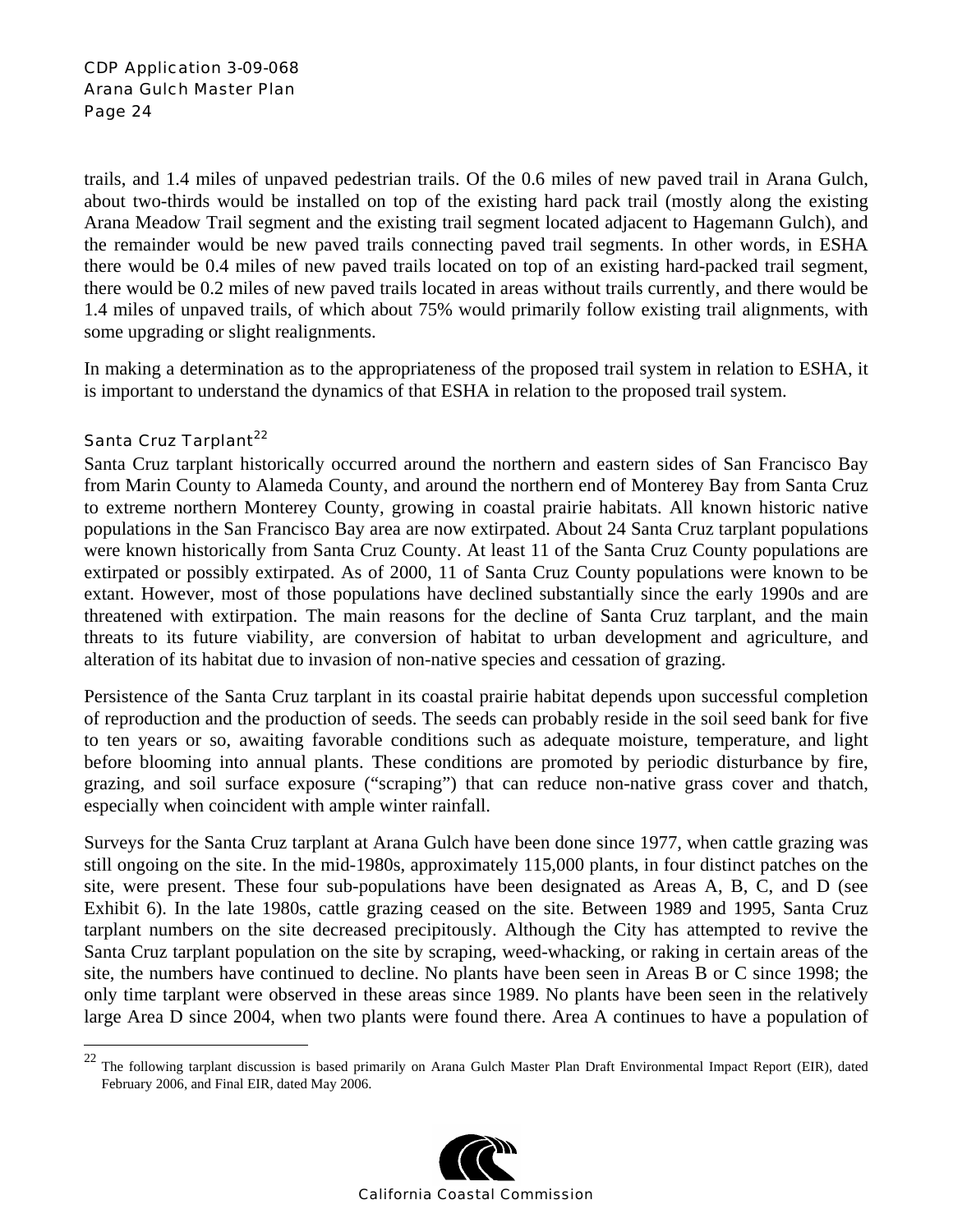Santa Cruz tarplant, but their numbers have generally been in decline in Area A since 2004 (see Exhibit 6 for 2004-2008 plant surveys). This continued decline has led to the conclusion that cattle grazing may be essential to the viability of the Santa Cruz tarplant population at Arana Gulch.

Notwithstanding such decline per recent monitoring, it is assumed that a seed bank may still be present throughout Arana Gulch, including Areas A through D as have been identified from past monitoring of tarplant occurrences.<sup>23</sup> Thus, with appropriate management measures, the species could potentially be restored to the area from the dormant seed bank.

Construction of new paved trails would cover areas of tarplant habitat within the width of the trail.<sup>24</sup> Other trail improvement activities for both new unpaved trail segments as well as improvements to existing unpaved trail segments, could also impact underlying habitat.

In terms of unpaved trails, existing unpaved trails pass through Santa Cruz tarplant Areas A, C, and D (see Exhibit 2). The trails that crisscross the central meadow area, including Area A, would be closed and restored to coastal prairie habitat (see Exhibit 3). A new realigned replacement unpaved trail following the edge of the meadow would take their place to provide loop continuity around Area A.<sup>25</sup> Other unpaved trail improvements would be limited to minor re-contouring of existing trail segments, including to avoid ongoing resource damage (due to erosion, etc.). Only the existing unpaved Coastal Prairie Loop Trail would continue to extend through one of the historic tarplant areas, in this case Area D, where two plants were last observed in 2004.

In terms of paved trails, the proposed Arana Meadow Trail would be constructed on top of the hard packed existing trail alignment running through historic tarplant Area C, where plants were last observed in 1998. The rest of the proposed paved trail through the meadow ESHA consists of the proposed Creek View Trail and the proposed Canyon Trail, neither of which extend through one of the four historic tarplant areas. The Creek View Trail follows a new alignment intended to address the grade change and erosion problems associated with the existing main trail stem extending to the meadow from the Harbor. This existing problematic trail alignment would be restored, and the new paved alignment installed along a gentler gradient looping back to connect to the main stem at the Arana Meadow Trail. The Canyon Trail would be partially along a new alignment, and partially on top of an existing trail segment, and would skirt Area B.

Thus, in summary, portions of the proposed paved Canyon Trail and paved Creek View Trail would traverse the overall meadow tarplant habitat area, but would avoid any historic tarplant areas, and only

<u>.</u>

<sup>&</sup>lt;sup>25</sup> Without the replacement trail, users would need to drop down into the Harbor and then back up the existing unpaved trail. Given the grade change (about 35 feet), and experience with use patterns in such cases, it seems likely that users would create a trail segment that followed the meadow's edge, even if this area were blocked off. Thus, the replacement trail makes good common sense in terms of providing trail continuity where users would normally attempt access.



<sup>&</sup>lt;sup>23</sup> It should be noted that Areas A, B, C, and D were defined without the advantage of the more precise mapping provided by Global Positioning Systems (GPS) or Geographical Information Systems (GIS), and the boundaries of these areas are approximate only.

<sup>&</sup>lt;sup>24</sup> Additional habitat for 1 to 2 feet outside the trail footprint could also be disturbed if pedestrians and bicyclists do not stay strictly within the trail width, and some additional disturbance on areas where the trail crosses slope areas (ranging from about 1 foot to 7 feet) is likely to account for cut/fill slopes for the trail (see trail cross sections on pages 2-4 of Exhibit 3).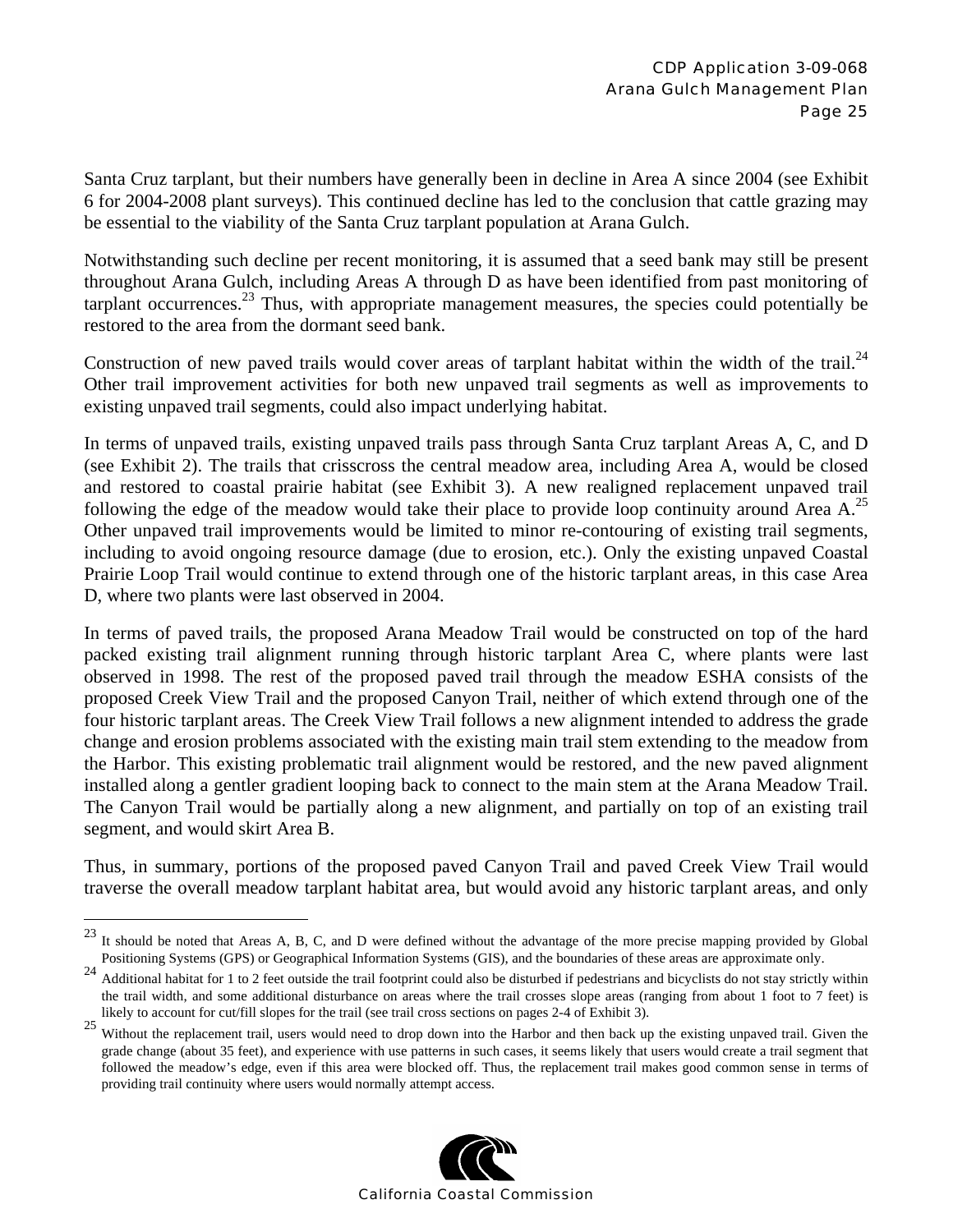$\overline{a}$ 

the paved segment along the Arana Meadow Trail would cross an existing historic tarplant area, albeit in a location where the existing primary hard-packed trail currently crosses the same area. The proposed project also includes the installation of interpretive displays and trail signage, and management of the tarplant Area A habitat with cattle grazing and associated fencing.

As cited above, Coastal Act Section 30240 prohibits any significant disruption of ESHA and limits development within such areas to uses dependent upon the resource. The proposed project includes interpretive and other signage to inform users of the trails about the sensitive nature of the Santa Cruz tarplant habitat areas, and other sensitive resources on the site. The proposed habitat restoration activities that pertain to coastal prairie include the removal of non-native grassy vegetation by cattle grazing (see Exhibit 8 for more details regarding the proposed grazing and fencing), as well as mowing with removal of cut material, prescribed burning, and removal of invasive non-native plant species. The proposed grazing area encompasses tarplant Area A, which has historically featured the greatest number of tarplants. It is anticipated that 1 to 3 cow/calf pairs would be grazed from approximately January through June initially, with the potential for longer periods as recommended by qualified botanists experienced with grazing regimes and tarplant habitat. The proposed Master Plan also includes the installation of fencing and/or signs or implementation of other strategies to deter off-trail use, closure of unauthorized pathways that transect the coastal prairie habitat, removal of non-native invasive shrubs to prevent further loss of coastal prairie acreage, mowing and prescribed burns. Although the construction of paved trails would result in coverage of tarplant habitat within the width of these trail segments, much of such area has already been impacted by long-term existing trail use along similar alignments (see Exhibits 2 and 3 for the existing and proposed trail alignments), with resultant existing impacts to any Santa Cruz tarplant seed bank that might still be located in these areas that are currently used as trails. The area underlying all of the paved trail segments would be scraped in such a way as to preserve potential seed bank from the soil horizon where such bank is potentially located for use in habitat enhancement elsewhere on the site.

The multi-use trails have also been designed to minimize cut and fill, in order to minimize disturbance to ESHA. The project includes mitigations (see Exhibit 10) to protect the historic tarplant areas during construction by requiring a fenced construction corridor to minimize disturbance to habitat located outside of this corridor, and also by requiring that the corridor width is the minimum necessary to allow trail construction. The multi-use trails would also be constructed to minimize any changes in hydrology, including site drainage or runoff, to avoid drainage impacts to tarplant population areas. To maintain natural surface conditions, the multi-use trail design would include out-sloping to diffuse the runoff down slope and would also include frequent discharge points to minimize runoff concentrations. To maintain the natural subsurface flow conditions in the coastal prairie habitat area, the sub-base of the paved trails would be made of a permeable material.<sup>26</sup>

<sup>&</sup>lt;sup>26</sup> The use of permeable pavement for the surface of the multi-use trails is a possibility in this regard. However, permeable pavement generally requires more maintenance than non-permeable pavement, and such additional required maintenance could lead to more impacts over time, including in terms of potential replacement. The City's proposed trail design should effectively address any erosion concerns that might result from the use of impermeable pavement as proposed, and the underlying permeable layer should help to maintain natural shallow subsurface flow conditions.

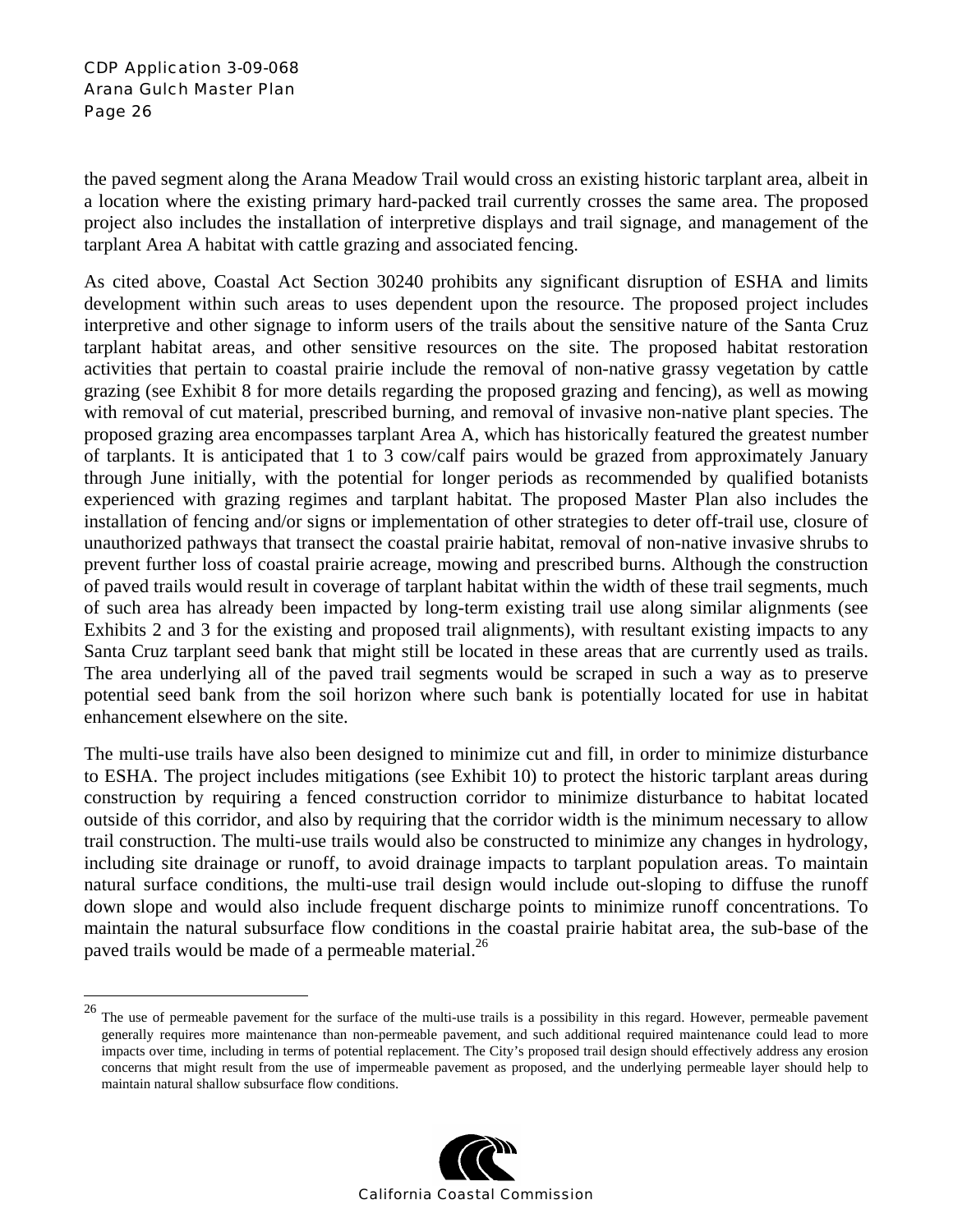The U.S. Fish and Wildlife Service (USFWS) has reviewed the proposed project, and has concluded that it has acceptable impacts under the federal endangered species act, and, perhaps more importantly, that it has the potential to improve tarplant habitat at Arana Gulch. Specifically, in September 2008 USFWS issued a Biological Opinion (see Exhibit 13) regarding the proposed project, including with respect to the proposed trail alignments that would traverse tarplant habitat in locations where there are no existing trail alignments. After reviewing the current status of the Santa Cruz tarplant and its critical habitat, USFWS concluded that the effects of the proposed project would not be likely to jeopardize the continued existence of the Santa Cruz tarplant, or adversely modify its critical habitat. USFWS further notes that: 1) the proposed Creek View and Canyon trail alignments will avoid the historic Santa Cruz tarplant colonies in Area A; 2) the direct impacts of these trails would only affect about 0.4 acres of the 65 acres of critical habitat at Arana Gulch; 3) proposed and required measures will reduce the adverse effects of the proposed project on Santa Cruz tarplant and its critical habitat; and, 4) the proposed project may benefit the Santa Cruz tarplant and its critical habitat by improving Santa Cruz tarplant habitat quality at Arana Gulch through the implementation of a tarplant adaptive management program.

In summary, with respect to Santa Cruz tarplant habitat, one of the main purposes of this proposal is to enhance existing Santa Cruz tarplant habitat, both through direct habitat restoration and through enhanced public access management and education. Moreover, the installation of interpretive and other signage and information in concert with multi-use trails and unpaved trails that explicitly direct public access to remain on the approved trails and inform the public of the sensitive nature of the site, as well as the proposed closure of numerous unauthorized trails with subsequent restoration of these areas, should substantially reduce the impacts on tarplant habitat that currently occur on the site. No new trail alignments will be located in the historic tarplant habitat areas A-D. A portion of the proposed Arana Meadow Trail and the Coastal Prairie Loop Trail will pass through two separate historic tarplant habitat areas, but these portions of trail will be in a similar alignment as existing trails on the site and thus should not substantially impact tarplant habitat in these areas. The trails have been designed to minimize cut and fill in order to minimize disturbance to coastal prairie habitat, and to minimize changes to hydrology. Appropriate mitigations are required to protect tarplant habitat during construction.

The Master Plan requires continued experimental research directed toward refining understanding of the management regime that maximizes long-term success of the tarplant at Arana Gulch, as well as ongoing monitoring on an annual basis to determine the success of the management measures, to monitor the overall well-being of tarplant colonies on the site, and to identify potential threats to tarplant persistence on the site. Revision of the management prescriptions and remedial actions to enhance longterm viability of the tarplant are also required if necessary.

The project includes an adaptive management plan for the Santa Cruz tarplant, including a number of management strategies such as mowing, scraping, prescribed burns, and cattle grazing. Of these management strategies, cattle grazing appears to provide the greatest benefit to the Santa Cruz tarplant.<sup>27</sup> Given that the tarplant numbers have been generally declining in recent years and that it is

1



 $27$  And the City has experience with using grazing in this manner from their management of the Moore Creek Preserve property on the west side of town with similar habitats.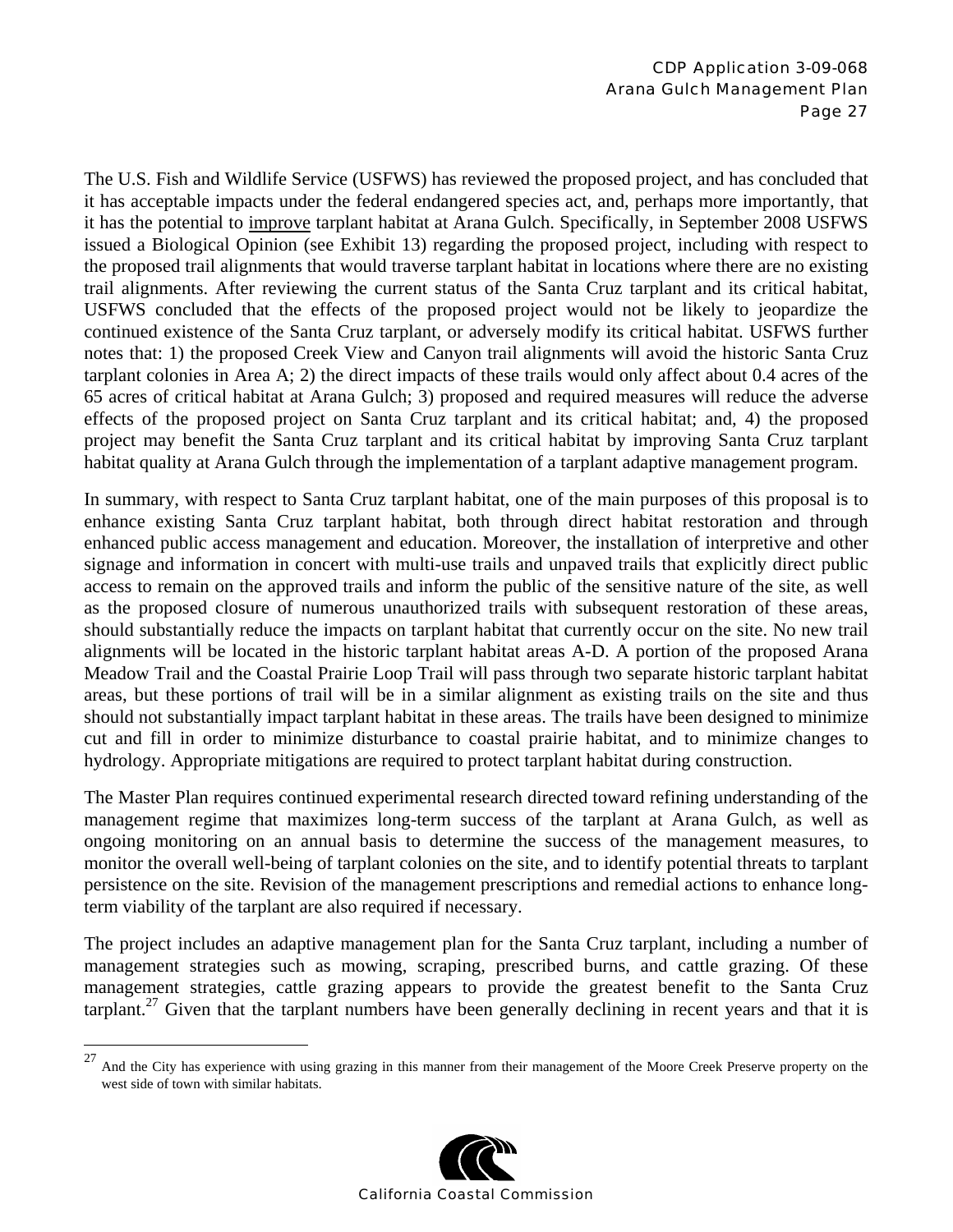estimated that the tarplant's seed bank is only viable for about ten years or so, it is critical that grazing be resumed on the site as soon as possible.

To conclude with respect to Coastal Act Section 30240, this section only allows resource dependent development in the tarplant ESHA, and only when such development will not result in any significant disruption of habitat values. In essence, Section 30240 presents a two-part conformance test. In terms of the first part, resource dependency, it is clear that one of the primary objectives of the proposed project is to maximize opportunities to educate, inform, and inspire users of the trail system so as to enhance their enjoyment of Arana Gulch and its resources, and possibly more importantly to encourage them to action in helping to protect such resources here and elsewhere. Interpretive trail opportunities like this, particularly in close proximity to urban areas with significant numbers of users and potential users, are limited, and thus it is critically important that their interpretive utility in this regard is maximized. Such is even more so the case at Arana Gulch where the Master Plan's proposed resource protection program includes significant opportunities to inform and educate regarding pro-active (as opposed to passive "don't touch") management strategies for enhancing sensitive resources (including mowing, prescribed burns, scraping, etc.) as well as adaptations to these strategies and related experiments and research to maximize resource protection possibilities. The path system, including the paved components, is dependent upon the presence of the tarplant habitat area through which it passes to provide a relevant tarplant habitat interpretive experience. Thus, the proposed pathway system, including the paved sections of it, is dependent on the ESHA resource for it to function as an interpretive path. In that respect, the proposed pathway system meets the first test of Coastal Act Section 30240.

As to the second test, it is indisputable that the pathway system extends through the identified tarplant habitat area. And it is likewise indisputable that the paved portions of it would cover a portion of the habitat area with pavement. However, implementation of the Master Plan, including the limited measures necessary to maintain the existing unpaved footpaths, the realignment of one unpaved trail segment to avoid existing areas where tarplant has recently been identified, and the installation of the paved path, will not result in any significant disruption of habitat values. The habitat information in this respect has been evaluated by the Commission's senior ecologist, Dr. John Dixon, and his professional opinion is that although there will inevitably be some disruption of habitat values in the habitat areas, the proposed project will not result in a significant disruption of habitat values as that term is understood in a Section 30240 context. There are multiple reasons that indicate that to be the case.

First, with respect to the unpaved path segments, the realignment of the one unpaved path segment in the southern portion of the meadow will move trail use out of areas where existing impacts to tarplant species are currently occurring. Yes, installation of the realigned footpath will disturb an area of habitat not currently disturbed, but this area of disruption is limited, and the footpath will not cover the soils with pavement. In fact, the immediate soil horizon, including any potential tarplant seed bank, along the realigned path alignment would be scraped free and used to enhance tarplant habitat on the site. In terms of the maintenance of this realigned segment and of existing unpaved trail segments, the limited maintenance proposed (minimal trail realignments as necessary for erosion control and safety, etc.) will simply maintain these areas as passable for foot traffic. These measures with respect to the unpaved path segments should not lead to any new disruption of habitat values, and may, in fact, lead to some

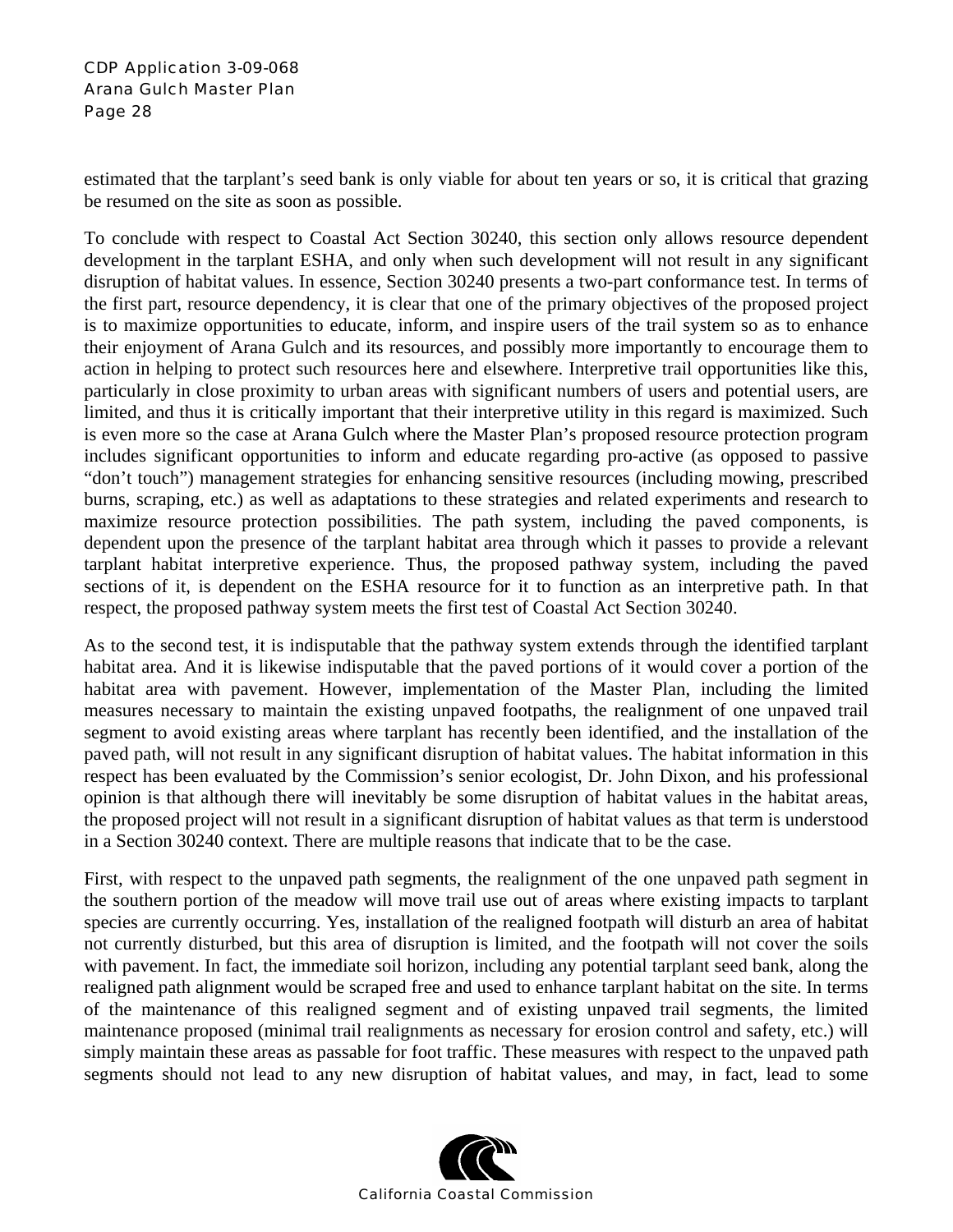enhancement as potentially the seed bank may be freed to germinate along the edge of these path segments. In tandem with Master Plan habitat enhancement components, including removing and restoring about a half mile of redundant paths, including paths that currently extend through areas most recently identified with tarplant specimens, the net effect as it relates to the unpaved path segments is habitat enhancement, and certainly not significant disruption.

Second, with respect to the paved path segments, the paved sections will cover habitat areas. As such, there is no doubt that there will be a disruption of habitat values in these areas. However, the paved paths will not cover any existing known expressed occurrences of tarplant, and will extend through only one of the identified sub-population areas (Area C, where tarplant was last identified in 1998) in an alignment that is already occupied by the main hard-packed trail currently in heavy use at the site. In other words, adding pavement on top of the hard pack area helps to minimize potential disruption of habitat values. Furthermore, as indicated above, seed bank would be scraped free along the paved path alignments to allow such seed bank to thrive as part of the overall resource enhancement measures for the meadow. In addition, the new paved path segments of the portions of the Creek View Trail and Canyon View Trail that cross the meadow in areas where there has not been existing trail use are limited to a linear area of about 700 feet. All told, the 700 linear feet of paved path will occupy a very small area on the meadow, in a configuration that should lead to a limited disruption of habitat values confined to those alignments. In addition, the paths have been designed to limit impacts to shallow subsurface hydrology, thus protecting against impacts in relation to hydrologic function and the habitat. And, when considered in tandem with Master Plan habitat enhancement components, it seems clear that the project will result in a net enhancement of tarplant habitat values. Even when taken out of context (i.e. if the paved paths were to be installed without the adaptive tarplant management program of the Master Plan), the paved paths would result in limited disruption of the habitat values of the habitat area, and would not result in significant disruption of those habitat values of the tarplant area.

In short, implementation of the Master Plan, including the paved path component, will not result in a significant disruption of the habitat area. As a result, the proposed pathway system meets the second test of Coastal Act Section 30240(a). Thus, and as detailed in the preceding findings, the proposed project, including the paved path segments, is consistent with Coastal Act Section 30240(a).

In terms of Section 30240(b), and for similar reasons, the portions of the proposed project located adjacent to the habitat areas (but not inside of them) have likewise been sited and designed in such as way as to not significantly degrade such habitat areas, and are compatible with the continuance of such habitat areas. Again, the pathway system will be located near such habitat areas, but there is adequate separation, including near Hagemann Gulch and Arana Creek (see also below), to provide effective buffering for the habitat areas in such a way as impacts that might significantly degrade those areas are not expected. In fact, potential impacts to these areas due to adjacency issues are limited by siting, design, and management implementation over time (including enforcing access restrictions into these areas off the path, avoiding lights along the path, ensuring that path runoff is adequately filtered and treated to avoid significant adverse impacts from runoff, limiting path access to daytime use, etc.). Thus, the proposed project, including the paved path segments, is consistent with Coastal Act Section 30240(b), and thus consistent with Section 30240 overall.

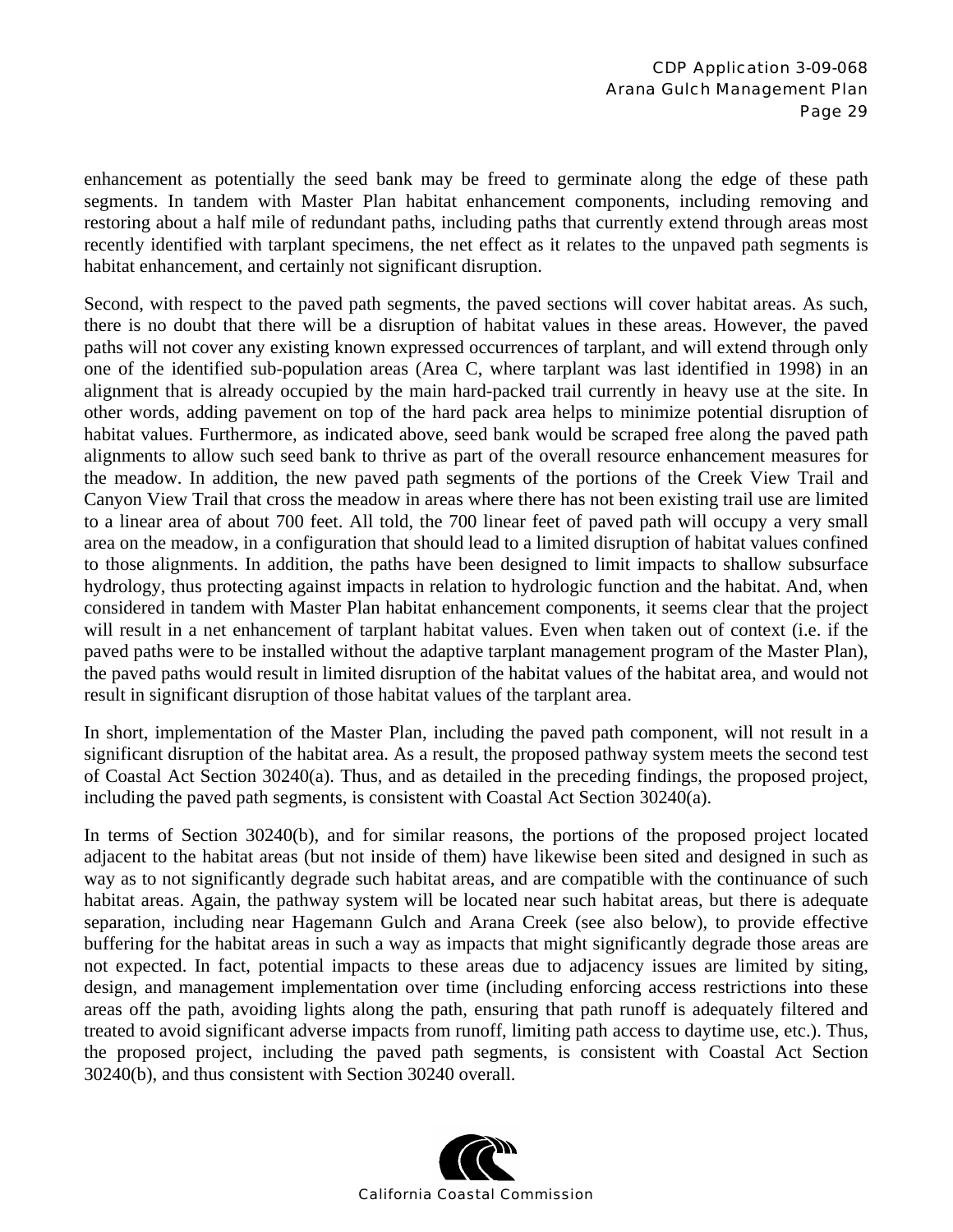Thus, if the proposed Master Plan is fully and rigorously implemented, including with respect to adaptive tarplant and related habitat management over time where the objective is maximum resource enhancement, and including with respect to maximizing interpretive utility, then the proposed project represents an appropriate development within ESHA, including in terms of its trail components that are resource-dependent interpretive trails that will not significantly disrupt habitat values. To ensure that this is the case, special condition 2 requires submission of project plans that relocate the unpaved portion of the Arana Meadow Trail in such a way as to avoid tarplant Area A while avoiding significant grade changes in its connection to the Coastal Prairie Loop Trail. This condition also specifies the measures that will be taken to remove and restore existing paths that crisscross the tarplant habitat. Special Condition 3 requires submittal of an Arana Gulch Habitat Management Plan that includes the habitat monitoring and management protocols as typically required by the Commission. Special Condition 6 requires that construction site documents and a construction coordinator be available during construction of the path system, and Special Condition 7 requires that a deed restriction be recorded against all properties governed by this permit. As conditioned, the project should result in significant interpretive and resource enhancement in Arana Gulch.

As conditioned, and with respect to the Santa Cruz tarplant, the Commission finds the proposed development consistent with the cited resource protection policies of the Coastal Act.

#### Other Sensitive Habitats and Species

The primary habitat areas of concern in addition to the tarplant habitat issues discussed above are in relation to Arana Creek and related wetland area and Hagemann Gulch.

#### **Arana Creek**

In terms of the Arana Creek area, the unpaved Marsh Vista Trail and the portion of the paved Creek View Trail adjacent to the dry boat storage area would be the closest trail segments to this area. The Marsh Vista Trail (access limited to pedestrians only; no dogs allowed) would provide interpretation of this area as it skirts along the contour of the edge of the meadow area along the existing unpaved trail alignment. The trail is located at least 40 feet from Arana Creek in an area where there are existing "volunteer" trails.

However, the proposed alignment of the Marsh Vista Trail is located directly adjacent to what may be three seasonal wetlands near the Agnes Street entrance to Arana Gulch (see page 1 of Exhibit 7). The City, however, did not do a formal wetland delineation of these three areas, but rather did a conservative mapping of these potential wetland areas. Special Condition 2 requires that, if these areas delineate as seasonal wetlands, that this portion of the trail be located at least 100 feet from these seasonal wetlands. There is adequate space on the site to avoid these areas while maintaining effective trail continuity and minimizing habitat impacts otherwise.

A portion of the unpaved Coastal Prairie Loop Trail is located within a few feet of a seasonal wetland (shown as SW-2009 on page 2 of Exhibit 7). This area was delineated as a seasonal wetland using

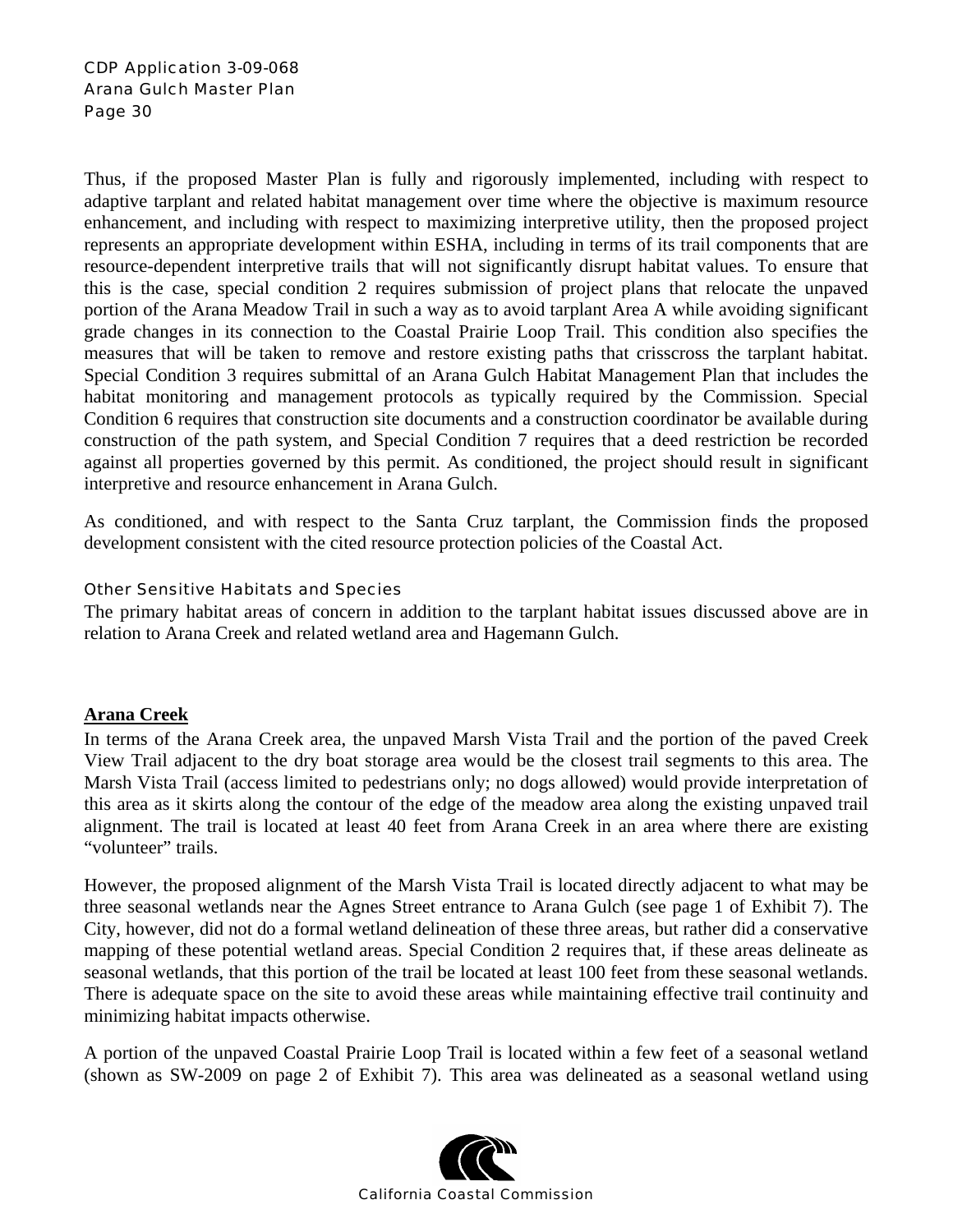Coastal Commission wetland delineation criteria. Special Condition 2 requires relocation of the portion of the Coastal Prairie Loop trail adjacent to SW-2009 to provide a 100-foot buffer between the trail and the seasonal wetland.<sup>28</sup>

The paved Creek View Trail would extend to within about 10 feet of Arana Creek where it enters into the four six-foot-in-diameter culverts that extend under the Harbor's dry boat storage area and Harbor parking lot and empties into Harbor waters. In other words, this portion of the trail would cross the historic fill that created the Harbor in the first place, on top of the culverts that are currently buried and topped by the Port District's dry boat storage area. There would also be an overlook with an interpretive display at this location. The proposed trail in this area is located outside the boundaries of the seasonal wetlands associated with Arana Creek, and the trail will be located above the creek, along the edge of the Harbor's dry boat storage area in an alignment similar to an existing unpaved trail. There would be no bridge over Arana Creek or fill within the adjacent wetlands associated with the creek. To protect steelhead that may be found in the creek, the project includes appropriate best management practices to minimize sediments from entering the stream system during construction (see Exhibit 10 for the project's required mitigation measures).

Construction of a portion of the Creek View Trail near Arana Creek could affect special-status roosting bats (Western red bat) due to activity during construction. Although no trees are proposed for removal to install this section of trail, if trimming of trees is required, this could also impact roosting bats. The proposed project includes appropriate mitigations to protect the special-status Western red bat in case tree trimming is required, including conducting surveys prior to the establishment of bat maternity colonies, and consultation with the California Department of Fish and Game (CDFG) if an active roosting site is found.

The proposed Master Plan also includes resource management strategies to enhance the habitat of the Arana Creek riparian and wetland areas, including restoration of the eroded gully in the northern portion of Arana Creek, removal of non-native invasive vegetation, closure of unauthorized pathways that currently exist within the wetland and riparian habitat areas, and, if necessary, installation of fencing and/or signs to deter off-trail use in these areas.

#### **Hagemann Gulch**

The proposed project includes a 340-foot bridge over Hagemann Gulch (see Exhibit 3). The bridge will accommodate interpretive displays and nature viewing areas. Riparian scrub and oak woodland are found in Hagemann Gulch. The proposed bridge and trail construction would not result in direct removal of riparian scrub and woodland habitat. No abutments would extend into the intermittent creek located at the bottom of Hagemann Gulch, and no trees would need to be removed to provide for installation of the bridge, although some tree branches would need to be trimmed back. Ground disturbance during construction would occur only in the vicinity of the bridge abutments on either side of the bridge, located at the edge of the oak woodland habitat; this disturbance is expected to be fairly minor and confined to the immediate area at the top of the gulch. San Francisco dusky-footed woodrat

 $\overline{a}$ 



 $28$  Id (adequate space to relocate).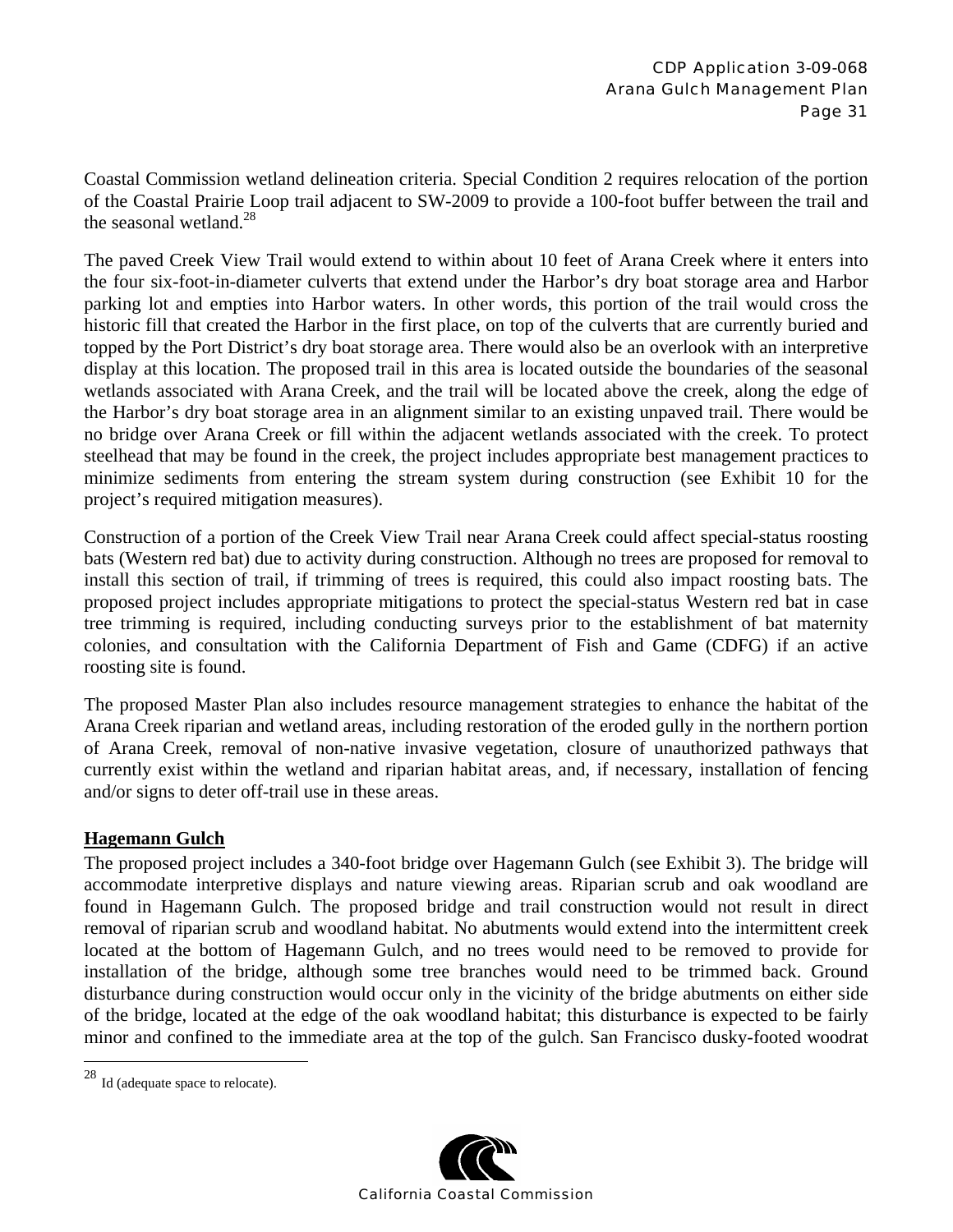nests have been documented within the riparian scrub habitat of Hagemann Gulch. However, all bridge construction activities and equipment staging will occur outside the riparian scrub habitat. To ensure that construction of the bridge does not impact nesting birds, the project mitigations include nesting and roost surveys to be performed by a qualified biologist from March to July. If an active nest is found, the City will consult with the appropriate resource agencies (USFWS) to determine appropriate construction buffers or other avoidance measures. Finally, the proposed project includes appropriate construction best management practices to reduce potential erosion and sedimentation into Hagemann Gulch during bridge construction.

The proposed Master Plan also includes resource management strategies to enhance the habitat of the Hagemann Gulch riparian woodland area, including removal of non-native understory species to the extent feasible, containing the expansion of eucalyptus trees by pruning the lower branches of established eucalyptus trees and removing smaller trees and saplings, and by closing unauthorized pathways within Hagemann Gulch.

No lighting would be installed along the trails within the meadow area of Arana Gulch. Low-level lighting would be installed at the Hagemann Gulch Bridge and the portion of the Creek View Trail that is located on Harbor property. The City indicates that such lighting would be necessary in these areas for safety reasons because of tree cover that would limit light in these areas during early morning hours and at sunset (the paths would be open from sunrise to sunset). The Master Plan envisions the use of low-level, down-shielded lighting in these areas, but provides no further specifics or details regarding lighting.

It is likely, if not expected, that such lighting will adversely impact wildlife habitat values in these areas, and that it should be minimized to the degree possible, including by eliminating it entirely if feasible. In tandem with necessary refinements to ensure the pathway system is open during daylight hours (see public access findings that follow), some lighting may be required in this respect. However, in order to find the project consistent with the habitat protection policies of the Coastal Act, it should be eliminated or reduced as much as possible. See special condition 2.

#### **Arana Creek and Hagemann Gulch Conclusion**

As with tarplant issues discussed above, if the proposed Master Plan is fully and rigorously implemented, including with respect to construction BMPs, creek related habitat management over time where the objective is maximum resource enhancement, and maximizing interpretive utility, then the proposed project represents an appropriate development with respect to Arana Creek and Hagemann Gulch, including in terms of its trail components that can and should be considered resource-dependent interpretive trails that will not significantly disrupt habitat values and thus meet the tests of Section 30240(a). Likewise, in terms of Section 30240(b), and for similar reasons, the portions of the proposed project located adjacent to the habitat areas (but not inside of them) has likewise been sited and designed in such as way as it is not expected to significantly degrade such habitat areas, and is compatible with the continuance of such habitat areas. Again, the pathway system will be located near such habitat areas, but there is adequate separation, including near Hagemann Gulch and Arana Creek, to provide effective buffering for the habitat areas in such a way as impacts that might significantly degrade those areas are

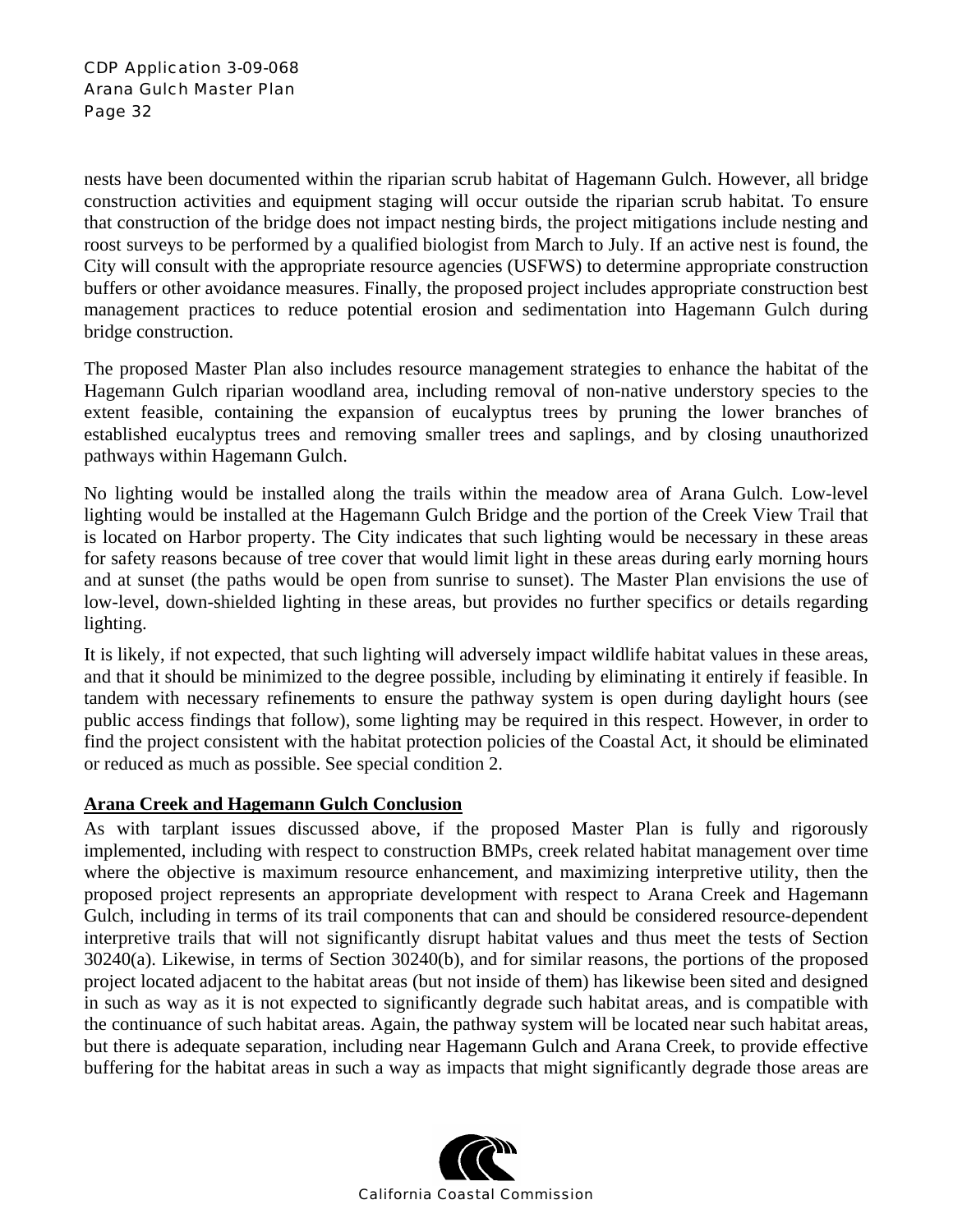not expected. In fact, potential impacts to these areas due to adjacency issues are limited by siting, design, and management implementation over time (including enforcing access restrictions into these areas off the path, avoiding lights along the path, ensuring that path runoff is adequately filtered and treated to avoid significant adverse impacts from runoff, limiting path access to daytime use, etc.). The project is conditioned to further protect these habitat areas. Thus, the proposed project, including the paved path segments, is consistent with Coastal Act Section 30240(b), and thus consistent with Section 30240 overall.

To ensure that this is the case, special conditions are attached that require a lighting plan premised on avoiding lighting altogether or limiting lighting to the maximum extent feasible, and that require an appropriate buffer between trails and seasonal wetlands.

As conditioned, and with respect to Arana Creek and Hagemann Gulch issues, the Commission finds the proposed development consistent with the cited resource protection policies of the Coastal Act.

#### 3. ESHA Conclusion

As conditioned, the proposed project represents an appropriate resource-dependent development that should not result in a significant disruption of habitat values for development in ESHA, and, for development adjacent to the ESHA areas (but not inside of them), that has been sited and designed in such as way as it is not expected to significantly degrade such habitat areas, and such that it is compatible with the continuance of such habitat areas. Again, the proposed project should result in overall habitat enhancement for the special resources at Arana Gulch coincident with interpretive access enhancement in the same area, including allowing more and different user groups to experience such resources effectively and appropriately. The proposed project is consistent with Coastal Act Section 30240 and the other cited resource protection policies of the Coastal Act.

In making this finding, and as previously indicated, the Commission continues to recognize that the paved path portion of the Master Plan project has engendered much debate and controversy over the years. In particular, due to the fact that any paved path alignment through the Arana Gulch meadow area will cover Santa Cruz tarplant habitat, any alternative that includes such a paved option includes such an impact. Such is the case with the proposed project.

As discussed above, the paved path portion of the project is both dependent on the ESHA resource for it to function as an interpretive path, and its installation is not expected to result in any significant disruption of habitat values. In addition, it has been sited and designed to prevent impacts which would significantly degrade the habitat areas in question. In short, the paved path can be found consistent with Coastal Act Section 30240. That said, although the path won't result in the level of impacts that Section 30240 does not allow, it will result in some habitat impacts. As a result, some have asked whether there are appropriate path alternatives that can avoid all such impacts altogether.

#### **Alternatives to the Proposed Project**

The EIR for the Master Plan evaluated four alternatives: 1) No Project Alternative; 2) Reduced Creek View Trail Alternative; 3) Unpaved Trail System with Hagemann Gulch Bridge Alternative; and, 4)

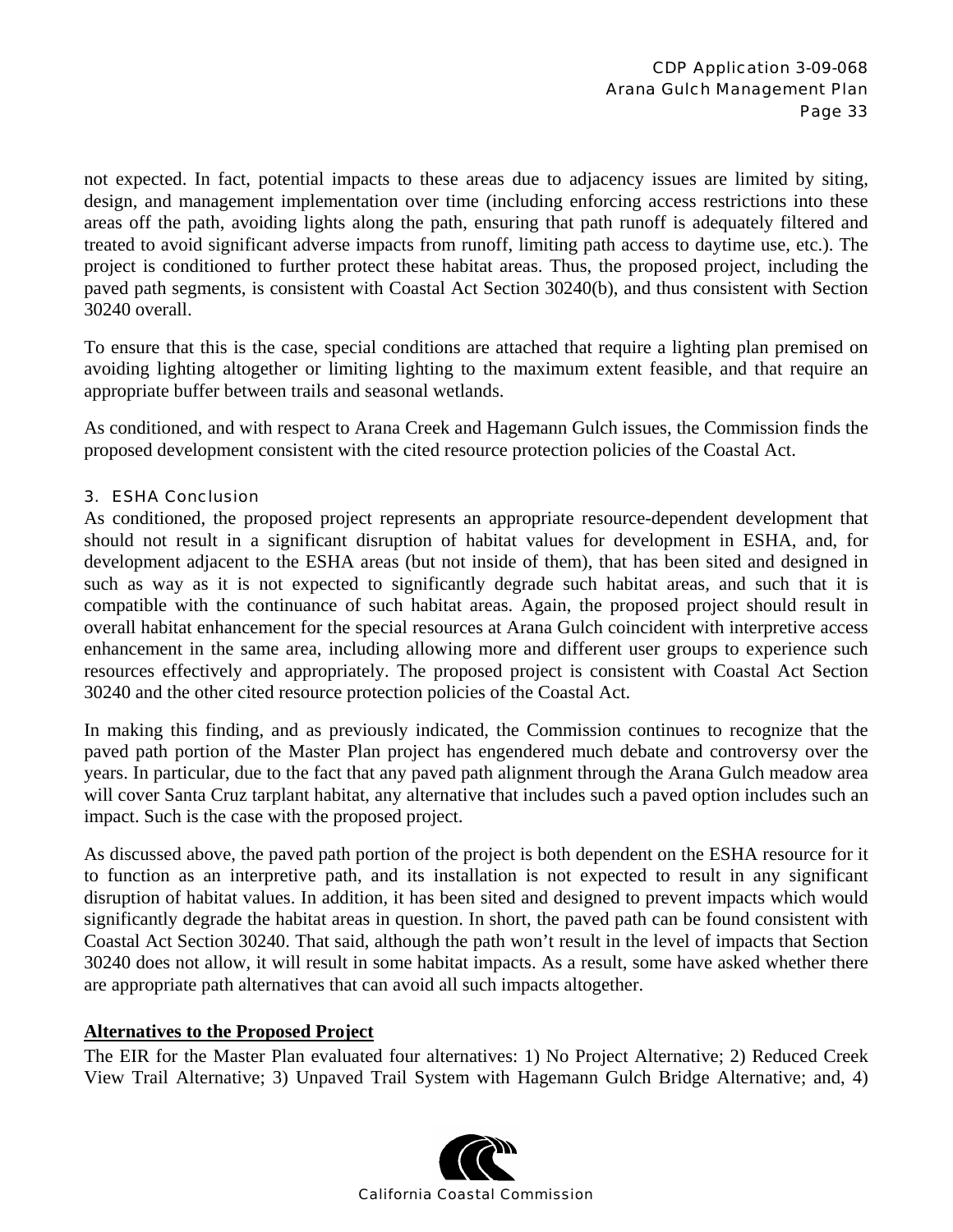Unpaved Trail System without Hagemann Gulch Bridge Alternative.

The No Project Alternative would keep the site in its existing condition. Under this alternative, no Master Plan and no Santa Cruz Tarplant Adaptive Management Program would be adopted and implemented. While the No Project Alternative would eliminate potentially significant impacts of the proposed project, this alternative would not provide the benefits offered by the proposed project, such as long-term resource management strategies, including the Santa Cruz Tarplant Adaptive Management Program, or a new west entrance and connection to the Seabright neighborhood. The site would remain in its current state with existing unpaved trails, some of which have created erosion problems. As such, the No Project alternative would not support achievement of the project objectives.

The Reduced Creek View Trail Alternative would include all of the project-proposed trail system within the City-owned property, but would not include the trail segment within the Harbor's property, i.e. the proposed paved multi-use trail segment along the northern edge of the Harbor's dry boat storage area would be eliminated. Unpaved trail access from the Harbor to Arana Gulch would continue to be provided by the existing trail segment along the western edge of the dry boat storage area. This alternative would have similar impacts to those of the proposed project, except that any impacts associated with trail construction on Harbor property would be eliminated. No retaining wall would be constructed in the vicinity of the existing culverts at the base of Arana Creek, and therefore this alternative would result in fewer impacts in that area than the proposed project. However, this alternative would not meet the project objective of providing an ADA-compliant trail through the Harbor's property to connect to the other proposed ADA-compliant trails.

The Unpaved Trail System with Hagemann Gulch Bridge Alternative would provide the same trails as proposed by the project, but none of the trails would be paved. This alternative would provide public access for pedestrians and some bicyclists, but would not comply with ADA requirements. While the cost of construction would be reduced if trail surfacing remained unpaved, it is uncertain whether state and federal transportation grants previously received by the City would fund the Hagemann Gulch bridge if the multiuse paths were not paved. If the bridge were not funded by these grants, it is uncertain if the bridge would be constructed unless a new funding source was secured. Funding for the Santa Cruz Tarplant Adaptive Management Program would also be uncertain. This alternative would have impacts similar to those of the proposed project, except that there would be fewer impacts associated with construction of paved trails. It was assumed that the Harbor's property would not be used for trail construction and that the existing unpaved trail at the edge of the upper Harbor would remain. Thus, impacts associated with the proposed retaining wall in this area would be eliminated.

The Unpaved Trail System without Hagemann Gulch Bridge Alternative would provide access for pedestrians and some bicyclists, but would not comply with ADA requirements. It would provide a north-south trail connection, like the proposed project, but would not include a new west entrance or east-west trail connection. Under this alternative, funding for the Santa Cruz Tarplant Adaptive Management Program would also be uncertain. Under this alternative, there would be fewer impacts associated with construction of a bridge and paved trails compared to the proposed project.

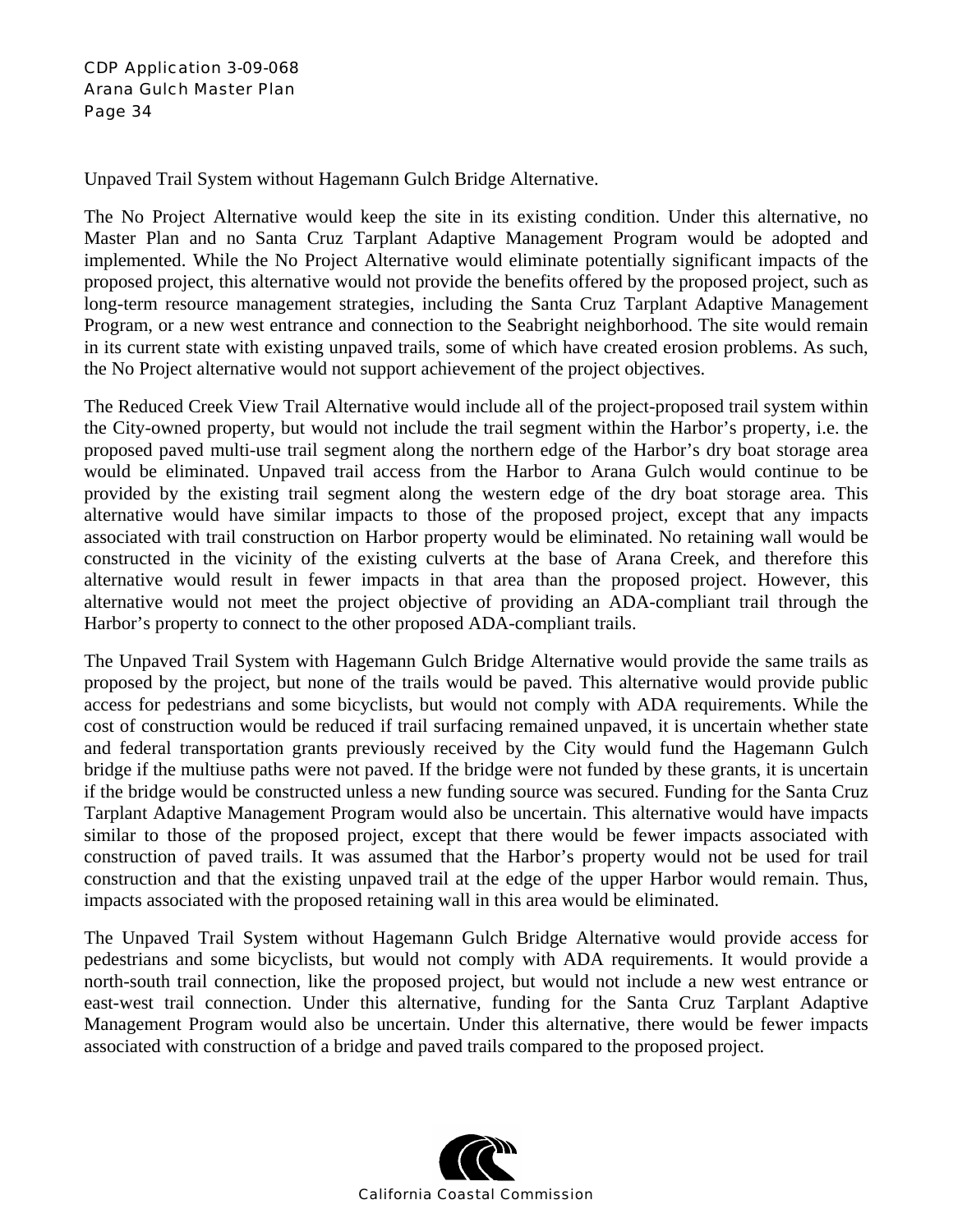The project's EIR alternatives analysis concluded that the No Project Alternative would not be the environmentally superior alternative because the site would be left without an effective management plan that includes implementation measures to protect onsite resources. Of the three remaining alternatives, the Unpaved Trail System without Hagemann Gulch Bridge Alternative would be the environmentally superior alternative because it would provide for the least amount of construction at the site. Thus, onsite resources, such as Santa Cruz tarplant habitat and other habitats, would be least affected. This alternative, however, would not meet the project objectives of providing ADA-compliant, multi-use trails, and would not provide a new west entrance and connection to the Seabright neighborhood. Thus, access within Arana Gulch would be significantly limited compared to the proposed project. Additionally, funding might not be available for long-term resource management of the site, specifically the Santa Cruz Tarplant Adaptive Management Program.

The EIR did not evaluate an off-site alternative that would provide a trail connection from the Seabright neighborhood in the City of Santa Cruz to the unincorporated County because the intent of the proposed project is to develop a Master Plan for the 67.7-acre Arana Gulch property, and any off-site alternative would not meet this intent. Clearly, however, if the objective is simply to get from point A in Santa Cruz County to point B in the City of Santa Cruz (i.e., the elusive "Broadway-Brommer" connection) more quickly than is currently the case (including for pedestrians, bicyclists, wheelchair users, etc.) then there are other alternatives that can meet this objective without placing paved paths in Arana Gulch. In fact, there are multiple permutations of projects that can achieve such an objective outside of Arana Gulch, including several that have been considered by the City and/or identified over time as the paved path project has been pursued by the City. These include adding recreational trail access across the Union Pacific train trestle immediately inland of the Murray Street Bridge across the Harbor; $^{29}$  improving recreational trail connectivity on Murray Street Bridge itself;<sup>30</sup> improving bike lanes along Soquel Drive/Avenue inland of Arana Gulch;<sup>31</sup> constructing a trail segment that entered the Upper Harbor from Brommer and extended through the Harbor proper and then connected to Frederick Street Park through a switchback trail or ramp of some sort; connecting Frederick Street Park to Stagg or Mello Lanes (which extend perpendicular from Brommer and dead end at the bluff above the Harbor) via a new recreational trail (only) bridge; and variations and permutations of each of those options.

There is little doubt that such projects, alone or together, could facilitate such cross-town connectivity, and could do it without paved paths in Arana Gulch. However, and although the original paved path concept of about 15 years ago was largely driven by such circulation connectively concerns, the objective for the project currently before the Commission cannot be distilled to only, or even mostly,

 $\overline{a}$ 



<sup>&</sup>lt;sup>29</sup> The Murray Street bridge extends across the Harbor about 0.5 miles towards the ocean from the Arana Gulch site, separating the Upper Harbor area (inland of the bridge) from the Lower Harbor area seaward of the bridge). The Union Pacific Railroad trestle is immediately inland of the bridge. The Santa Cruz County Regional Transportation Commission has been actively pursuing acquisition of the railroad corridor through Santa Cruz County for many years. Ultimately, it is envisioned that such acquisition would allow for new recreational trail improvements along this corridor throughout the County, including at this location.

<sup>&</sup>lt;sup>30</sup> The City of Santa Cruz is separately pursuing a CDP to upgrade the Murray Street Bridge, and it is anticipated that such upgrades will include such recreational trail improvements. Currently, the Murray Street Bridge includes a sidewalk on one side, and limited bike lane area otherwise.

<sup>31</sup> Such improvements were recently completed by the City.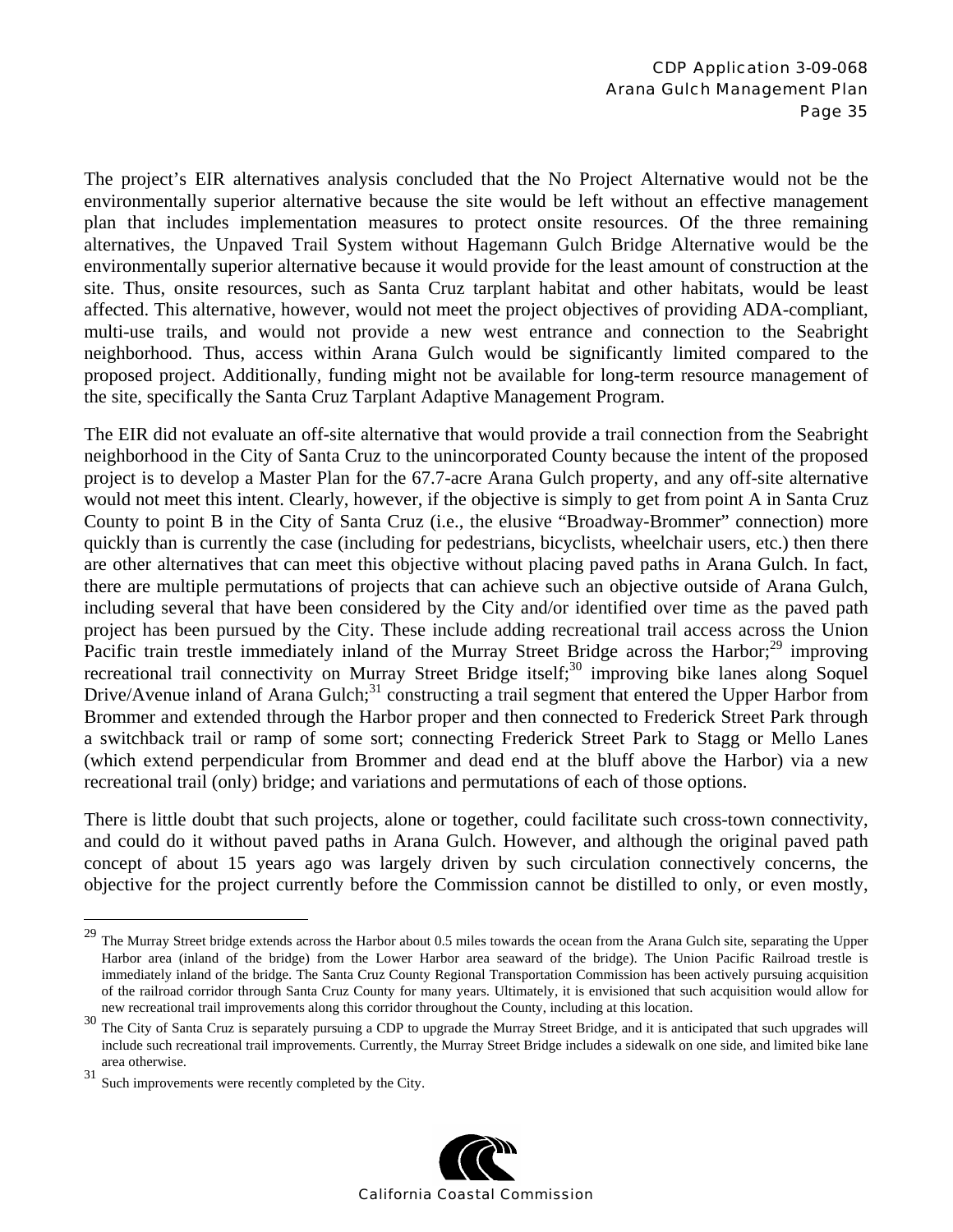one of getting across town more quickly in this way. Rather, the objective is much broader than that, and includes both comprehensive resource management and enhancement in Arana Gulch, and a strong desire to provide an interpretive path system that can help foster an awareness and appreciation of this special open space area, including for users for whom access to this area is currently unavailable altogether or is difficult (including those in wheelchairs, those less physically able to traverse uneven footpaths, caregivers with strollers, etc.). In other words, although the paved trail component will facilitate cross town connectivity, including for bicyclists, it is likewise intended to provide a much richer interpretive experience of the Arana Gulch area for a much wider spectrum of the general public than is currently the case. As such, the range of "Point A to Point B" alternatives do not and cannot meet such an objective.

As to alternative siting and designs within Arana Gulch for the paved path, there are obviously options. For example, the path segments could be made more direct (i.e., with less meander) and could be made narrower. Such options would result in reducing habitat coverage to a limited degree. However, such options do not make sense at this location in relation to the project before the Commission. In terms of straighter line segments, the path alignments chosen are fairly straight in most respects, and loops and variations are in place to avoid noted habitat areas (like Area A in the main meadow area, the location of the highest concentration of tarplant individuals in recent surveys) and to provide gentler gradients for the path to both facilitate ADA and other user access, as well as to reduce the potential for erosion, sedimentation, and other related adverse impacts associated with steeper path segments.<sup>32</sup> With respect to using a pathway narrower than 8 feet in width, this would also be possible. However, an 8-foot path width is a reasonable width to allow two-way use, including when pedestrians, bicyclists, wheelchair users, strollers, and leashed dogs are all using the path in question. In fact, some might argue that a wider path width is necessary to avoid potential user conflicts along the paved path segments, and that 8 feet is too narrow in this respect. In this case, the Commission finds that the proposed 8-foot-wide paved path width strikes a reasonable balance in this regard, and will allow adequate path utility while avoiding enough coverage as to avoid a significant disruption of habitat values.

In short, the proposed project, as conditioned, represents the most appropriate alternative to meet project objectives and to find consistency with the Coastal Act, including Section 30240.

### C. Public Access and Recreation

#### 1. Applicable Policies

 $\overline{a}$ 

Coastal Act Sections 30210 through 30224 specifically protect public access and recreation. Applicable policies include:

*30210. In carrying out the requirement of Section 4 of Article X of the California Constitution, maximum access, which shall be conspicuously posted, and recreational opportunities shall be provided for all the people consistent with public safety needs and the need to protect public rights, rights of private property owners, and natural resource areas from overuse.* 

 $32$  As is currently the case with the main access path from the Harbor up to the meadow.

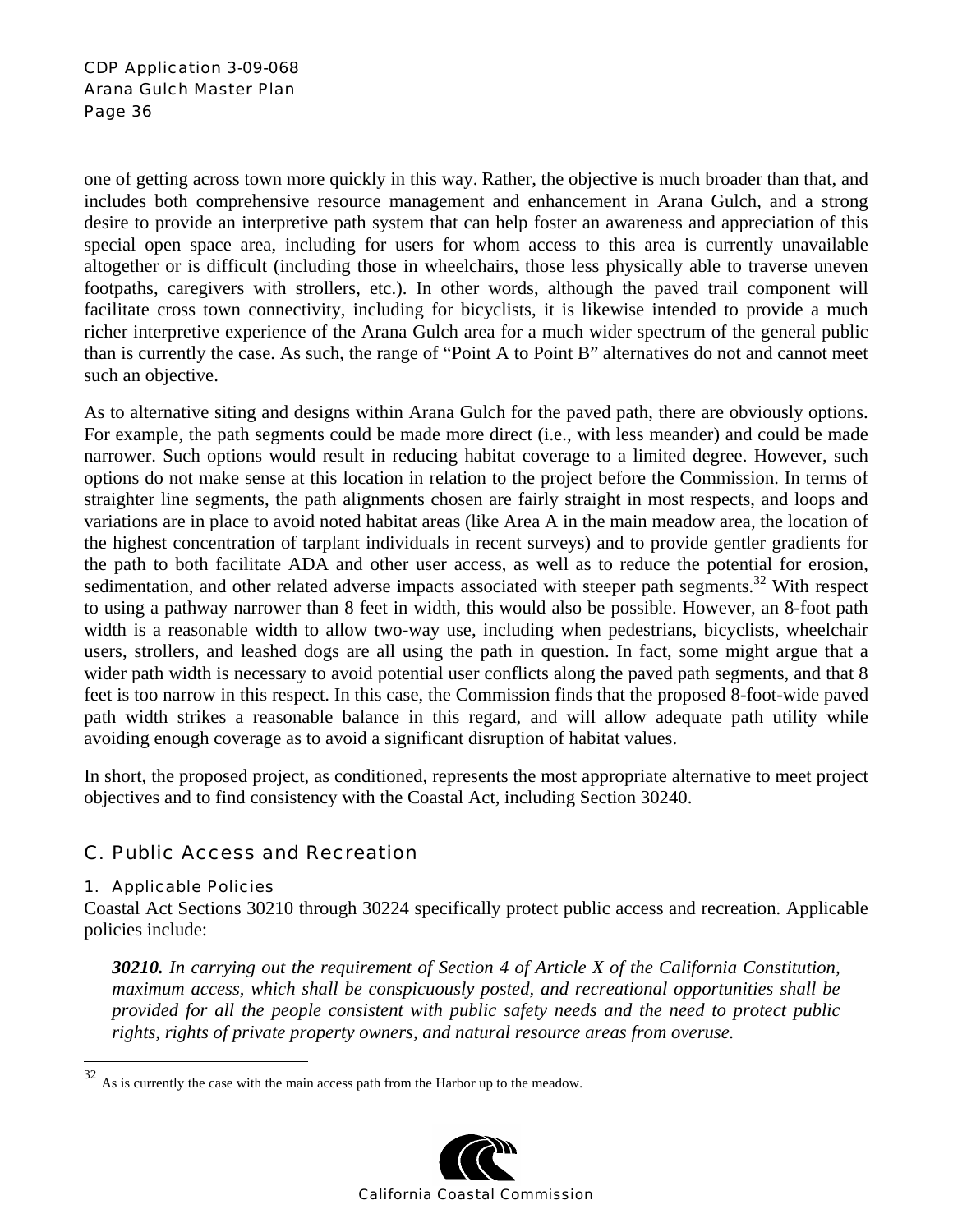*30211. Development shall not interfere with the public's right of access to the sea where acquired through use or legislative authorization, including, but not limited to, the use of dry sand and rocky coastal beaches to the first line of terrestrial vegetation.* 

*30212(a)(1). (a) Public access from the nearest public roadway to the shoreline and along the coast shall be provided in new development projects except where: (1) it is inconsistent with public safety, military security needs, or the protection of fragile coastal resources,* 

*30213. Lower cost visitor and recreational facilities shall be protected, encouraged, and, where feasible, provided. Developments providing public recreational opportunities are preferred. …* 

*30214. (a) The public access policies of this article shall be implemented in a manner that takes into account the need to regulate the time, place, and manner of public access depending on the facts and circumstances in each case including, but not limited to, the following: (1) Topographic and geologic site characteristics. (2) The capacity of the site to sustain use and at what level of intensity. (3) The appropriateness of limiting public access to the right to pass and repass depending on such factors as the fragility of the natural resources in the area and the proximity of the access area to adjacent residential uses. (4) The need to provide for the management of access areas so as to protect the privacy of adjacent property owners and to protect the aesthetic values of the area by providing for the collection of litter. (b) It is the intent of the Legislature that the public access policies of this article be carried out in a reasonable manner that considers the equities and that balances the rights of the individual property owner with the public's constitutional right of access pursuant to Section 4 of Article X of the California Constitution. Nothing in this section or any amendment thereto shall be construed as a limitation on the rights guaranteed to the public under Section 4 of Article X of the California Constitution. (c) In carrying out the public access policies of this article, the commission and any other responsible public agency shall consider and encourage the utilization of innovative access management techniques, including, but not limited to, agreements with private organizations which would minimize management costs and encourage the use of volunteer programs.* 

*30221. Oceanfront land suitable for recreational use shall be protected for recreational use and development unless present and foreseeable future demand for public or commercial recreational activities that could be accommodated on the property is already adequately provided for in the area.* 

*30223. Upland areas necessary to support coastal recreational uses shall be reserved for such uses, where feasible.* 

In addition, Coastal Act Section 30252(3) requires new development to maintain and enhance public access opportunities by providing non-automobile circulation:

*Section 30252: The location and amount of new development should maintain and enhance public access to the coast by… (3) providing non-automobile circulation within the* 

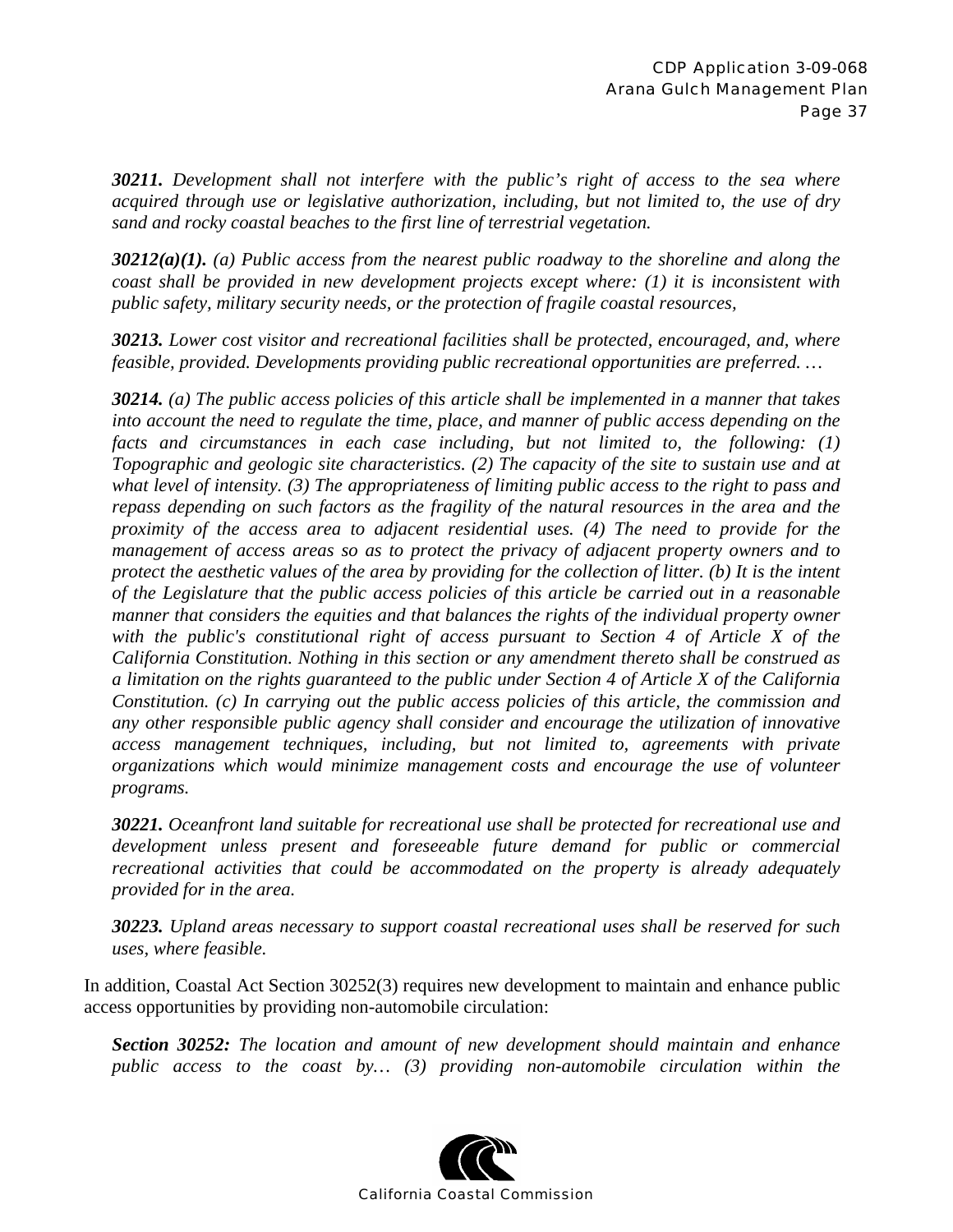*development…* 

Finally, Coastal Act Section 30240(b), previously cited, also protects parks and recreation areas, and states:

*30240(b). Development in areas adjacent to environmentally sensitive habitat areas and parks and recreation areas shall be sited and designed to prevent impacts which would significantly degrade those areas, and shall be compatible with the continuance of those habitat and recreation areas.* 

These overlapping Coastal Act policies require that public recreational opportunities be maximized, while ensuring that natural resources are protected.

In addition, the following certified City of Santa Cruz LCP policies, although not the standard of review, can provide pertinent information and guidance:

*Land Use Element Policy 3.5: Protect coastal recreation areas, maintain all existing coastal access points open to the public, and enhance public access, open space quality and recreational enjoyment in a manner that is consistent with the California Coastal Act.* 

*Land Use Element Policy 3.5.5: Develop and implement plans to maximize public access and enjoyment of recreation areas along the coastline.* 

For that portion of the project in Santa Cruz County, LCP Circulation (LUP Chapter 3) policies encourage a coordinated recreational circulation system for access to beach recreational areas and give priority to road improvements that provide access to coastal recreational resources, including:

*LUP Policy 3.8.7 Recreation. Plan bicycle routes to facilitate access to recreational areas such as regional parks, beach areas, and major tourist commercial/recreational facilities. Promote recreational bicycle routes to promote "eco tourism".* 

*LUP Policy 3.14.1 Capacity. Reserve capacity on the existing County road system for recreational traffic.* 

The County's LCP Parks, Recreation, and Public Facilities (LUP Chapter 7) policies and programs generally protect existing public access and encourage public access and recreational enhancements such as public parking, trails, and other facilities to increase enjoyment of coastal resources and to improve access within the Live Oak coastal region, including:

*LUP Objective 7.1a Parks and Recreation Opportunities. To provide a full range of public and private opportunities for the access to, and enjoyment of, park, recreation, and scenic areas, including the use of active recreation areas and passive natural open spaces by all ages, income groups and people with disabilities with the primary emphasis on needed recreation facilities and programs for the citizens of Santa Cruz County.* 

*LUP Objective 7.7a Coastal Recreation. To maximize public use and enjoyment of coastal* 

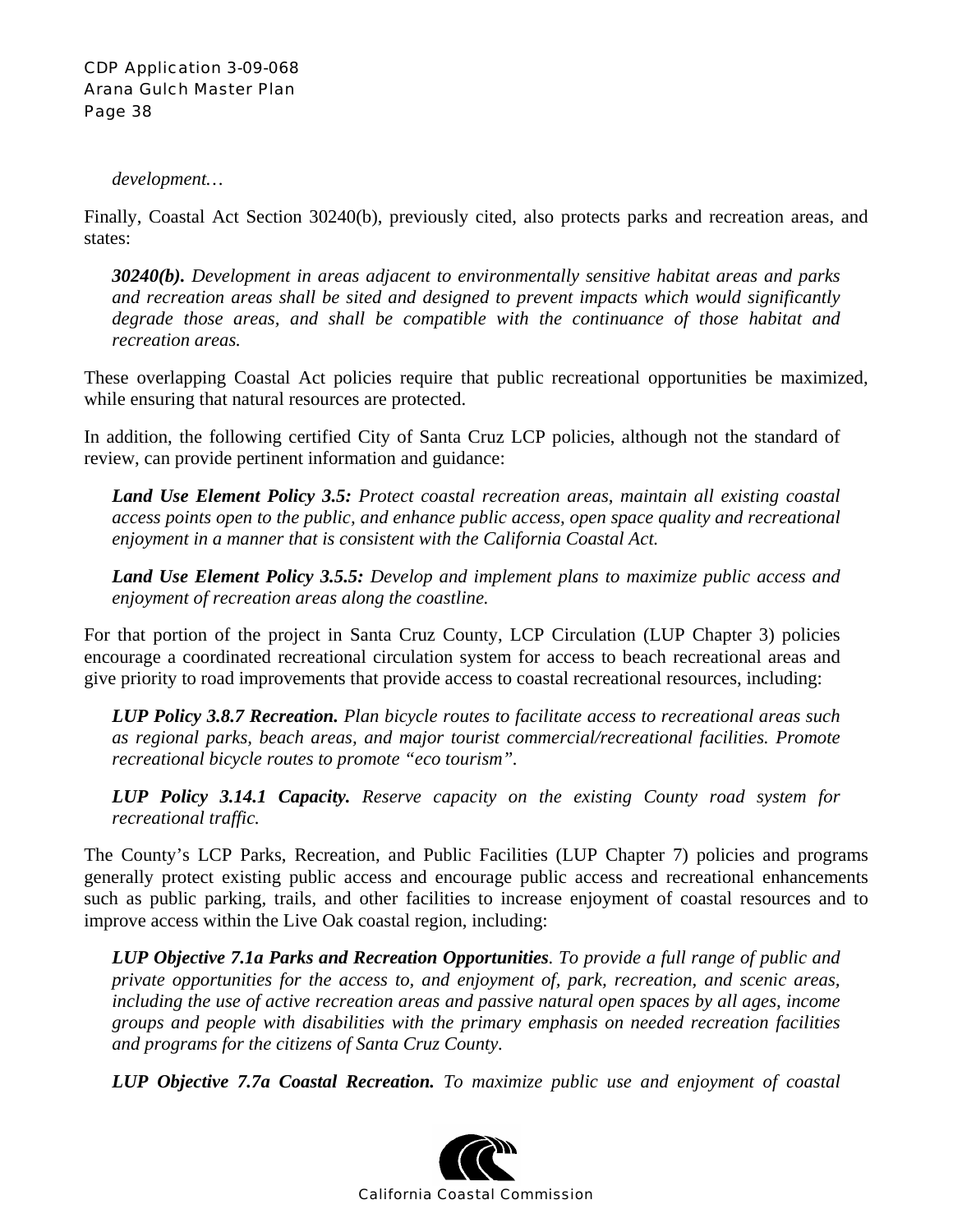*recreation resources for all people, including those with disabilities, while protecting those resources from the adverse impacts of overuse.* 

*LUP Objective 7.7b Shoreline Access. To provide a system of shoreline access to the coast with adequate improvements to serve the general public and the coastal neighborhoods which is consistent with the California Coastal Act, meets public safety needs, protects natural resource areas from overuse, protects public rights and the rights of private property owners, minimizes conflicts with adjacent land uses, and does not adversely affect agriculture, subject to policy 7.6.2.* 

*LUP Program 7.7f (Establish Access Signing). Establish an access signing program which: (1) Removes incorrect, misleading, and confusing signs. (2) Develops, installs, and maintains standard signs for primary destinations and neighborhood accessways and designates appropriate locations for these signs. (Responsibility: County Parks, Public Works)* 

*LUP Policy 7.6.3 Utilization of Existing Easements. Seek to utilize existing publicly owned lands where possible to implement the trail system, subject to policy 7.6.2.* 

*LUP Policy 7.6.8 Trail Funding and Construction. When utilizing roadside betterment funds in the development of bicycle, pedestrian and equestrian trails, construct such trails off the pavement within the public right-of-way and separated from traffic by an appropriate distance. Include trail design and construction in all public road development projects on designated trail routes, subject to policy 7.6.2.* 

*LUP Policy 7.7.1 Coastal Vistas. Encourage pedestrian enjoyment of ocean areas and beaches by the development of vista points and overlooks with benches and railings, and facilities for pedestrian access to the beaches…* 

*LUP Policy 7.7.4 Maintaining Recreation Oriented Uses. Protect the coastal blufftop areas and beaches from intrusion by nonrecreational structures and incompatible uses to the extent legally possible without impairing the constitutional rights of the property owner, subject to policy 7.6.2.* 

#### 2. Analysis

The proposed Arana Gulch master plan includes a trail system within Arana Gulch that would be approximately 2 miles in length (see Exhibit 3). The trail system would include paved 8-foot-wide multi-use (pedestrian, bicycle, wheelchair, and other use) trails (0.6 miles) and unpaved pedestrian-only trails (1.4 miles). The proposed trail system also includes a multi-use bridge across Hagemann Gulch that would provide new access from the City's eastside neighborhoods adjacent to the Arana Gulch area into Arana Gulch (there presently is no direct access from these neighborhoods into Arana Gulch). Interpretive displays and overlook areas would be located along the trail routes at locations that minimize impacts to sensitive habitats. Limited bench seating may be provided at scenic overlooks. Additional signage would be installed as needed to discourage off-trail use. Signage would state that access into the Arana Gulch open space area would be allowed between sunrise and sunset.

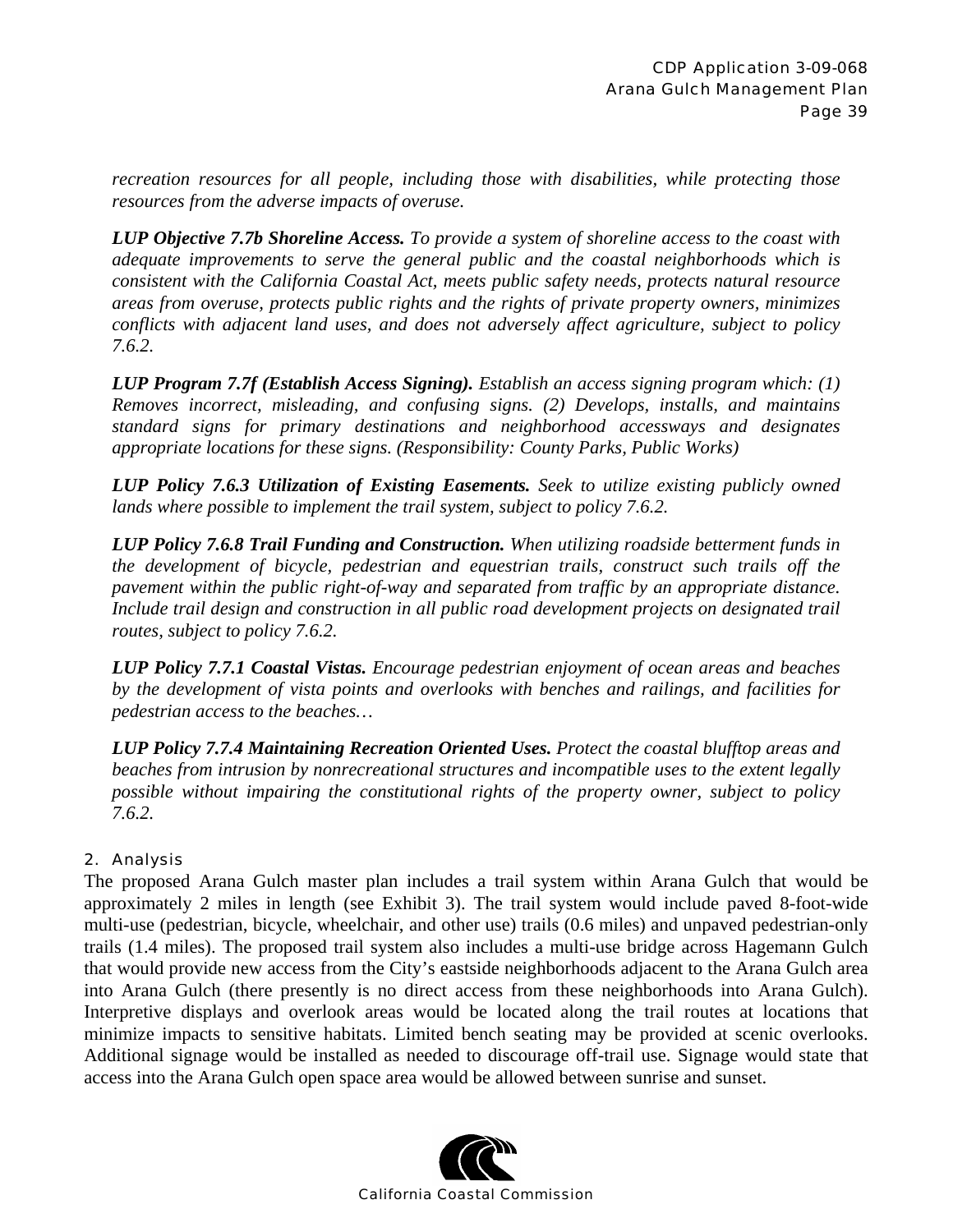The proposed trail system and associated improvements are for the specific purpose of expanding and enhancing public recreational interpretive access, including in terms of low-cost access opportunities, in the public open space area of Arana Gulch. Coastal Act policies demand that maximum public recreational access opportunities and low-cost recreation facilities be protected, encouraged, and provided. The proposed project, including the proposed improved trail system, and including for different users (i.e., pedestrian, bicycle, wheelchair, stroller, etc) will further Coastal Act goals in the City of Santa Cruz and Santa Cruz County. The 8-foot wide multi-use paths are adequately sized to handle the expected flow of users, while the unpaved pedestrian-only paths will provide a slower-paced, lower key experience in Arana Gulch.

In addition to providing interpretive opportunities to view nature and wildlife, the proposed trail system would also provide multi-use trail connections from adjacent communities through Arana Gulch to the coast and the Monterey Bay Sanctuary Scenic Trail (Sanctuary Scenic Trail), a component of the California Coastal Trail (CCT). The Sanctuary Scenic Trail is a recreational and interpretive trail system that links existing and proposed trail segments into a continuous coastal trail around the Monterey Bay, and provides a multi-use path for walkers, joggers, bicyclists, local residents, and visitors. The Sanctuary Scenic Trail also provides for appropriate loop and off-shoot segments from the main backbone of the trail, including, in this area, the Santa Cruz Harbor trail that circles the Harbor. The proposed project will connect these Harbor trails to Arana Gulch trails, thus extending the utility and value of the Sanctuary Scenic Trail and the CCT, in addition to providing enhanced public access into Arana Gulch itself.

In addition, the proposed project will fill a relative gap in access between Frederick Street and 7th Avenue, thus allowing a direct trail connection between these two areas and facilitating overall nonautomobile circulation, including a primary bicyclist connection.

As proposed, the trail system would be open to the public from sunrise to sunset. Typically, however, the Commission has required that public access amenities be open to general public use from one hour prior to sunrise to one hour after sunset. This timing makes best use of all daylight hours, including the early morning and early evening hours when there is some light in the sky but the sun is not officially "up," and does not unduly penalize early morning and sunset users making use of such facilities.

If the proposed Master Plan is fully and rigorously implemented, including with respect to maximizing public recreational access utility (such as appropriate siting for benches, overlooks, bicycle parking at the three main entrances to Arana Gulch, and related features), providing clear signage and direction, and providing access during daylight hours from one hour before sunrise to one hour after sunset, then the proposed project represents a valuable public recreational access project. To ensure that this is the case, special condition 4 requires an access management plan that specifically describes all public access amenities associated with the proposed trail system, including interpretive and other signage, number of benches and their locations, trash cans, bicycle racks at entrances to the Arana Gulch open space area, hours of use from one hour prior to sunrise to one hour after sunset, etc. With these amenities, the project will make the Arana Gulch open space area more accessible, educational, and enjoyable for a wider variety of users. This condition also requires that the public access signage reflects

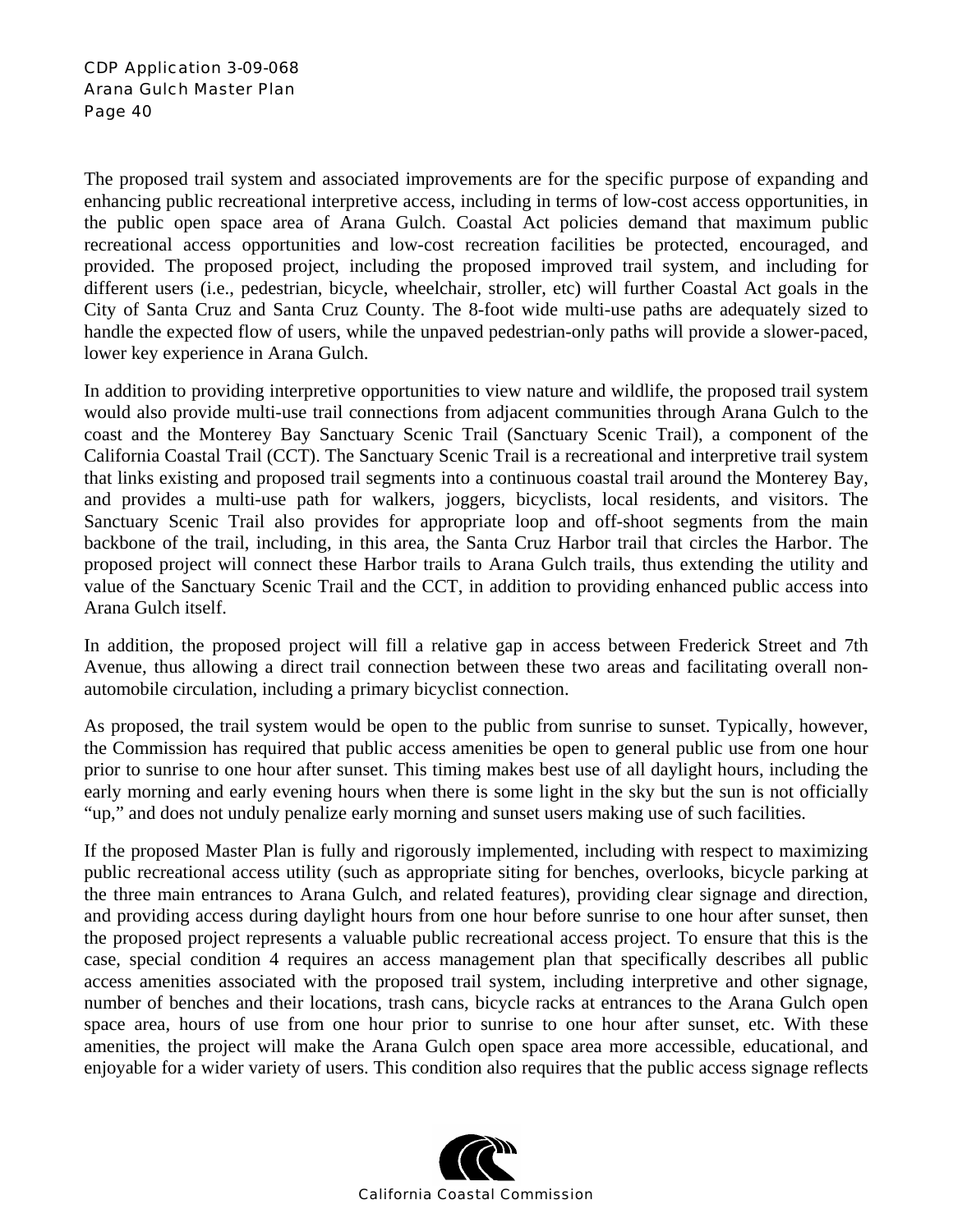that these trails are components of the CCT and Sanctuary Scenic Trail, and that the signs recognize the local and state agencies, including the City, the County, and the Commission, that have made these trails possible.

The project will further the goals and intent of the applicable LCP and Coastal Act policies and standards by improving public recreational access and low-cost visitor-serving amenities in and around the Arana Gulch open space area. The project will enhance access and recreation opportunities by providing multi-use, non-motorized paths capable of accommodating a greater number of persons, including those with disabilities, in a manner that will allow them to experience and better understand the resources in Arana Gulch. It will also provide an improved connection with the existing Harbor portions of the multi-use Sanctuary Scenic Trail/CCT. As conditioned, the Commission finds the proposed development consistent with the cited public recreational access policies of the Coastal Act.

### D. Visual Resources

#### 1. Applicable Policies

Coastal Act Section 30251 states:

*Section 30251. The scenic and visual qualities of coastal areas shall be considered and protected as a resource of public importance. Permitted development shall be sited and designed to protect views to and along the ocean and scenic coastal areas, to minimize the alteration of natural land forms, to be visually compatible with the character of surrounding areas, and, where feasible, to restore and enhance visual quality in visually degraded areas. New development in highly scenic areas such as those designated in the California Coastline Preservation and Recreation Plan prepared by the Department of Parks and Recreation and by local government shall be subordinate to the character of its setting.* 

Coastal Act Section 30240(b), previously cited, also protects the aesthetics of coastal recreation areas such as Arana Gulch and the Harbor. Section 30240(b) states:

*Section 30240(b): Development in areas adjacent to environmentally sensitive habitat areas and parks and recreation areas shall be sited and designed to prevent impacts which would significantly degrade those areas, and shall be compatible with the continuance of those habitat and recreation areas.* 

In addition, the following certified City of Santa Cruz LCP policies, although not the standard of review, can provide pertinent information and guidance:

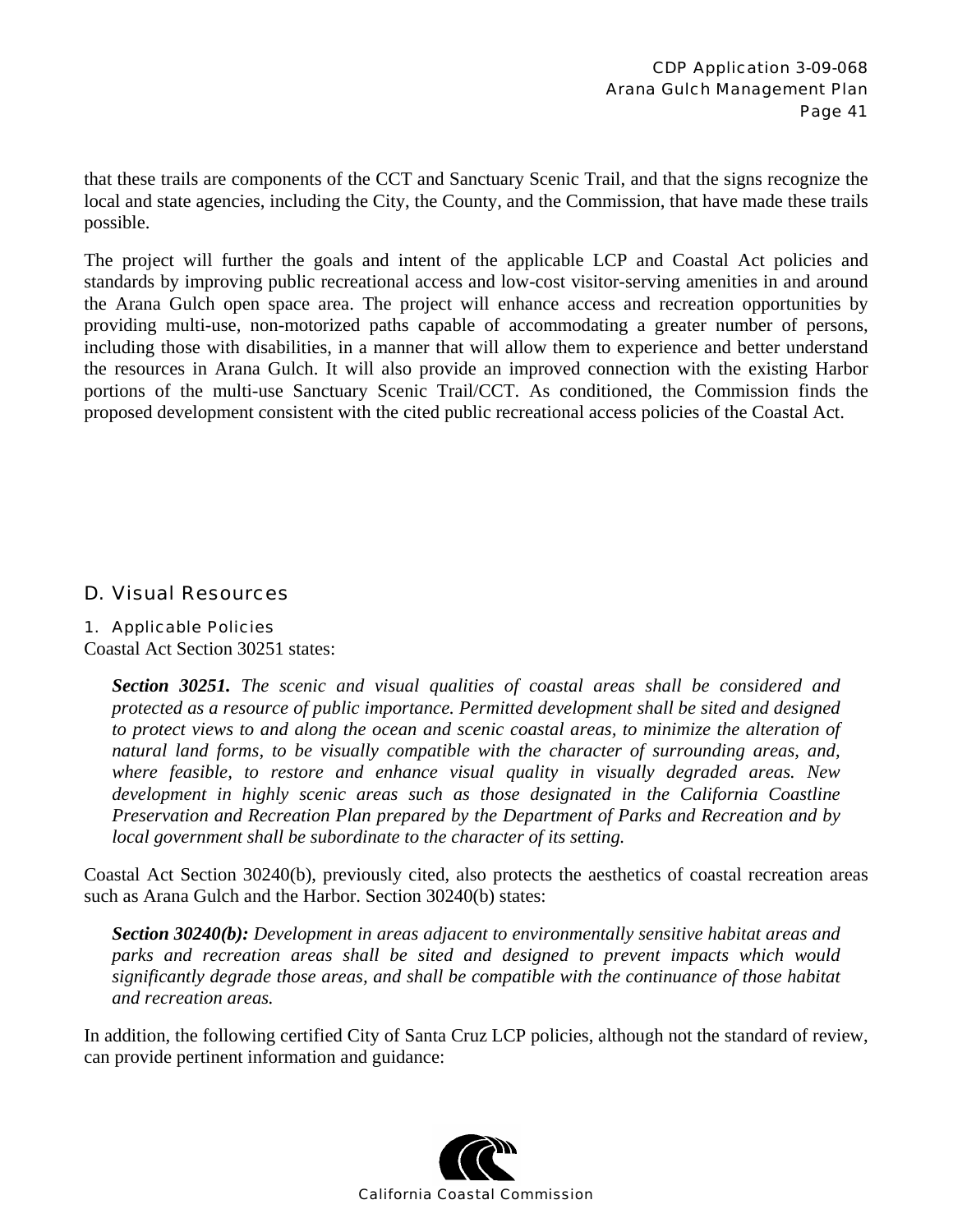*Community Design Element Policy 2.1: Preserve natural features providing visual definition to an area within the City.* 

*Community Design Element Policy 2.1.5: Protect and enhance unique natural areas including… Arana Gulch Flood Plain…* 

Likewise, the County's LCP is protective of coastal zone visual resources. The LCP states:

*Objective 5.10.a Protection of Visual Resources. To identify, protect, and restore the aesthetic values of visual resources.* 

*Objective 5.10.b New Development in Visual Resource Areas. To ensure that new development is appropriately designed and constructed to minimal to no adverse impact upon identified visual resources.* 

*LUP Policy 5.10.2 Development Within Visual Resource Areas. Recognize that visual resources of Santa Cruz County possess diverse characteristics…. Require projects to be evaluated against the context of their unique environment and regulate structure height, setbacks and design to protect these resources consistent with the objectives and policies of this section.…* 

*LUP Policy 5.10.3 Protection of Public Vistas. Protect significant public vistas…from all publicly used roads and vistas points by minimizing disruption of landform and aesthetic character caused by grading operations,… inappropriate landscaping and structure design.* 

*LUP Policy 5.10.6 Preserving Ocean Vistas. Where public ocean vistas exist, require that these vistas be retained to the maximum extent possible as a condition of approval for any new development.* 

*LCP Section 13.20.130(b)(1) Entire Coastal Zone, Visual Compatibility. The following Design Criteria shall apply to projects site anywhere in the coastal zone: All new development shall be sited, designed and landscaped to be visually compatible and integrated with the character of surrounding neighborhoods or areas.* 

*LCP Section 13.20.130(d)(1) Beach Viewsheds, Blufftop Development. The following Design Criteria shall apply to all projects located on blufftops and visible from beaches: Blufftop development and landscaping…in rural areas shall be set back from the bluff edge a sufficient distance to be out of sight from the shoreline, or if infeasible, not visually intrusive.* 

The LCP also explicitly recognizes the Live Oak area (i.e., the area on the east side of Arana Gulch, including the access road into the Harbor) as a special area. The LCP states:

*Objective 8.8, Villages, Towns and Special Communities. To recognize certain established urban and rural villages as well as Coastal Special Communities for their unique characteristics and/or popularity as visitor destination points; to preserve and enhance these communities through design review ensuring the compatibility of new development with the existing character* 

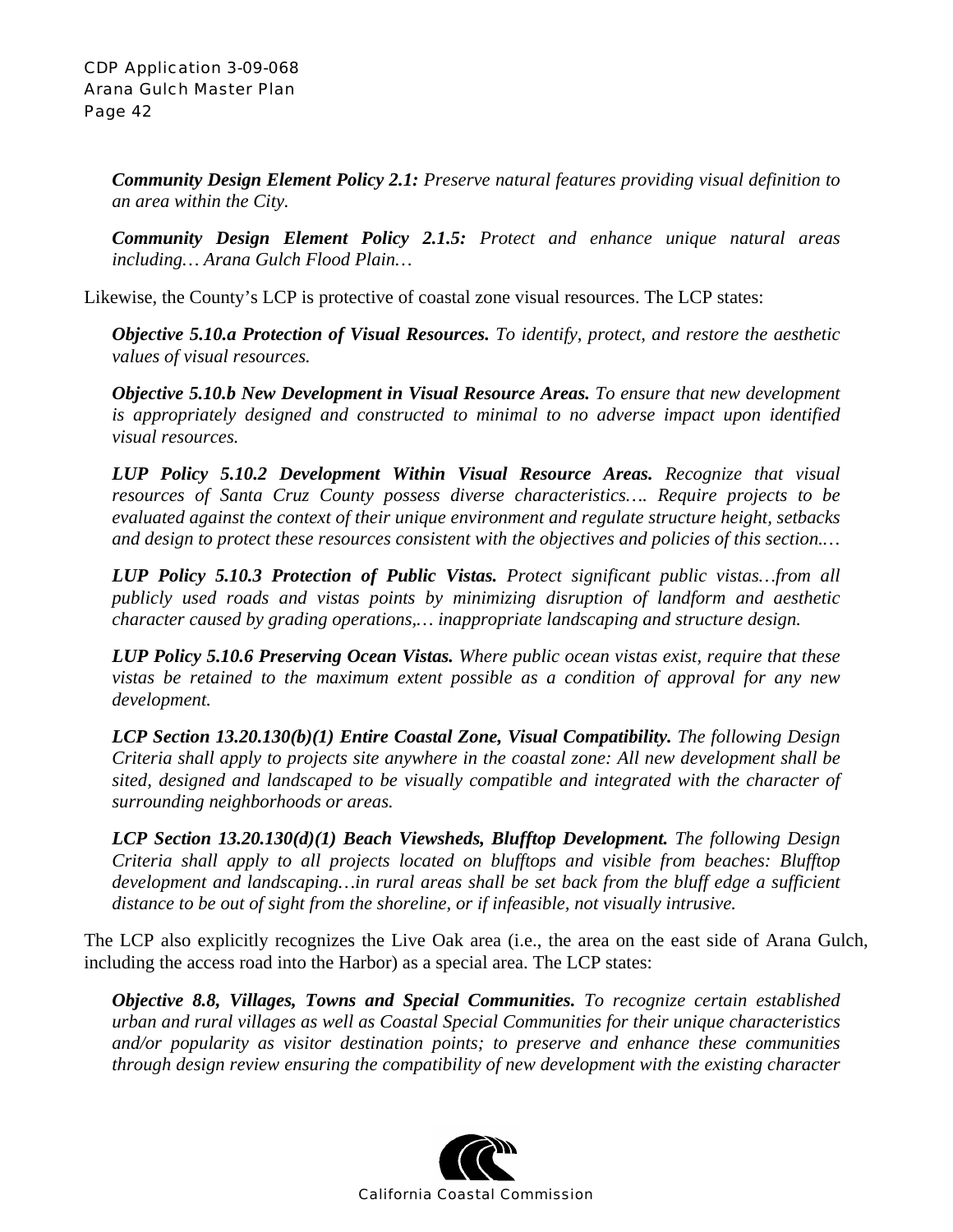*of these areas.* 

*LUP Policy 8.8.1 Design Guideline for Unique Areas. Develop specific design guidelines and/or standards for well-defined villages, towns and communities…. New development within these areas listed in Figure 8-1…shall conform to the adopted plans for these areas, as plans become available.* 

*Figure 8-1 Areas with Special Design Criteria or Guidelines.…Area: Live Oak Planning Area; Design Guideline Source: Live Oak Community Plan (to be completed)…* 

#### 2. Analysis

The project site is located in the Arana Gulch open space area in the City of Santa Cruz. The natural setting of the Arana Gulch open space area provides a visual respite from the surrounding heavily urbanized areas of the City and County (see page 2 of Exhibit 1 for an aerial photograph of the Arana Gulch open space area and the surrounding urban environment). As discussed above, the site contains a variety of habitats, such as coastal prairie/tarplant habitat, riparian and wetland habitat, and riparian woodland. The riparian corridors are associated with Arana Creek and Hagemann Gulch, located on the east and west sides of the site respectively. In general, Arana Gulch has relatively low visibility from nearby roads and other surrounding public viewpoints because of the heavy vegetation and terrain of Hagemann Gulch on the west and Arana Creek on the east.

There are views of the Upper Harbor from a large portion of the project site, including from the central meadow area. Residential uses are visible from the northern portion of the site and parts of the central meadow area of the site. There are generally limited views from other parts of the site because of topography and heavy vegetation. The long range views from the site include scenic views of the mountains when looking north from many points on the site, especially the meadow area.

In general, and in part due to its undeveloped nature, and in part to the habitats previously discussed, the Arana Gulch area is a significant visual resource. Its importance in this regard is only magnified by the fact that it is located in the midst of a fairly urbanized area, but one can escape to Arana Gulch and in a very short time find oneself immersed in the natural world with only limited vestiges of urban development visible along its edges.

The project includes the installation of 0.6 miles of three 8-foot-wide paved multi-use paths and approximately 1.4 miles of unpaved paths (see Exhibit 4 for photographic simulations of the proposed paths). The proposed trail access improvements (except for the bridge over Hagemann Gulch and the retaining wall near Arana Creek) are at-grade facilities, so their visual impact will be minimal, i.e. neither long-range views of the hills nor scenic views of the Upper Harbor will be impacted by the proposed project. Also, the paved paths will be colored a neutral tone to better blend with the surrounding coastal prairie environment.

The proposed project includes closing selected existing unauthorized pathways and restoring these areas. These improvements, plus the proposed habitat restorations and enhancements, will improve the visual experience for pedestrians, bicyclists, and wheelchair users alike. Likewise, the habitat

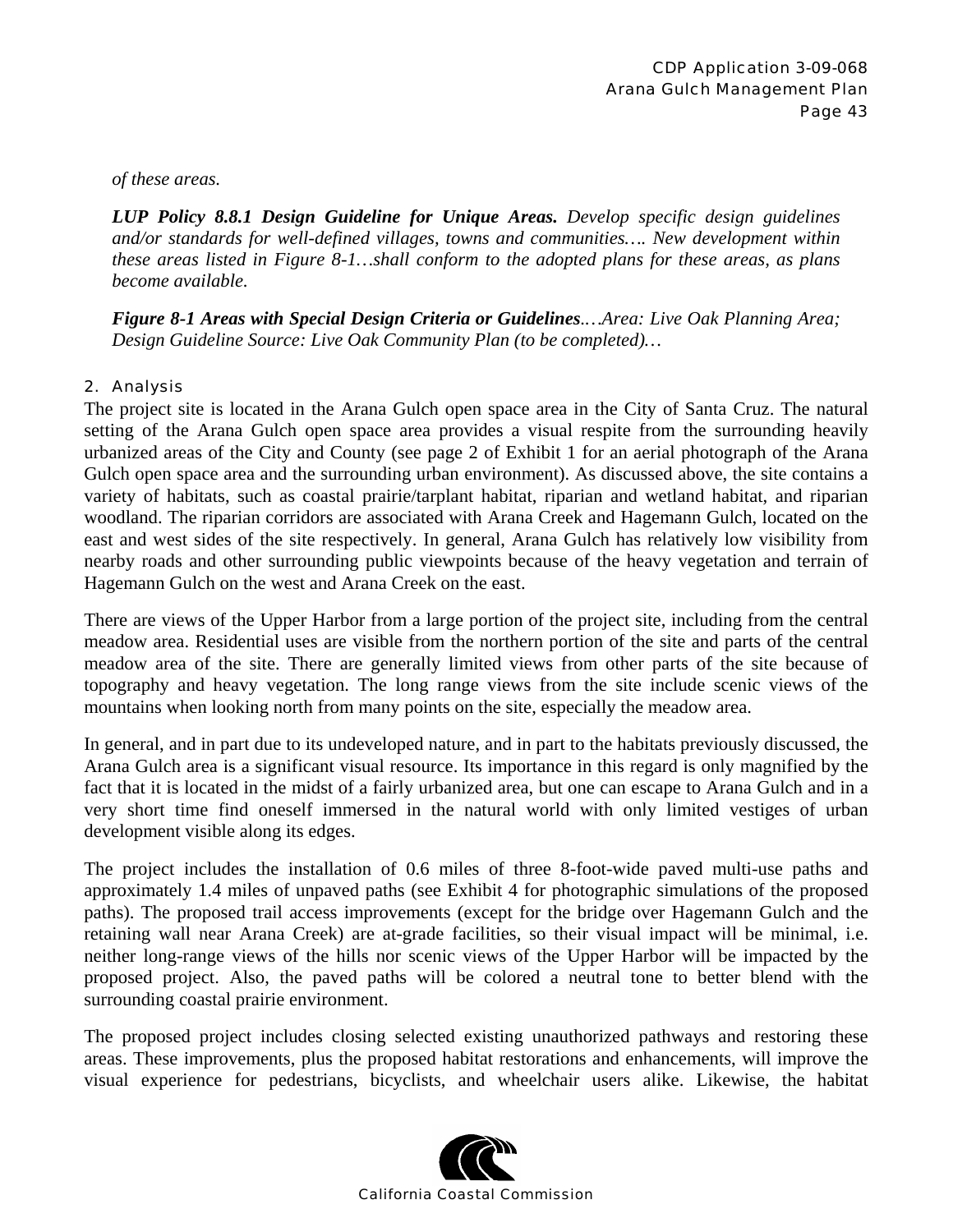enhancement portion of the proposed project should enhance visual resources as well as habitat resources.

The proposed project includes a new bridge over Hagemann Gulch and retaining walls along the Canyon View Trail (see Exhibit 4 for existing conditions and photographic simulations of these project components). The bridge and the railings at this location represent one of the most prominent visual features of the proposed project. This 8-foot-wide section of trail would be paved for bicycle, pedestrian, and wheelchair access. The railings for the bridge would be made of steel pipe with a galvanized finish to match the neutral tones of the paved bridge pathway. No views will be obstructed by the proposed bridge and no trees will be required to be removed to construct the bridge, although some trees will need to be pruned back to allow for construction. Although the bridge will be visible from certain points in the Arana Gulch open space, the relatively low profile of the bridge and the neutral finishes should not significantly degrade the site's visual character.

Construction of the portion of the Creek View Trail on Harbor property would require associated retaining walls and railings adjacent to Arana Creek (see page 6 of Exhibit 4). The trail, the retaining walls, and the railings would be visible from the Upper Harbor and from a portion of the southern end of Arana Gulch. The introduction of a human-made structure into the natural landscape of this portion of the Arana Gulch open space area would result in a change in the visual character of this area.

Fortunately, path and related design has been proposed to be sensitive to these aesthetics. Provided the siting, design, and materials (including structural elements, finishes, and landscaping) are chosen to be subordinate to this setting, they can be found consistent with the Coastal Act's visual resource protective policies (see special condition 2). The same cannot be said for the proposed fence on the inland side of the trail skirting the Harbor. Such fence, even if mesh as proposed, will serve to create a "chute" effect for the trail extending from the Harbor access road to the entrance to Arana Gulch where the path alignment extends up to the meadow. A fence in this area, while proposed for a good reason (to help keep path users out of the buffer area along the upper Harbor dry boat storage area), will have a significant adverse impact on public views and enjoyment of this trail segment. The Master Plan includes adequate provisions to address the need to keep users on paths, and the fence can safely be removed without impacting this objective. See special condition 2.

The proposed project also includes post and wire fencing (4 to 5 feet in height) and a water trough for the areas proposed for cattle grazing to benefit the Santa Cruz tarplant and reduce invasive grass species. Although this fencing and water trough will extend above grade, the fencing will be open in nature and both the fencing and the water trough, and the cattle grazing, will have a rural aesthetic that will blend with the open space visual aesthetic of Arana Gulch (provided the posts area finished in such a way as blend with the surroundings – see special condition 2). The project also includes interpretive and other signage that will extend above grade, though the purpose of the proposed signage is to direct access and educate the public, so some visibility is necessary. However, in order to ensure that the signs minimize visual intrusion and are compatible with the open space setting, Special Condition 2 requires the Applicant to submit plans that describe the overall dimensions of the signage and the type of materials to be used. Likewise, the Applicant is required to provide a signing detail for the required interpretive

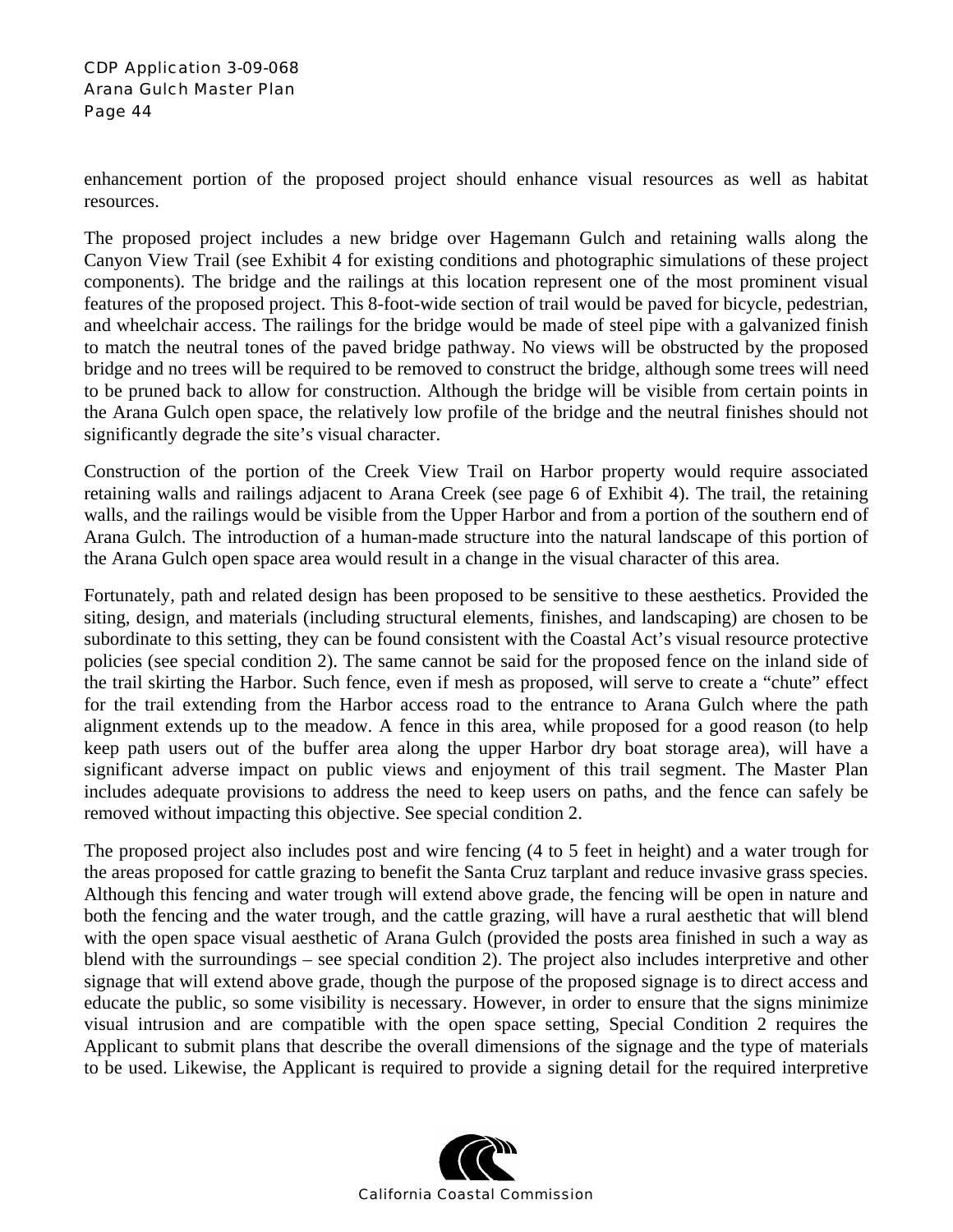displays that will inform the public of the site's sensitivities.

In conclusion, the proposed project primarily involves low-lying, at-grade development that will not obstruct long-range views. The proposed paved paths will be neutral in color. The proposed restoration components of the project, including habitat restoration and removal of unauthorized trails, will improve the existing visual resources of Arana Gulch. Other elements of the project, including the Hagemann Gulch Bridge and the portion of the Creek View Trail on the Harbor's property will be more visible but have been designed, and can be conditioned, to be as low profile and neutral in color and tone as possible to minimize visual impacts. The cattle grazing and associated fencing and water trough, as conditioned, will blend with the rural aesthetic of Arana Gulch. This approval is conditioned to require submission of a public access amenities plan (including signage, benches, etc.) to ensure that these amenities do not impact sensitive resources, including visual resources. The Commission therefore finds the proposal, as conditioned to address visual resource impacts, is consistent with Section 30251 of the Coastal Act.

## 3. Conditions of Approval

#### A. Standard Conditions

- **1. Notice of Receipt and Acknowledgment.** The permit is not valid and development shall not commence until a copy of the permit, signed by the permittee or authorized agent, acknowledging receipt of the permit and acceptance of the terms and conditions, is returned to the Commission office.
- **2. Expiration.** If development has not commenced, the permit will expire two years from the date on which the Commission voted on the application. Development shall be pursued in a diligent manner and completed in a reasonable period of time. Application for extension of the permit must be made prior to the expiration date.
- **3. Interpretation.** Any questions of intent or interpretation of any condition will be resolved by the Executive Director or the Commission.
- **4. Assignment.** The permit may be assigned to any qualified person, provided assignee files with the Commission an affidavit accepting all terms and conditions of the permit.
- **5. Terms and Conditions Run with the Land.** These terms and conditions shall be perpetual, and it is the intention of the Commission and the permittee to bind all future owners and possessors of the subject property to the terms and conditions.

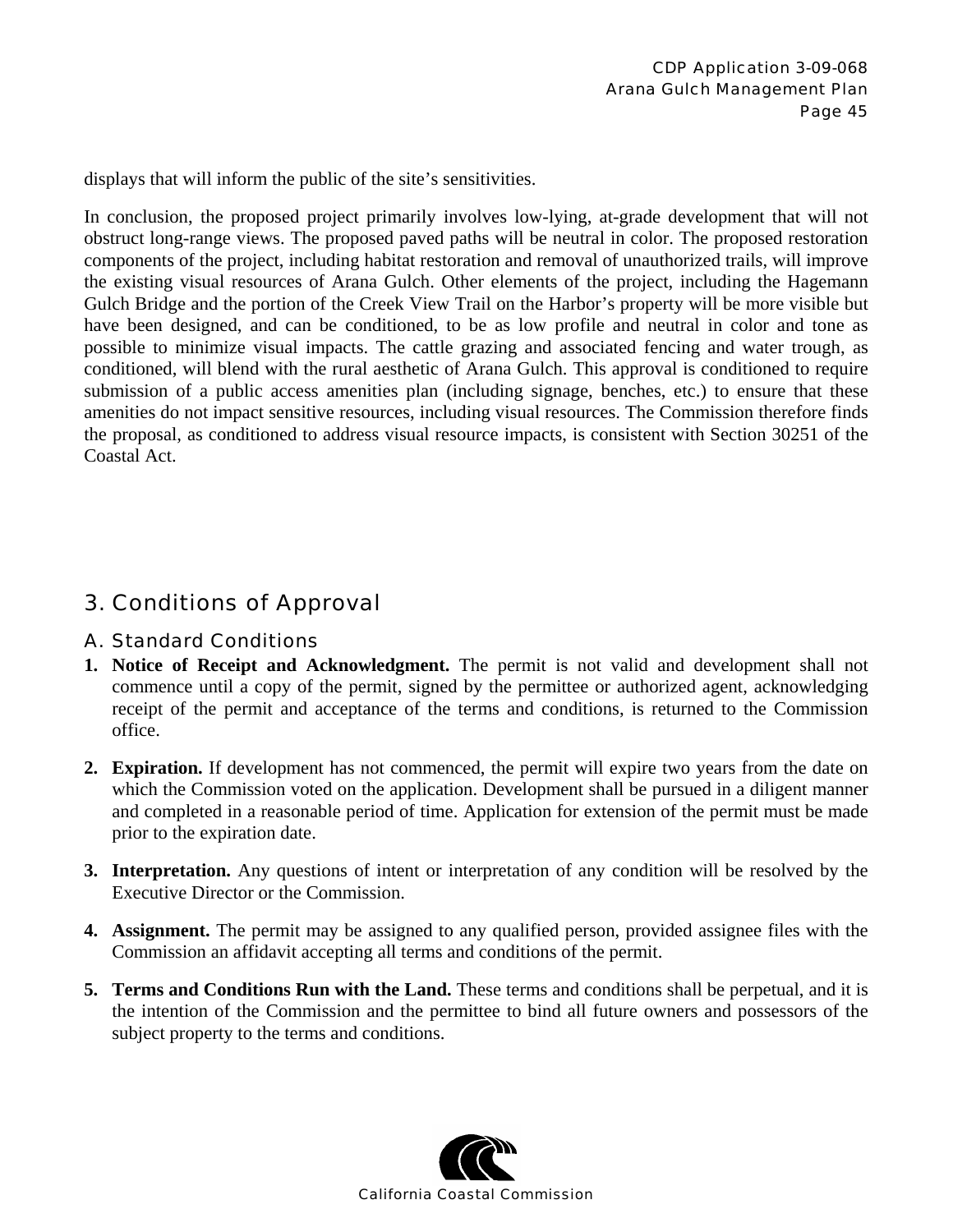### B. Special Conditions

- **1. Approved Project.** Subject to these standard and special conditions (including modifications to the project and/or the project plans required by them), this coastal development permit authorizes implementation of the Arana Gulch Master Plan, including management and restoration of habitat areas; improvements to the existing trail system, including new paved and unpaved paths, improvement of existing unpaved paths, and removal and restoration of existing paths to be abandoned; construction of a new bridge over Hagemann Gulch; installation of interpretive displays and trail signage; installation of fencing, including to allow limited cattle grazing, all as more specifically described in the Arana Gulch Master Plan as modified by the Arana Gulch Master Plan Final EIR mitigation measures (see Exhibits 9 and 10).
- **2. Final Project Plans.** PRIOR TO ISSUANCE OF THE COASTAL DEVELOPMENT PERMIT, the Permittee shall submit two copies of Final Project Plans to the Executive Director for review and approval. The Final Project Plans shall be substantially in conformance with the Arana Gulch Master Plan documents submitted to the Coastal Commission (see Exhibits 9 and 10) except that they shall be revised and supplemented to comply with the following requirements:

#### **(a) Path Modifications.**

- **1. Wetland Avoidance.** All path segments shall avoid extending through any delineated wetland areas on the site, and all new path segments shall be located at least 100 feet from delineated wetland areas on the site with the exception of the setbacks for the path components crossing Hagemann Gulch and extending adjacent to Arana Creek via the Canyon Trail and the Creek View Trail (see Exhibit 7). To ensure that this is the case, the Final Project Plans shall be accompanied by and include a wetland delineation performed by a biologist experienced in Coastal Act wetland delineation and subject to Coastal Act wetland criteria clearly showing path areas meeting this criteria.
- **2. Arana Meadow Trail.** The unpaved portion of the Arana Meadow Trail shall be relocated in such as way as to continue to avoid Santa Cruz tarplant Area A while avoiding significant grade changes in its connection to the Coastal Prairie Loop Trail.
- **3. Unpaved Paths.** The Final Project Plans shall include specific details, including representative cross sections, clearly identifying all measures to be taken to create the new unpaved path segments as well as to modify the existing unpaved path segments. All unpaved path segments shall be made to match as much as possible in appearance.
- **4. Abandoned/Restored Paths.** All paths that are not part of the designated path system shall be abandoned, and the area restored as part of the habitat in which it is located. All such paths shall be clearly identified on the Final Project Plans, and all measures to be taken to effectuate the abandonment/restoration shall be clearly identified.
- **5. All Paths Clearly Shown.** All path segments, including those extending to the Broadway/Frederick Street intersection from the Hagemann Gulch bridge and including

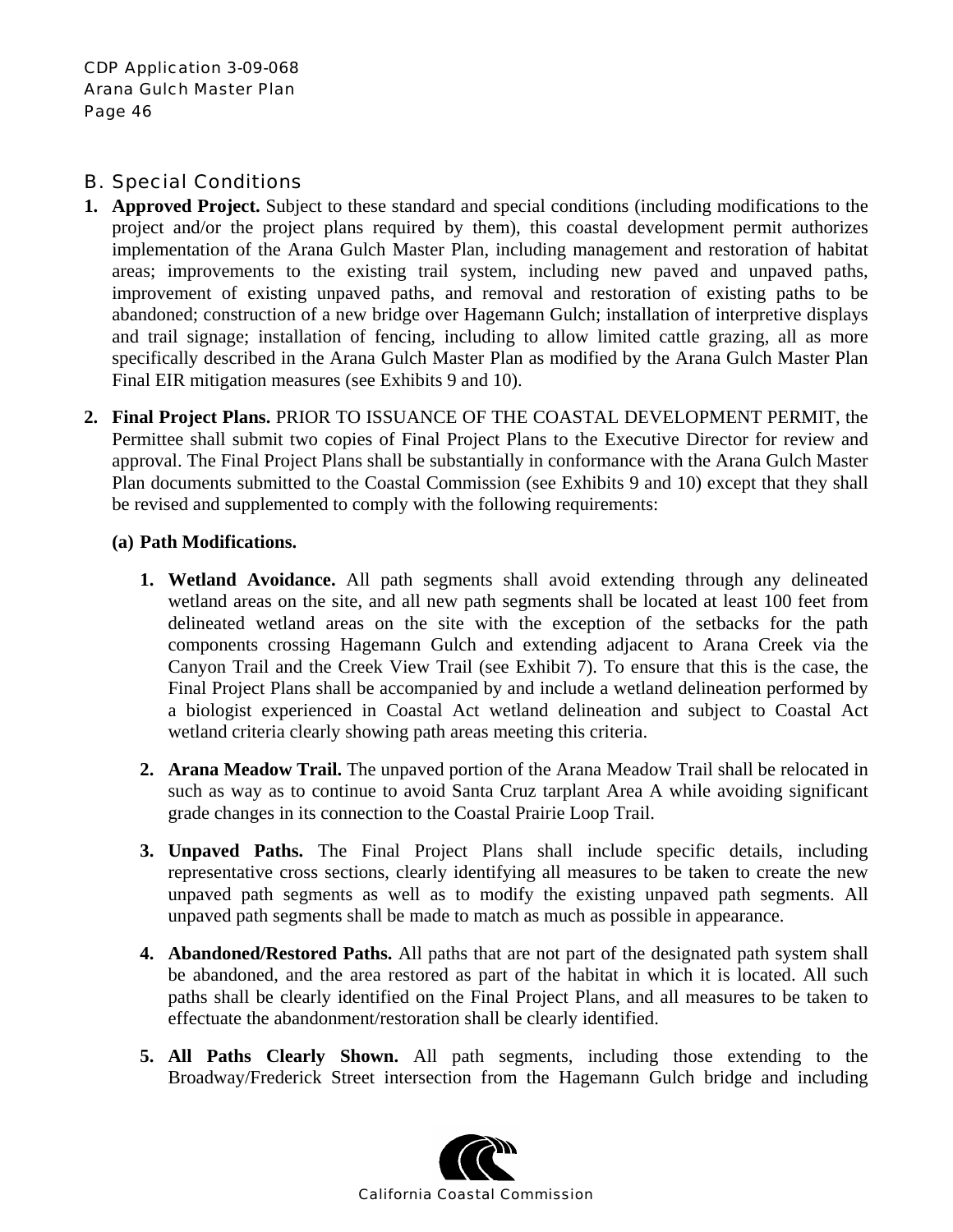those extending from near Arana Creek to the Brommer Street/ $7<sup>th</sup>$  Avenue intersection shall be clearly identified. These extending path segments shall be sited and designed to match the aesthetics of the rest of the path system as much as possible in siting, design, and flow, including being constructed in as curvilinear a manner as possible, and including native and non-invasive landscaping areas adjacent to them to help separate them visually and physically from adjacent uses and development, including vehicular use areas.

- **6. Path Maintenance.** All measures to be taken to ensure that the path system is maintained in its approved state in perpetuity shall be clearly identified.
- **(b) Fencing/Barrier Detail.** All fencing and barriers shall be clearly identified in site plan and elevation views. All such fencing and barriers shall be limited to that that is conclusively shown to be necessary to protect habitat and direct path system users, and shall be sited and designed to minimize to the maximum degree possible visual impacts. All fencing/barriers along that portion of the Creek View Trail adjacent to the Upper Harbor area shall be eliminated with the exception of a railing near Arana Creek if conclusively shown to be required to adequately ensure public safety.
- **(c) Lighting Detail.** Lighting shall be prohibited with the exception of low-level lighting at the entrance locations into the path system, and with the exception of low-level lighting otherwise conclusively shown to be required to adequately ensure public safety, where such public safety lighting is limited to the greatest degree possible. Any lighting shown on the Final Project Plans shall be accompanied by justification for it, and clear identification of its parameters (i.e., luminosity, glare field, expected times when it would be on, etc.). All approved lighting shall be sited and designed to minimize impacts on habitat areas to the maximum degree possible.
- **(d) Entrance Detail.** All improvements associated with entrance locations into the path system, including at Agnes Street and at the northern end of the Upper Harbor, shall be clearly identified in cross section and elevation views. All associated development (e.g., fencing, signs, benches, trash cans, recycling cans, bike racks, etc.) shall be clearly identified.
- **(e) Non-native and/or Invasive Plants Prohibited.** Non-native and/or invasive plant species shall be prohibited. No plant species listed as problematic and/or invasive by the California Native Plant Society, the California Invasive Plant Council, or as may be so identified from time to time by the State of California, and no plant species listed as a 'noxious weed' by the State of California or the U.S. Federal Government shall be planted or allowed to naturalize or persist in Arana Gulch.
- **(f) Design.** The Final Project Plans shall clearly identify all measures that will be applied to ensure that the project design, including all structures and including all other project elements (e.g., bridge, paved paths, unpaved paths, fencing and barriers, retaining walls, railings, benches, lighting, signs, water troughs, landscaping, etc.) clearly reflects a rural open space theme and aesthetic (i.e., simple, spare, and utilitarian lines and materials; natural materials (wood, stone, brick, etc.); corten (weathered) steel or equivalent; earth tone colors; etc.) with a pedestrian-

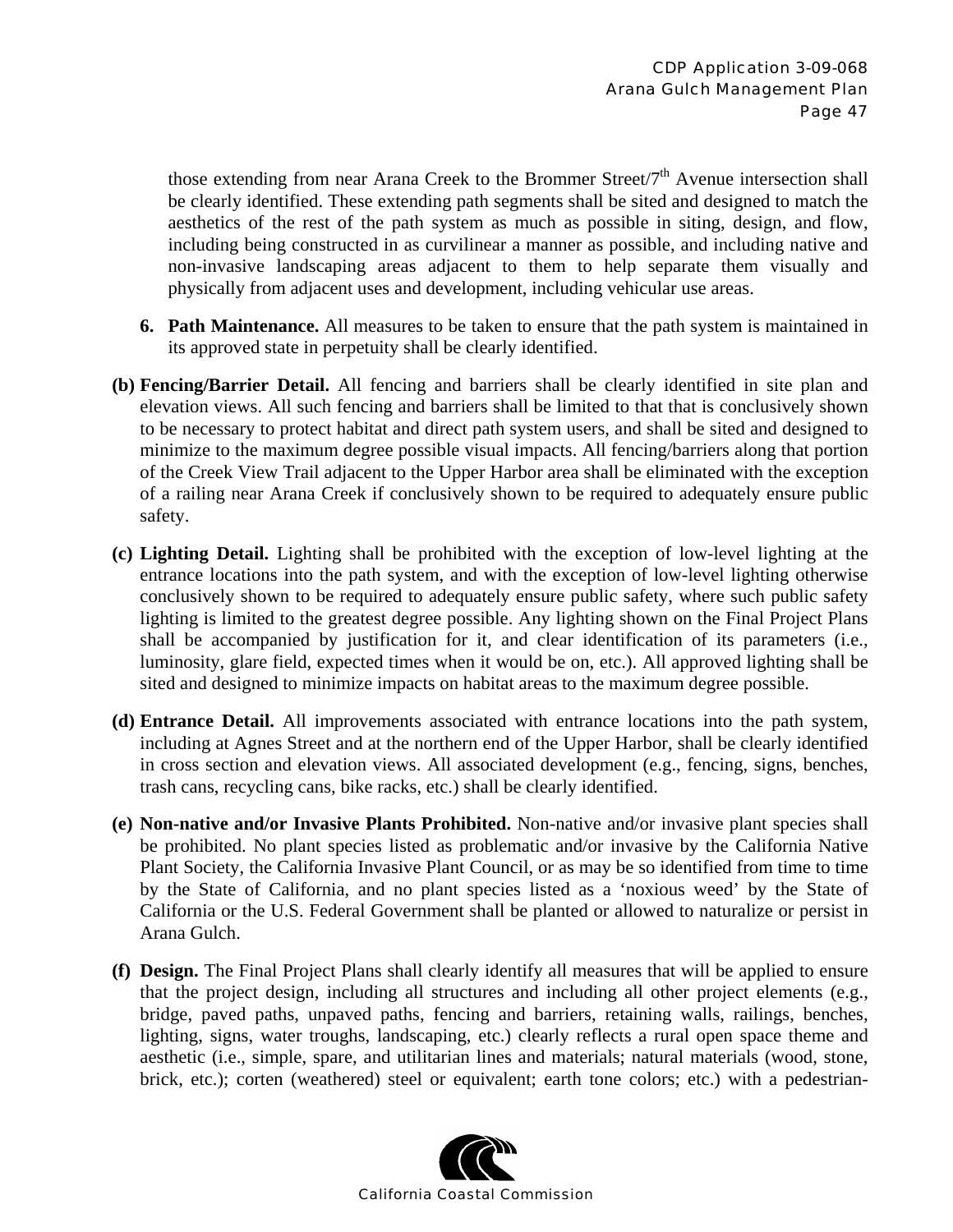oriented form and scale. At a minimum, the plans shall clearly identify all structural elements, materials, and finishes (including through site plans and elevations, materials palettes and representative photos, product brochures, etc.).

**(g) Minor Adjustments.** The Final Plans shall provide that minor adjustments to final plans may be allowed by the Executive Director if such adjustments: (1) are deemed reasonable and necessary; and (2) do not adversely impact coastal resources.

The Permittee shall undertake development in accordance with the approved Final Project Plans.

- 3. **Arana Gulch Habitat Management Plan.** PRIOR TO ISSUANCE OF THE COASTAL DEVELOPMENT PERMIT, the Permittee shall submit for Executive Director review and approval three copies of a final Arana Gulch Habitat Management Plan (HMP) The HMP shall provide for the restoration, enhancement, and long-term management of all Arana Gulch habitat areas (including, as referenced by the Arana Gulch Master Plan, the Coastal Prairie/Tarplant Management Area, the Arana Gulch Riparian and Wetland Management Area, and the Hagemann Gulch Riparian Woodland Management Area) as self sustaining and functioning habitats. The HMP shall be prepared by a qualified experts in restoration ecology for each of the habitat types, and shall take into account the specific condition of the site (including soil, exposure, temperature, moisture, wind, etc.), as well as restoration, enhancement, and management goals. The HMP shall be substantially in conformance with the Master Plan documents submitted to the Coastal Commission, including the August 1, 2005 document entitled "A Management Program for Santa Cruz Tarplant (Holocarpha macradenia) at Arana Gulch"), including that it can be submitted in a package that includes relevant Master Plan documentation with an addendum that addresses this condition, provided it complies with the following requirements:
	- (a) A baseline assessment, including photographs, of the current physical and ecological condition of the restoration and enhancement area. All existing topography, stream features, and vegetation shall be depicted on a map.
	- (b) A description of the goals of the plan, including in terms of topography, hydrology, vegetation, sensitive species, and wildlife usage.
	- (c) A description of planned site area preparation and invasive plant removal.
	- (d) A planting plan including the planting palette (seed mix and container plants), planting design, source of plant material, plant installation, erosion control, irrigation, and remediation. The planting palette shall be made up exclusively of native taxa that are appropriate to the habitat and Arana Gulch region. Seed and/or vegetative propagules shall be obtained from local natural habitats so as to protect the genetic makeup of natural populations. Horticultural varieties shall not be used.
	- (e) A plan for documenting and reporting the physical and biological "as built" condition of the site area within 30 days of completion of the initial plan implementation activities. This simple

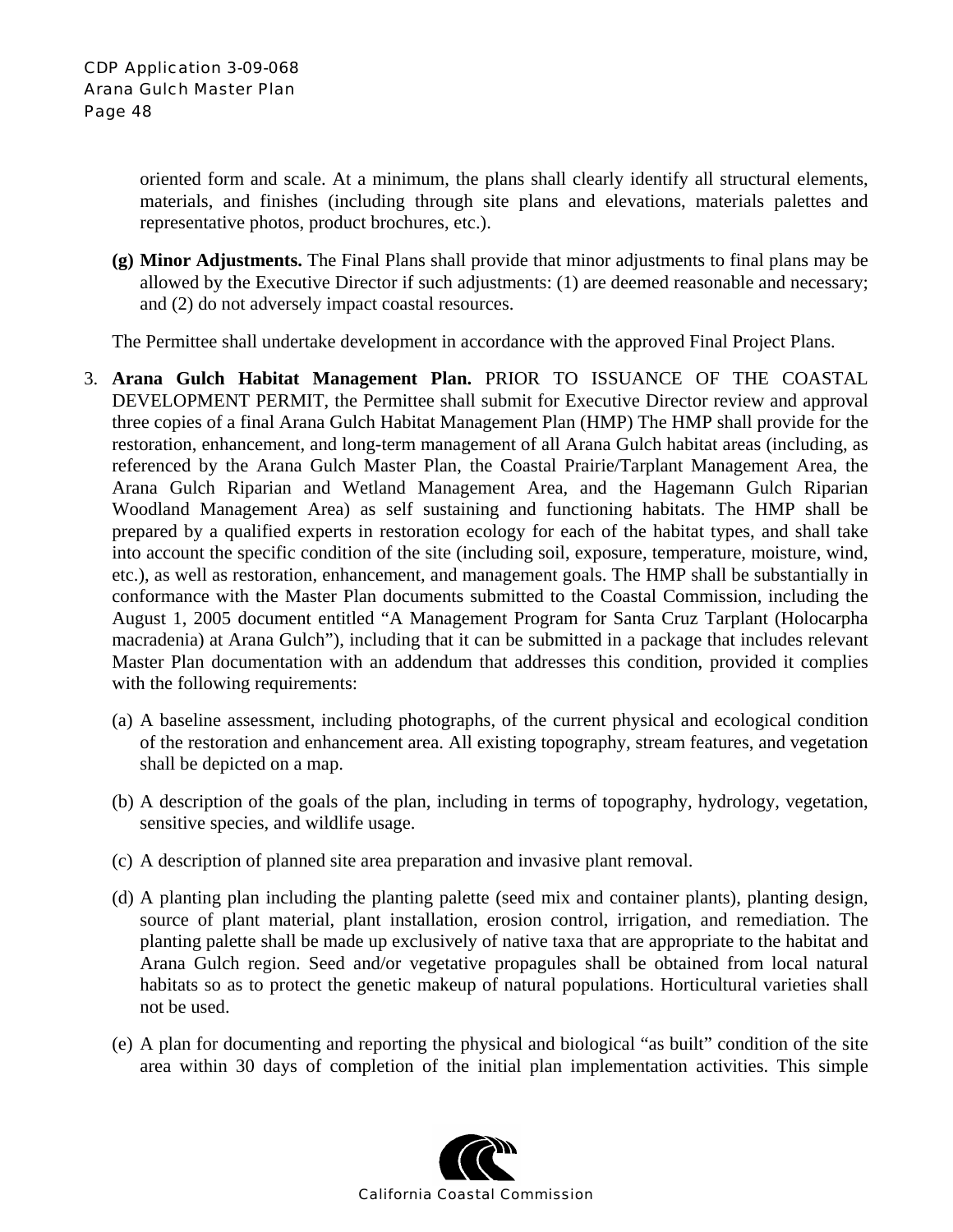report will describe the field implementation of the approved plan in narrative and photographs, and report any problems in the implementation and their resolution.

- (f) A plan for monitoring and maintenance, including:
	- A schedule.
	- Interim performance standards keyed to final success criteria.
	- A description of field activities, including monitoring studies.
	- The monitoring period.
	- Adaptive management procedures, including provisions to allow for modifications designed to better restore, enhance, manage, and protect habitat.
	- Provision for submission of annual reports of monitoring results to the Executive Director for the duration of the required monitoring period, beginning the first year after submission of the "as-built" report. Each report shall be cumulative and shall summarize all previous results. Each report shall document the condition of the site area with photographs taken from the same fixed points in the same directions. Each report shall also include a "Performance Evaluation" section where information and results from the monitoring program are used to evaluate the status of the project in relation to the interim performance standards and final success criteria. To allow for an adaptive approach to management, each report shall also include a "Recommendations" section to address changes that may be necessary in light of study results or other new findings.

(g) Final success criteria for each habitat type, including, as appropriate:

- Species diversity, including total number of taxa, number of native taxa, and number of invasive non-native taxa.
- Percent cover of total vegetation, percent cover of native vegetation, and percent cover of invasive non-native taxa.
- Wildlife usage as evidenced by incidental observations.
- Erosion control.
- Control of invasive non-native plant taxa.
- Maintenance of suitable habitat for sensitive species or other individual "target" species.
- Requirement that success be determined after a period of at least three years wherein the study site has been subject to no remediation or maintenance activities other than weeding.
- (h) Monitoring study design for each habitat type, including, as appropriate:

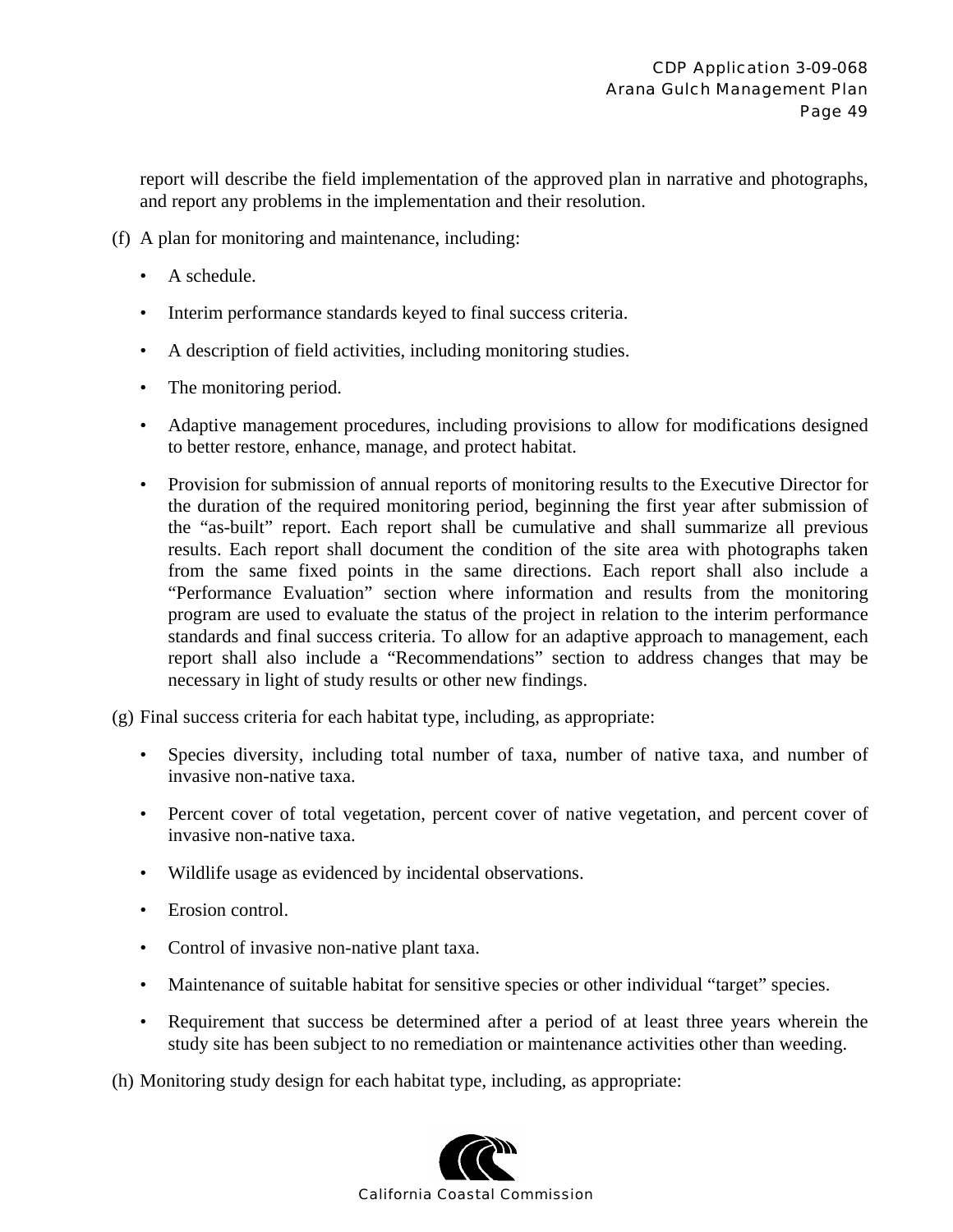- Goals and objectives of the study.
- Field sampling design.
- Study sites, including experimental/revegetation sites and reference sites.
- Field methods, including specific field sampling techniques to be employed. Photomonitoring of experimental/revegetation sites and reference sites shall be included.
- Data analysis methods, including descriptive and inferential statistics with specified acceptable variance and significance levels to examine sample size, univariate and multivariate comparisons, and/or other parameters as appropriate and necessary to assess progress toward and meeting of success criteria.
- Presentation of results.
- Assessment of progress toward meeting success criteria.
- Recommendations.
- Monitoring study report content and schedule.
- (i) Provision for submission of a final monitoring report to the Executive Director for review and approval at the end of the final monitoring period. The final report must be prepared by a qualified restoration ecologist. The report must evaluate whether the site area conforms to the goals and success criteria set forth in the approved final resource plan.
- (j) Provision for possible further action. If the final report indicates that the project has been unsuccessful, in part or in whole, based on the approved success criteria, then the Permittee shall prepare a revised or supplemental resource plan to compensate for those portions of the original plan that did not meet the approved success criteria.
- (k) Provisions for minor adjustments to the HMP by the Executive Director if such adjustments: (1) are deemed reasonable and necessary; and (2) do not adversely impact coastal resources.

All language in the HMP shall be modified so that it is directive (e.g., "shall" rather than "should").

The HMP shall include implementation procedures, cost estimates, identification of funding, and reporting procedures. The Permittee shall submit to the Executive Director a yearly report of the implementation measures, tasks accomplished during the past year, and the results of annual status and trends monitoring.

PRIOR TO COMMENCEMENT OF CONSTRUCTION, the HMP shall be implemented by establishing the Adaptive Management Working Group (AMWG), receiving prioritized first-year management recommendations from the AMWG, and initiating implementation of the highest priority recommendations in the field.

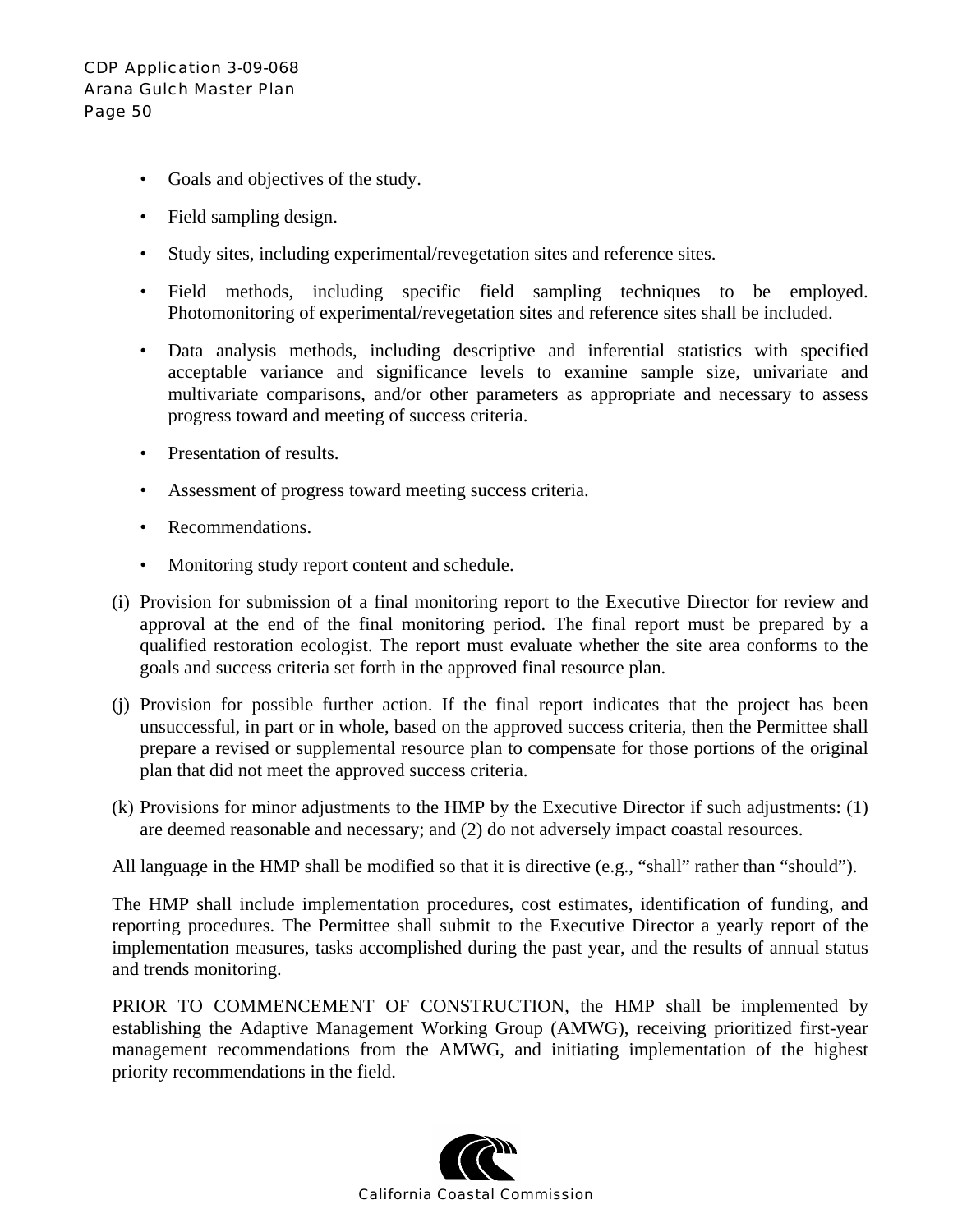The Permittee shall undertake development in accordance with the approved Arana Gulch Habitat Management Plan.

- **4. Public Access Management Plans.** PRIOR TO ISSUANCE OF THE COASTAL DEVELOPMENT PERMIT, the Permittee shall submit for Executive Director review and approval two sets of full-scale public access management plans (Access Plans). The Access Plans shall clearly describe the manner in which general public access associated with the approved project is to be managed and provided, with the objective of maximizing public access to the public access areas of the site (including all pathways) and all related areas and public access amenities (i.e., overlooks, interpretive signs and facilities, bench seating, etc.) described in this special condition. The Access Plans shall be substantially in conformance with the Arana Gulch Master Plan documents submitted to the Coastal Commission (see Exhibits 9 and 10), except as modified by these special conditions, and shall at a minimum include the following:
	- **a. Clear Depiction of Public Access Areas and Amenities.** All public access areas and amenities, including all of the areas and amenities described above, shall be clearly identified as such on the Access Plans (including with hatching and closed polygons so that it is clear what areas are available for public access use).
	- **b. Amenities.** Public access amenities (such as benches, bicycle racks, trash and recycling receptacles, etc.) shall be provided, including at a minimum: at least five benches at dispersed locations throughout the path system designed to best utilize views and interpretation possibilities; at least five overlook areas designed to best utilize views and interpretation possibilities, where the overlooks do not necessarily need to correspond to the bench locations; and adequate bicycle racks and trash/recycling receptacles at entrance locations into the path system, including at Agnes Street and at the northern end of the Upper Harbor.
	- **c. Public Access Signs/Materials.** The Access Plans shall identify all signs, handouts, brochures, and any other project elements that will be used to facilitate, manage, and provide public access as part of the approved project, including identification of all public education/interpretation features that will be provided on the site (educational displays, interpretive signage, etc.). Sign details showing the location, materials, design, and text of all public access signs shall be provided. The signs shall be designed so as to provide clear information without impacting public views and site character. At a minimum, public access directional signs shall be placed at each entrance into the path system and at each path intersection. At a minimum, appropriate (to Arana Gulch and Santa Cruz Harbor issues, information, habitat, and history) public access interpretive signs, displays, and/or features shall be placed at each entrance into the path system and at each overlook location. Public access signage shall acknowledge the participants in the design and provision of the Arana Gulch Master Plan (including its interpretative access components) including the City, the County, the Port District, the California Coastal Commission, and other applicable entities, and shall clearly reflect that the path system is a component of the California Coastal Trail and the Monterey Bay Sanctuary Scenic Trail.

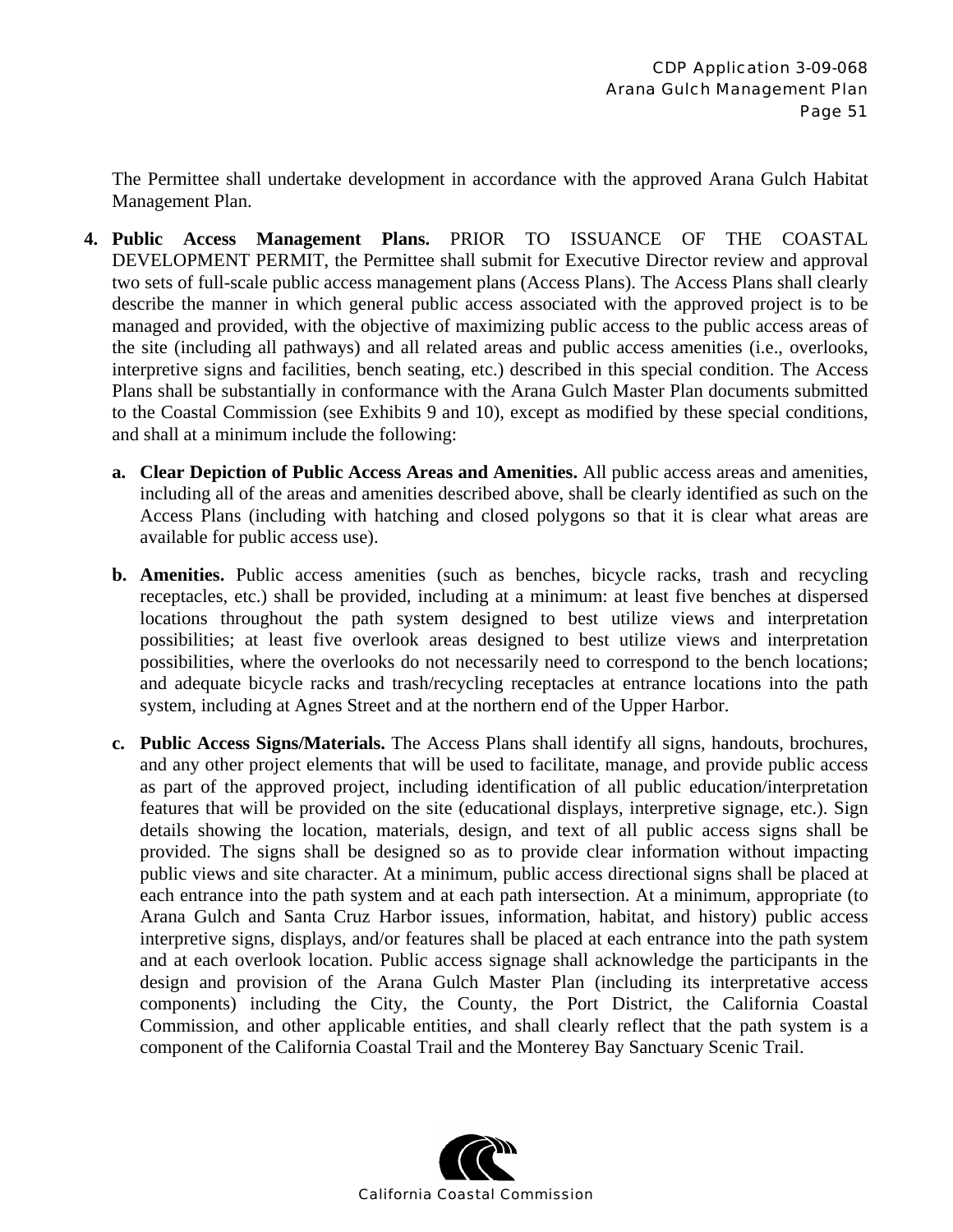- **d. No Public Access Disruption.** Development and uses within the public access areas that disrupt and/or degrade public access (including areas set aside for private uses, and barriers to public access such as trash enclosures, temporary structures, private use signs, etc.) shall be prohibited. The public use areas shall be maintained in a manner that maximizes public use and enjoyment.
- **e. Public Access Use Hours.** All public access areas and amenities shall be available to the general public free of charge during at least daylight hours (i.e., one hour before sunrise to one hour after sunset).
- **f. Minor Adjustments.** The Access Plans shall provide that minor adjustments may be allowed by the Executive Director if such adjustments: (1) are deemed reasonable and necessary; and (2) do not adversely impact coastal resources.
- **g. Public Access Areas and Amenities Maintained.** The public access components of the project shall be maintained in their approved state in perpetuity.

The Permittee shall undertake development in accordance with the approved Public Access Plan, which shall govern all general public access to the site pursuant to this coastal development permit.

- **5. Construction Plan.** PRIOR TO ISSUANCE OF THE COASTAL DEVELOPMENT PERMIT, the Permittee shall submit two sets of a Construction Plan (in full-size format with a graphic scale) to the Executive Director for review and approval. The Construction Plan shall, at a minimum, include the following:
	- **(a) Construction Areas.** The Construction Plan shall identify the specific location of all construction areas, all staging areas, all storage areas, all construction access corridors (to the construction site and staging areas), and all areas where development is prohibited. All such areas within which construction activities and/or staging are to take place shall be minimized to the maximum extent feasible in order to minimize construction impacts on habitat areas.
	- **(b) Construction Methods and Timing.** The Construction Plan shall specify the construction methods to be used, including all methods to be used to keep the construction areas separated from all areas where development is prohibited (including using unobtrusive fencing or equivalent measures to delineate construction areas). All erosion control/water quality best management practices to be implemented during construction and their location shall be noted.
	- **(c) Construction Requirements.** The Construction Plan shall include the following construction requirements specified by written notes on the Construction Plan. Minor adjustments to the following construction requirements may be allowed by the Executive Director if such adjustments: (1) are deemed reasonable and necessary; and (2) do not adversely impact coastal resources.
		- All work shall take place during daylight hours. Lighting habitat areas is prohibited.
		- Construction (including but not limited to construction activities, and materials and/or

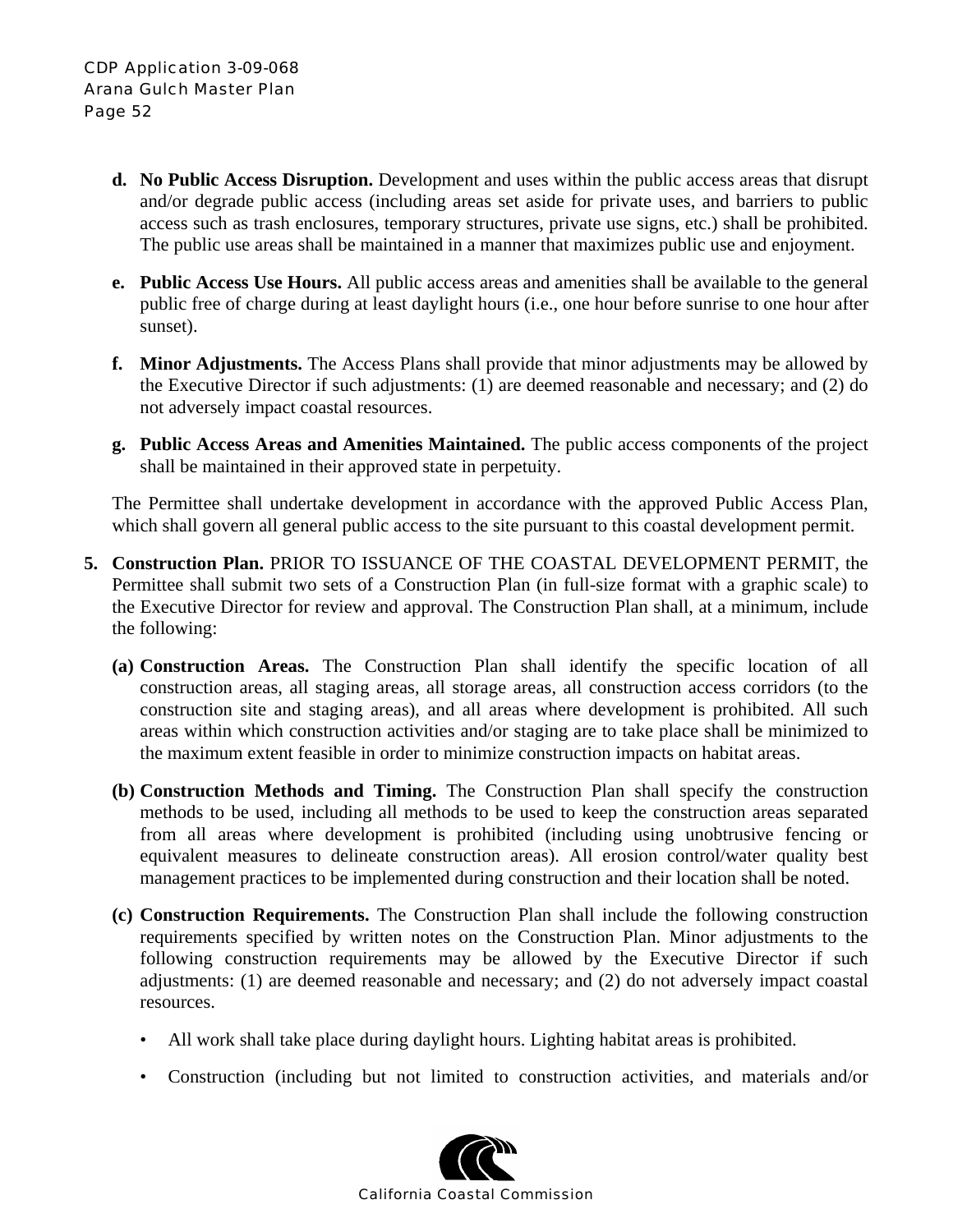equipment storage) is prohibited outside of the defined construction, staging, and storage areas.

- The construction site shall maintain good construction site housekeeping controls and procedures (e.g., clean up all leaks, drips, and other spills immediately; keep materials covered and out of the rain (including covering exposed piles of soil and wastes); dispose of all wastes properly, place trash receptacles on site for that purpose, and cover open trash receptacles during wet weather; remove all construction debris from the site; etc.).
- All erosion and sediment controls shall be in place prior to the commencement of construction as well as at the end of each workday.
- The Permittee shall notify planning staff of the Coastal Commission's Central Coast District Office at least 3 working days in advance of commencement of construction, and immediately upon completion of construction.

The Permittee shall undertake development in accordance with the approved Construction Plan.

#### **6. Construction Site Documents & Construction Coordinator.** DURING ALL CONSTRUCTION:

- **(a) Construction Site Documents.** A copy of the signed coastal development permit shall be maintained in a conspicuous location at the construction job site at all times, and such copy shall be available for public review on request. All persons involved with the construction shall be briefed on the content and meaning of the coastal development permit, and the public review requirements applicable to it, prior to commencement of construction.
- **(b) Construction Coordinator.** A construction coordinator shall be designated to be contacted during construction should questions arise regarding the construction (in case of both regular inquiries and emergencies), and the coordinator's contact information (i.e., address, phone numbers, etc.) including, at a minimum, a telephone number that will be made available 24 hours a day for the duration of construction, shall be conspicuously posted at the job site where such contact information is readily visible from public viewing areas, along with an indication that the construction coordinator should be contacted in the case of questions regarding the construction (in case of both regular inquiries and emergencies). The construction coordinator shall record the name, phone number, and nature of all complaints received regarding the construction, and shall investigate complaints and take remedial action, if necessary, within 24 hours of receipt of the complaint or inquiry.
- **7. Deed Restriction.** PRIOR TO ISSUANCE OF THE COASTAL DEVELOPMENT PERMIT, the Permittee shall submit for Executive Director review and approval documentation demonstrating that the Permittee has executed and recorded against all properties governed by this permit (i.e., all of Arana Gulch, and all areas in which approved path segments are located) a deed restriction, in a form and content acceptable to the Executive Director: (1) indicating that, pursuant to this permit, the California Coastal Commission has authorized development on the subject property, subject to

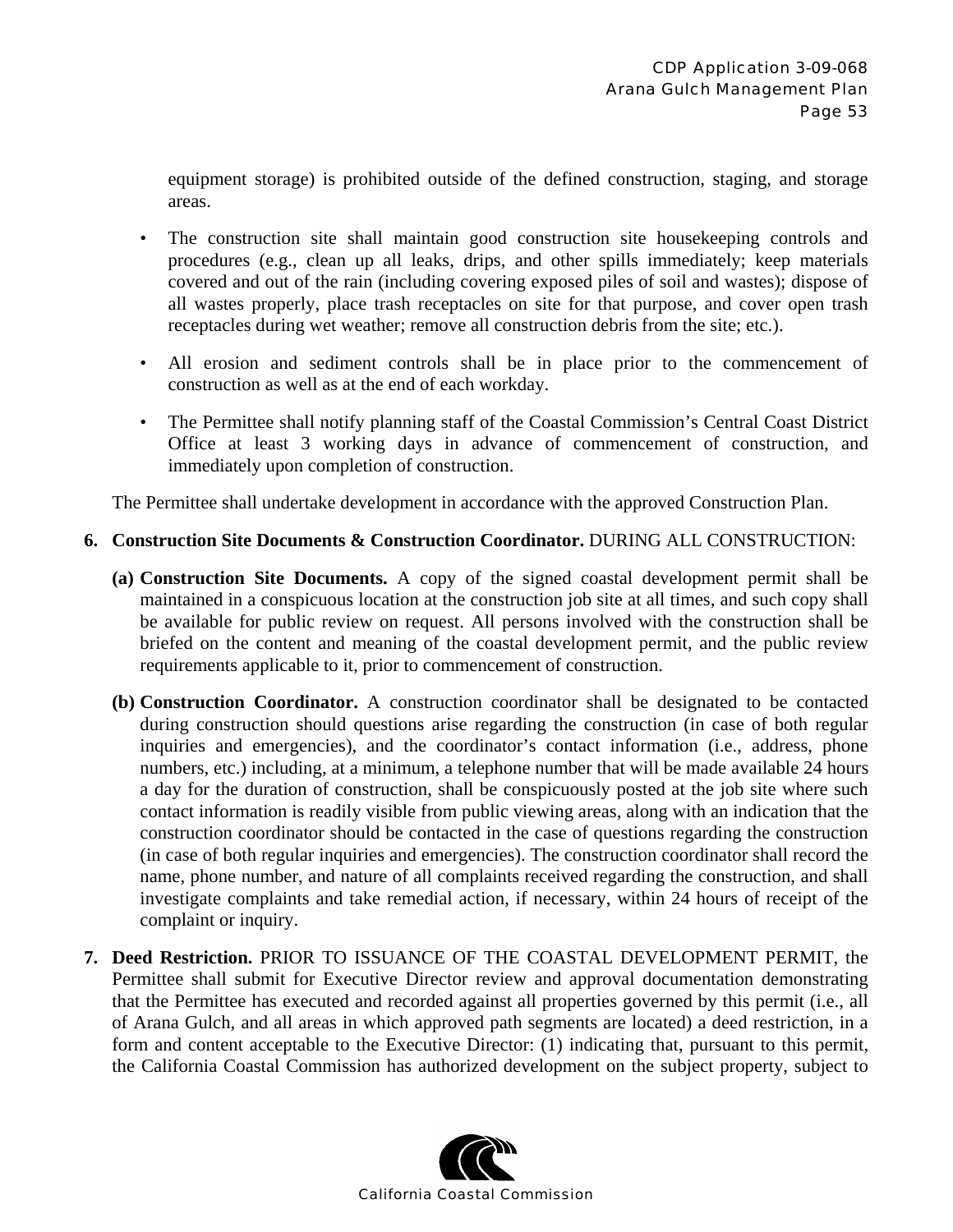terms and conditions that restrict the use and enjoyment of that property; and (2) imposing the special conditions of this permit as covenants, conditions and restrictions on the use and enjoyment of the property. The deed restriction shall include a legal description and graphic description of the parcels governed by this permit. The deed restriction shall also indicate that, in the event of an extinguishment or termination of the deed restriction for any reason, the terms and conditions of this permit shall continue to restrict the use and enjoyment of the subject property so long as either this permit or the development it authorizes, or any part, modification, or amendment thereof, remains in existence on or with respect to the subject property.

## 4. California Environmental Quality Act (CEQA)

Section 13096 of the California Code of Regulations requires that a specific finding be made in conjunction with coastal development permit applications showing the application to be consistent with any applicable requirements of CEQA. Section 21080.5(d)(2)(A) of CEQA prohibits a proposed development from being approved if there are feasible alternatives or feasible mitigation measures available, which would substantially lessen any significant adverse effects which the activity may have on the environment.

In July 2006, the City of Santa Cruz, acting as the lead CEQA agency, certified an EIR for the project and adopted a Statement of Overriding Considerations for the project regarding an unavoidable significant environmental impact on Santa Cruz tarplant habitat. The EIR has been upheld in two legal challenges.

As explained in the alternatives section above (in the ESHA finding), the City considered four alternatives to the proposed project and the proposed trail alignments and determined that the proposed project was the only alternative that met all of the project objectives, including constructing or restoring paths and implementing the Santa Cruz Tarplant Adaptive Management Program and other habitatenhancing measures within Arana Gulch. The City did not evaluate off-site alternatives for providing an east-west trail connection between the City and the unincorporated County because any off-site alternative would not meet the intent of developing a Master Plan for the City's Arana Gulch property.

The Coastal Commission's review and analysis of land use proposals has been certified by the Secretary of Resources as being the functional equivalent of environmental review under CEQA. This staff report has discussed the relevant coastal resource issues with the proposal, and has recommended appropriate suggested modifications to avoid and/or lessen any potential for adverse impacts to said resources. All public comments received to date have been addressed in the findings above. All above findings are incorporated herein in their entirety by reference.

As such, there are no additional feasible alternatives or feasible mitigation measures available which would substantially lessen any significant adverse environmental effects which approval of the proposed project, as modified, would have on the environment within the meaning of CEQA. Thus, if so modified, the proposed project will not result in any significant environmental effects for which feasible